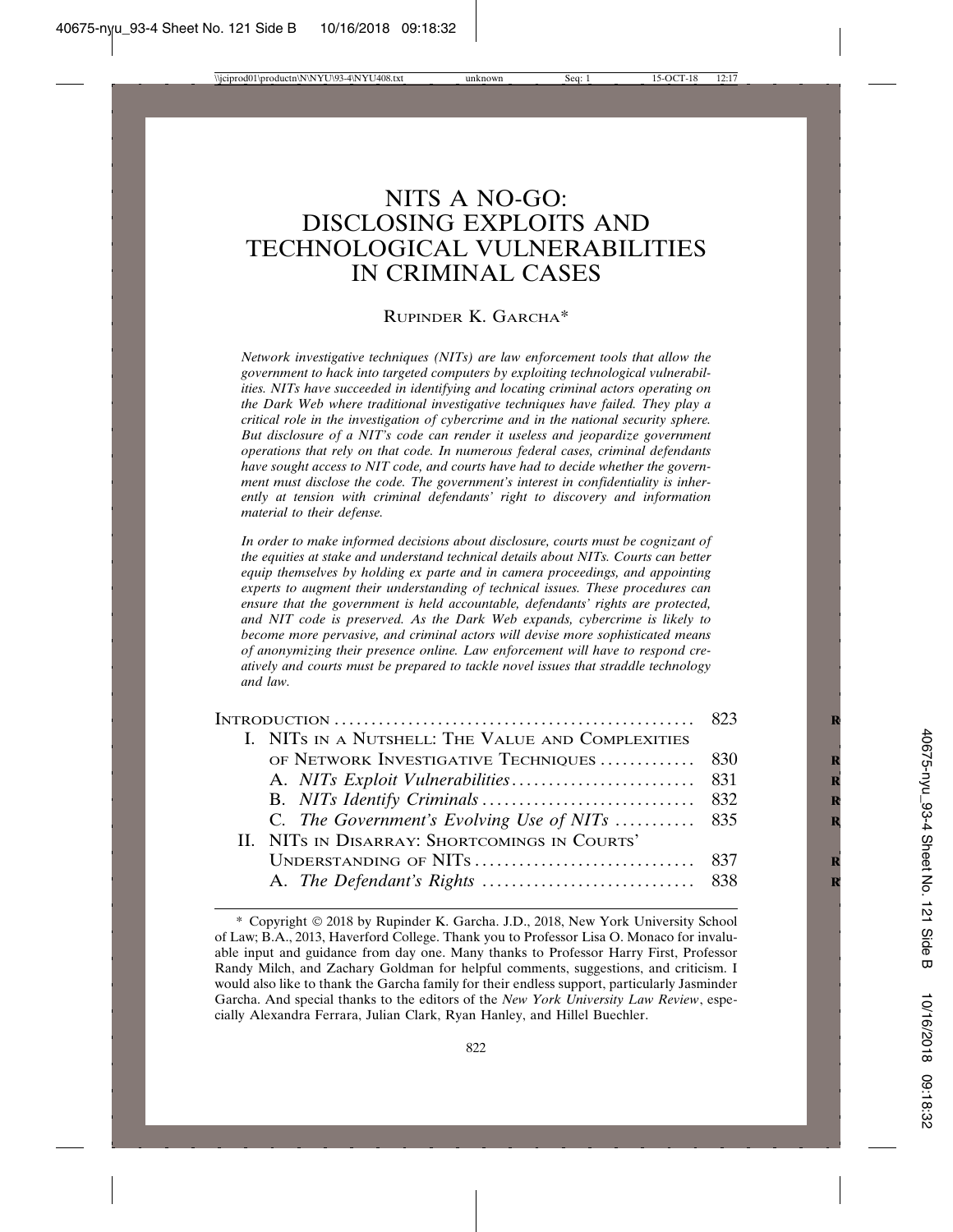| B. The Information Gap: The Government's Position . 841 |      |
|---------------------------------------------------------|------|
|                                                         |      |
| III. NITS IN BALANCE: PROCEDURES FOR COURTS TO          |      |
|                                                         |      |
| A. Existing Balancing Tests Weigh the Government's      |      |
| Interest in Protecting Sensitive Information Against    |      |
| Defendants' Rights and Need to Access the               |      |
|                                                         | 852  |
| B. Implementing Procedures to Balance Better  857       |      |
|                                                         | -863 |
|                                                         |      |

#### **INTRODUCTION**

In today's ever-connected world, the Internet and technology are integral to almost every aspect of our lives. While this interconnectedness and fast-paced technological innovation have accelerated globalization and improved the quality of life, they have also contributed to the growth of the Internet underworld—the Dark Web1—where traditional crimes have taken on a cyber dimension and flourish undetected.2 Criminals in cyberspace evade "law enforcement's most advanced electronic surveillance tools" by using anonymizing software.3 Not surprisingly, U.S. law enforcement often lacks the technical ability to investigate cybercrime.4

<sup>1</sup> *See* DANIEL SUI ET AL., WILSON CENTER, THE DEEP WEB AND THE DARKNET: A LOOK INSIDE THE INTERNET'S MASSIVE BLACK BOX 7 (2015) (noting that "[a]dvances in secure/anonymous web hosting services, cryptocurrency/Dark Wallet, and development of crimeware" have contributed to the growth of the Dark Web). The Dark Web refers to a "network supporting cryptographically hidden sites," Daniel Moore & Thomas Rid, *Cryptopolitik and the Darknet*, 58 SURVIVAL 7, 15 (2016), which may be accessed anonymously. *Id.* at 16.

<sup>2</sup> *See* Ahmed Ghappour, *Searching Places Unknown: Law Enforcement Jurisdiction on the Dark Web*, 69 STAN. L. REV. 1075, 1077–78 (2017) (discussing the upward of a million drug deals that took place on the Silk Road, an online black marketplace that guaranteed the anonymity of transactions for illicit goods and services beyond the reach of law enforcement); Cara McGoogan, *Dark Web Browser Tor Is Overwhelmingly Used for Crimes, Says Study*, TELEGRAPH (Feb. 2, 2016, 2:35 PM), http://www.telegraph.co.uk/ technology/2016/02/02/dark-web-browser-tor-is-overwhelmingly-used-for-crime-says-study/ (stating that "[t]here is an 'overwhelming' amount of illicit and illegal content on the dark web").

<sup>3</sup> Ghappour, *supra* note 2, at 1078; *see also id.* at 1079 ("The use of the dark web by criminal actors . . . enables secret, untraceable criminal activity to take place at scale.").

<sup>4</sup> *See* James B. Comey, Dir., Fed. Bureau of Investigation, Going Dark: Are Technology, Privacy, and Public Safety on a Collision Course? (Oct. 16, 2014), https://www. fbi.gov/news/speeches/going-dark-are-technology-privacy-and-public-safety-on-a-collisioncourse ("[T]he law hasn't kept pace with technology, and this disconnect has created a significant public safety problem. . . . Those charged with protecting our people aren't always able to access the evidence we need to prosecute crime . . . . [W]e often lack the technical ability to do so.").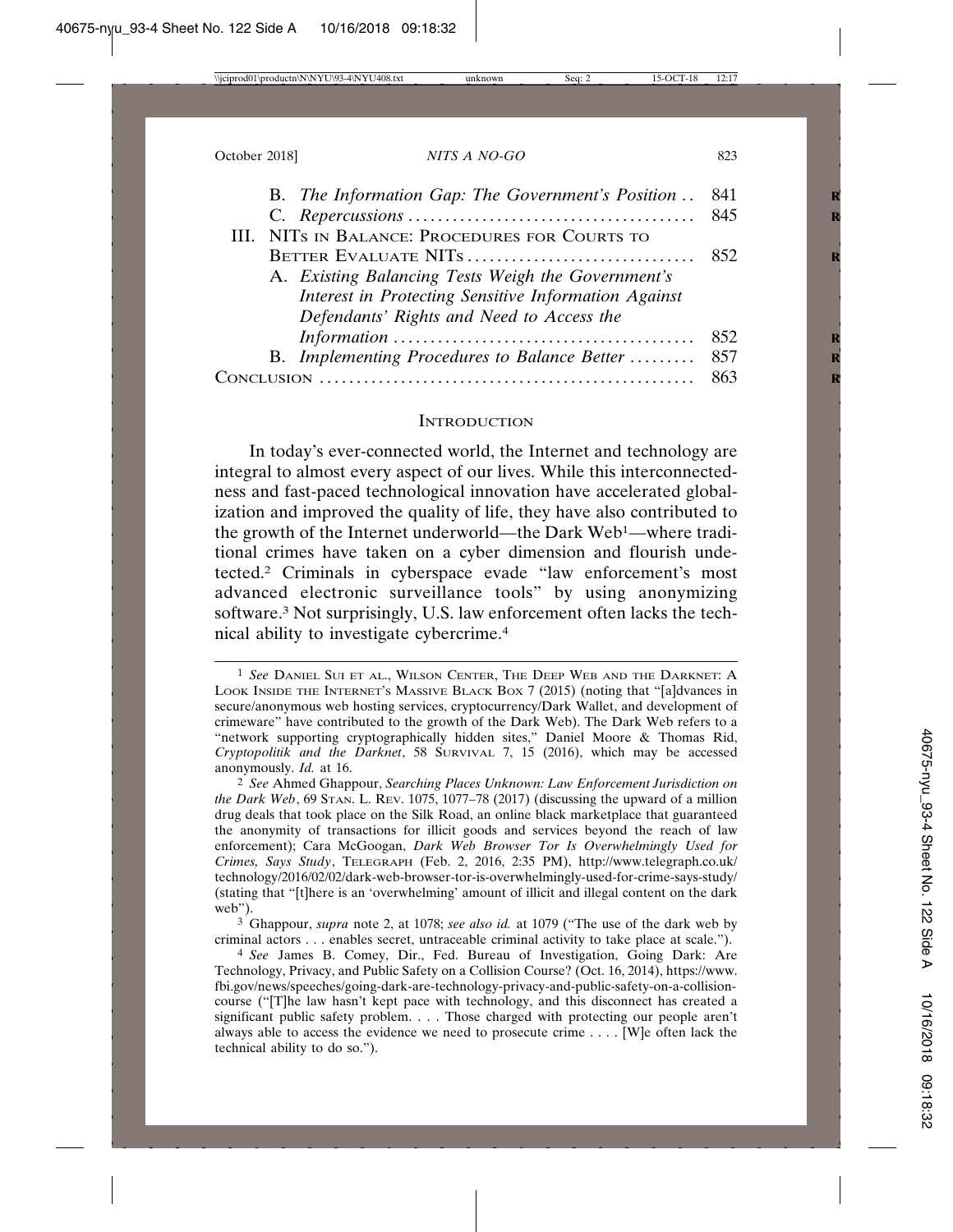However, in December 2014, federal investigators got lucky.<sup>5</sup> A foreign law enforcement agency notified investigators that it had located the server<sup>6</sup> hosting the Dark Web child pornography website, Playpen, in the U.S.7 The FBI seized the server and the website, but could not identify individuals accessing Playpen and posting illicit content.8 In a controversial move, the FBI resolved to continue running the website,<sup>9</sup> and obtained a court-authorized warrant to employ a "network investigative technique" (NIT) to identify Playpen visitors.10 A NIT is a surveillance tool that circumvents Dark Web users' anonymizing software and allows the government to "remotely access[ ] and install[ ] malware on a computer without the permission of its owner or operator."11 Once in control of a computer, the NIT retrieves identifying information, including an IP address, which allows the FBI to pinpoint the computer's location. The Playpen NIT warrant essentially sanctioned *government hacking*. 12

6 Websites are hosted—or stored—on web servers. Servers are computers "designed to process requests and deliver data to another computer over the internet or a local network." Bradley Mitchell, *Servers Are the Heart and Lungs of the Internet: The Internet Wouldn't Exist Without Servers*, LIFEWIRE, https://www.lifewire.com/servers-in-computernetworking-817380 (last updated Feb. 6, 2018). Specifically, Internet browsers connect to web servers to deliver users the web pages they see. *Id.*

7 Joseph Cox, *An Admin's Foolish Errors Helped the FBI Unmask Child Porn Site 'Playpen'*, VICE: MOTHERBOARD (May 16, 2016, 11:00 AM), https://motherboard.vice.com/ en\_us/article/nz7e8x/an-admins-foolish-errors-helped-the-fbi-unmask-child-porn-siteplaypen.

8 *See* Susan Hennessey & Nicholas Weaver, *A Judicial Framework for Evaluating Network Investigative Techniques*, LAWFARE (July 28, 2016, 10:17 AM), https://www. lawfareblog.com/judicial-framework-evaluating-network-investigative-techniques (explaining that the FBI could not "determine the physical location of individuals who

were accessing and posting child pornography").

9 *See* Joseph Cox, *Here Is the Warrant the FBI Used to Hack over a Thousand Computers*, VICE: MOTHERBOARD (Mar. 8, 2016, 10:50 AM), https://motherboard.vice. com/en\_us/article/aekkwk/here-is-the-warrant-the-fbi-used-to-hack-over-a-thousandcomputers (noting that the FBI continued to run the site "from its own servers for 13 days, and hacked over a thousand computers that visited it").

10 *See id.* (describing how the warrant for the NIT allowed the FBI to collect individuals' real IP addresses, computer operating system information, and other identifying information).

11 Ghappour, *supra* note 2, at 1079.

12 *See id.* ("The term 'network investigative technique' is a euphemism for law enforcement hacking."); Orin S. Kerr & Sean D. Murphy, Essay, *Government Hacking to Light the Dark Web: What Risks to International Relations and International Law?*, 70 STAN. L. REV. ONLINE 58, 58 (2017), https://www.stanfordlawreview.org/online/ government-hacking-to-light-the-dark-web/ (noting that government hacking can occur "as part of legitimate criminal investigations"); Orin Kerr, *Government 'Hacking' and the Playpen Search Warrant*, WASH. POST: VOLOKH CONSPIRACY (Sept. 27, 2016), https://www. washingtonpost.com/news/volokh-conspiracy/wp/2016/09/27/government-hacking-and-the-

<sup>5</sup> *See 'Playpen' Creator Sentenced to 30 Years*, FBI (May 5, 2017), https://www.fbi.gov/ news/stories/playpen-creator-sentenced-to-30-years (noting that an FBI investigator noticed Playpen's IP address in December 2014).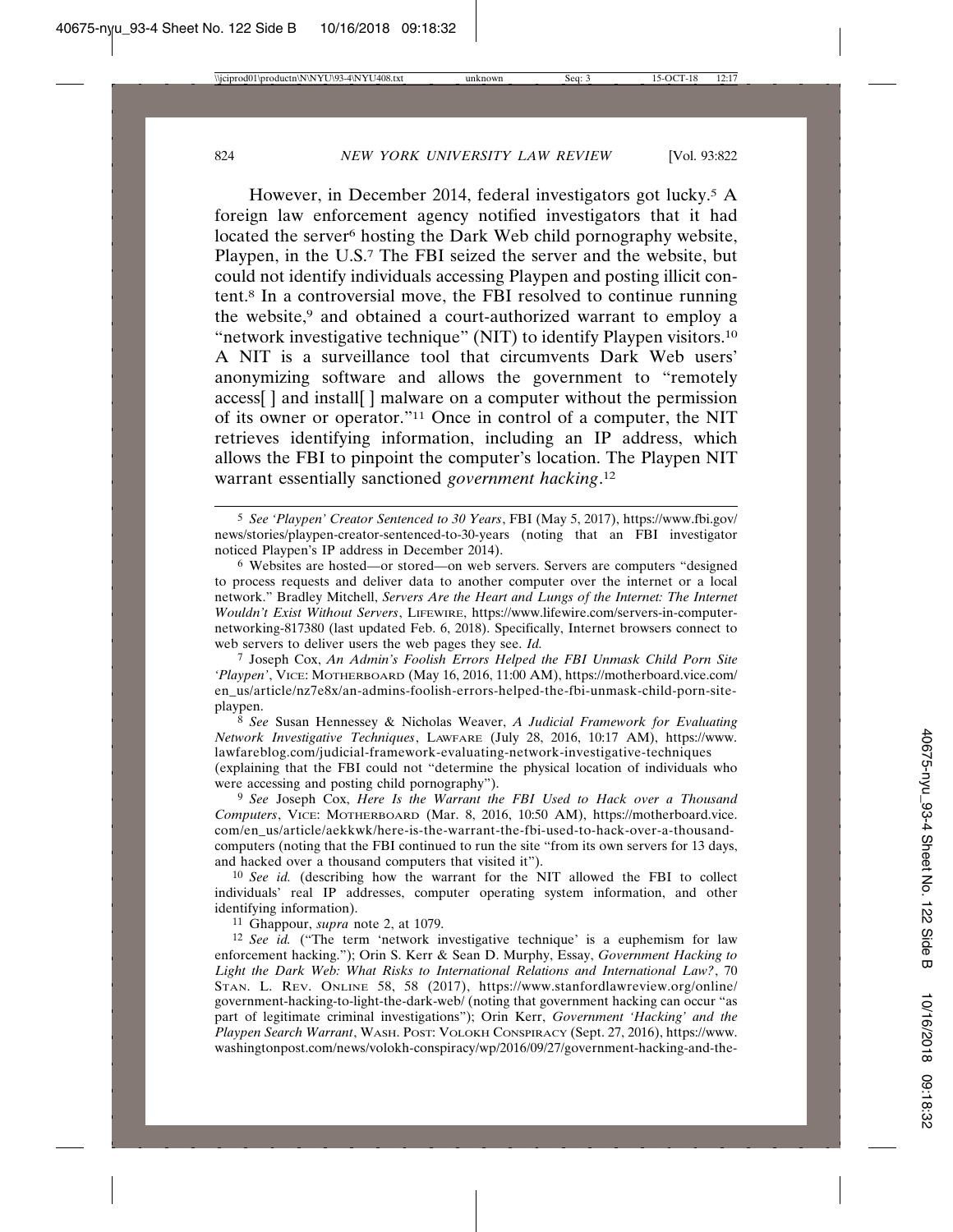Since shutting down the notorious website, the government has pursued charges against at least 137 individuals around the country (the "Playpen cases"), $13$  including Jay Michaud. Michaud, a school administrator from Washington, was arrested in 2015 for viewing child pornography on Playpen,14 but in 2017, federal prosecutors dismissed the case.15 They had the evidence to secure a conviction, but were "graymailed."16 Graymail is a tactic where the defense threatens to reveal classified or highly sensitive government information if prosecuted, in an effort to force the government to dismiss the case.17 In numerous Playpen cases, defendants have sought access to the complete NIT code in the hopes that courts will compel the government to disclose the code, and that the government will then dismiss the case because it prefers to maintain the confidentiality of the NIT code.18

What is at stake? NITs are invaluable in investigating cybercrime and identifying "criminal suspects who use anonymizing software to obscure their [physical] location."19 The confidentiality of NIT code, or at least parts of NIT code, is important because the code reveals

14 Lily Hay Newman, *The Feds Would Rather Drop a Child Porn Case Than Give Up a Tor Exploit*, WIRED (Mar. 7, 2017, 9:00 AM), https://www.wired.com/2017/03/feds-ratherdrop-child-porn-case-give-exploit/.

16 Hennessey & Weaver, *supra* note 8.

17 *See* EDWARD C. LIU & TODD GARVEY, CONG. RESEARCH SERV., R41742, PROTECTING CLASSIFIED INFORMATION AND THE RIGHTS OF CRIMINAL DEFENDANTS: THE CLASSIFIED INFORMATION PROCEDURES ACT 1 (2012) ("'Graymail' colloquially refers to situations where a defendant may seek to introduce tangentially related classified information solely to force the prosecution to dismiss the charges against him."); Hennessey & Weaver, *supra* note 8 (explaining that "graymail" is a situation where a "potential criminal defendant threatens to expose sensitive classified information if he is prosecuted" because the government "must choose between going forward with the prosecution, thereby compromising the classified material, or safeguarding the material but dropping the prosecution") (quoting Arjun Chandran, Note, *The Classified Information Procedures Act in the Age of Terrorism: Remodeling CIPA in an Offense-Specific Manner*, 64 DUKE L.J. 1411, 1415 (2015) (quoting *Graymail Legislation: Hearings Before the Subcomm. on Legis. of the H. Permanent Select Comm. on Intelligence*, 96th Cong. 1 (1979) (statement of Rep. Morgan Murphy, Chairman, Subcomm. on Legis. of the H. Permanent Select Comm. on Intelligence))).

18 *See* Joseph Cox, *Dozens of Lawyers Across the US Fight the FBI's Mass Hacking Campaign*, VICE: MOTHERBOARD (July 27, 2016, 12:15 PM), https://motherboard.vice.com/ en\_us/article/aek4ak/dozens-of-lawyers-across-the-us-fight-the-fbis-mass-hackingcampaign-playpen (describing the efforts of defense attorneys in the Playpen cases to coordinate their defense in a "national working group").

19 Ghappour, *supra* note 2, at 1079; *see also id.* at 1080 (explaining that this "new surveillance method [is] a practical solution for the pursuit of criminal suspects on the dark web").

playpen-search-warrant/?utm\_term=.40b3fb7da3ff (analyzing the "legality of a single search warrant that was used to search the computers of many visitors to a child pornography website").

<sup>13</sup> Hennessey & Weaver, *supra* note 8.

 $\overline{15}$  *Id.*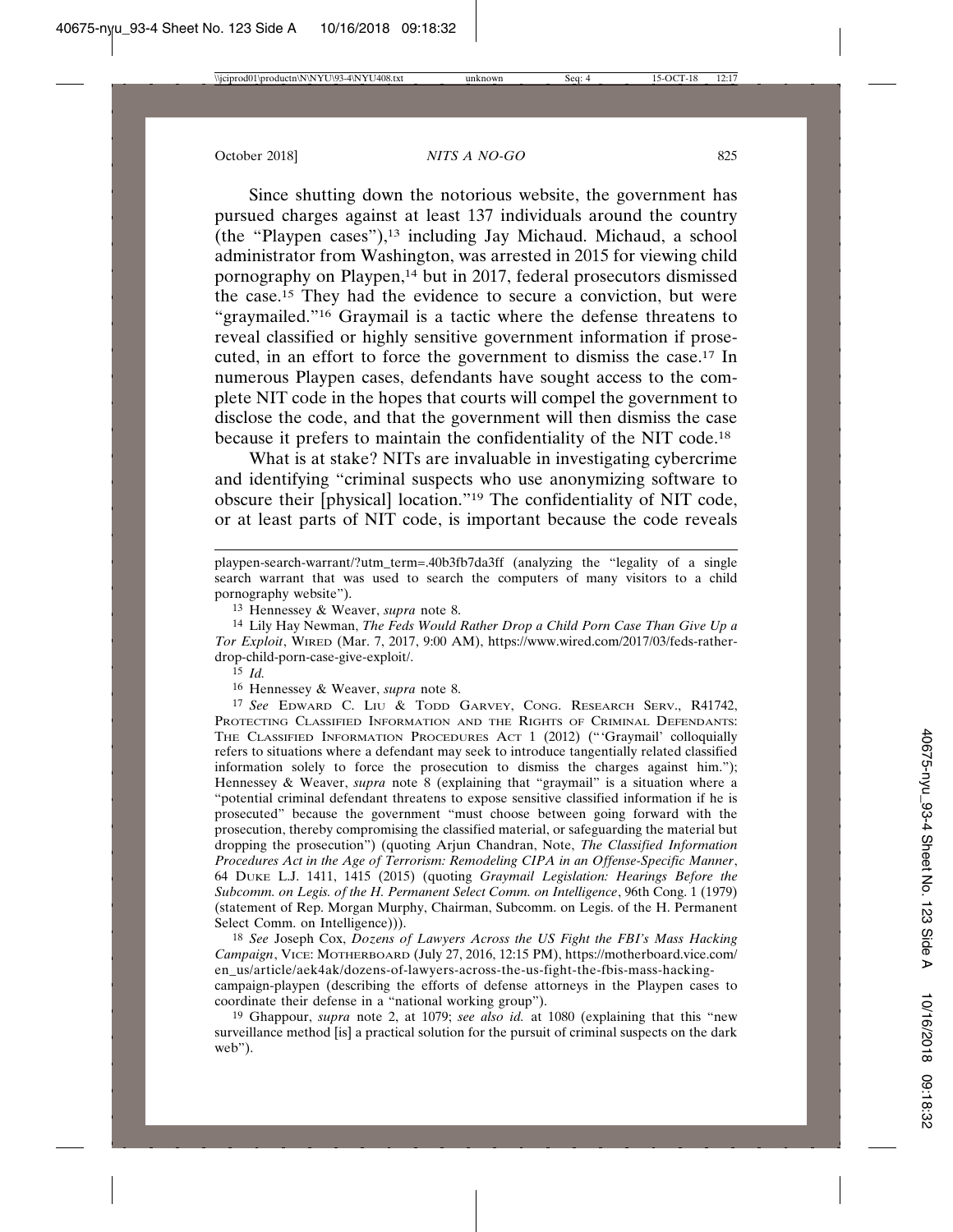how the government is able to hack into suspects' computers and deliver instructions telling the computer to relay identifying information to an FBI computer.20 The stakes are high for the government because disclosing the code will render the NIT useless in future investigations;21 potentially jeopardize other criminal investigations and intelligence operations using the NIT;22 and may allow the NIT to be modified by malicious actors and used to hack into other systems.23

On the other hand, the intrusive nature of NITs is troubling because of the unbridled power they place in the government's hands. NITs allow investigators to take complete "control over a computer system"24 without the owner's knowledge. As a result, the government may access more information than it represents in the warrant.25 Additionally, flaws in NIT code can affect the integrity, or accuracy, of

24 *See* Granick, *supra* note 23.

25 *See id.* ("The FBI may have chosen to use that power only to collect identifying information, as it represented in the search warrant affidavit. But it could have accessed far more—and more private—information.").

<sup>20</sup> Hennessey & Weaver, *supra* note 8; *cf*. Cox, *supra* note 9 (describing how the NIT "grabbed targets' real IP address, MAC address, operating system and architecture, computer Host Name, and username" without using descriptive words such as "hacking" or "malware").

<sup>21</sup> *See* Kerr & Murphy, *supra* note 12, at 69 (noting that disclosure may "depriv[e] the government of future access to computers by using that same vulnerability"); Jennifer Granick & Riana Pfefferkorn, *Government Hacking: Evidence and Vulnerability Disclosure in Court*, CTR. FOR INTERNET & SOC'Y (May 23, 2017, 10:48 AM), http:// cyberlaw.stanford.edu/blog/2017/05/government-hacking-evidence-and-vulnerabilitydisclosure-court ("[O]nce disclosed, the flaw will be patched and the government won't be able to use it reliably anymore."); *see, e.g.*, Nicholas Weaver, *The End of the NIT*, LAWFARE (Dec. 5, 2016, 2:30 PM), https://www.lawfareblog.com/end-nit (describing how the exposure of a NIT employed in another Dark Web investigation "effectively 'burned'" a subsequent investigation because "Mozilla deployed a patch within twelve hours, protecting . . . future NIT targets").

<sup>22</sup> *See* Gov't's Response to Defendant's Motion to Compel at 22, United States v. Darby, No. 2:16-cr-00036-RGD-DEM (E.D. Va. June 16, 2016), ECF No. 37 [hereinafter Darby Gov't's Response to Motion to Compel] (emphasizing that disclosure of the code could "discourage cooperation from third parties and other governmental agencies who rely on these techniques in critical situations"); Joseph Cox, *The Other Reason the FBI Doesn't Want to Reveal Its Hacking Techniques*, VICE: MOTHERBOARD (Mar. 30, 2016, 8:00 AM), https://motherboard.vice.com/en\_us/article/yp3wgv/fbi-hacking-techniques ("[T]here is another reason the FBI doesn't want to reveal its techniques in court that isn't so obvious: The agency wants to avoid pissing off both its partners who provide the techniques, and other government agencies that might want to use those techniques for themselves.").

<sup>23</sup> *See* Weaver, *supra* note 21 (suggesting that malicious actors may "modify the exploit [(a component of the NIT code)] and use it to hack into other systems"); Jennifer Stisa Granick, *Challenging Government Hacking: What's at Stake*, ACLU (Nov. 2, 2017, 10:00 AM), https://www.aclu.org/blog/privacy-technology/internet-privacy/challenginggovernment-hacking-whats-stake ("Once a hacking tool has been disclosed outside the government, malicious actors have a window of opportunity to use it for their own nefarious purposes.").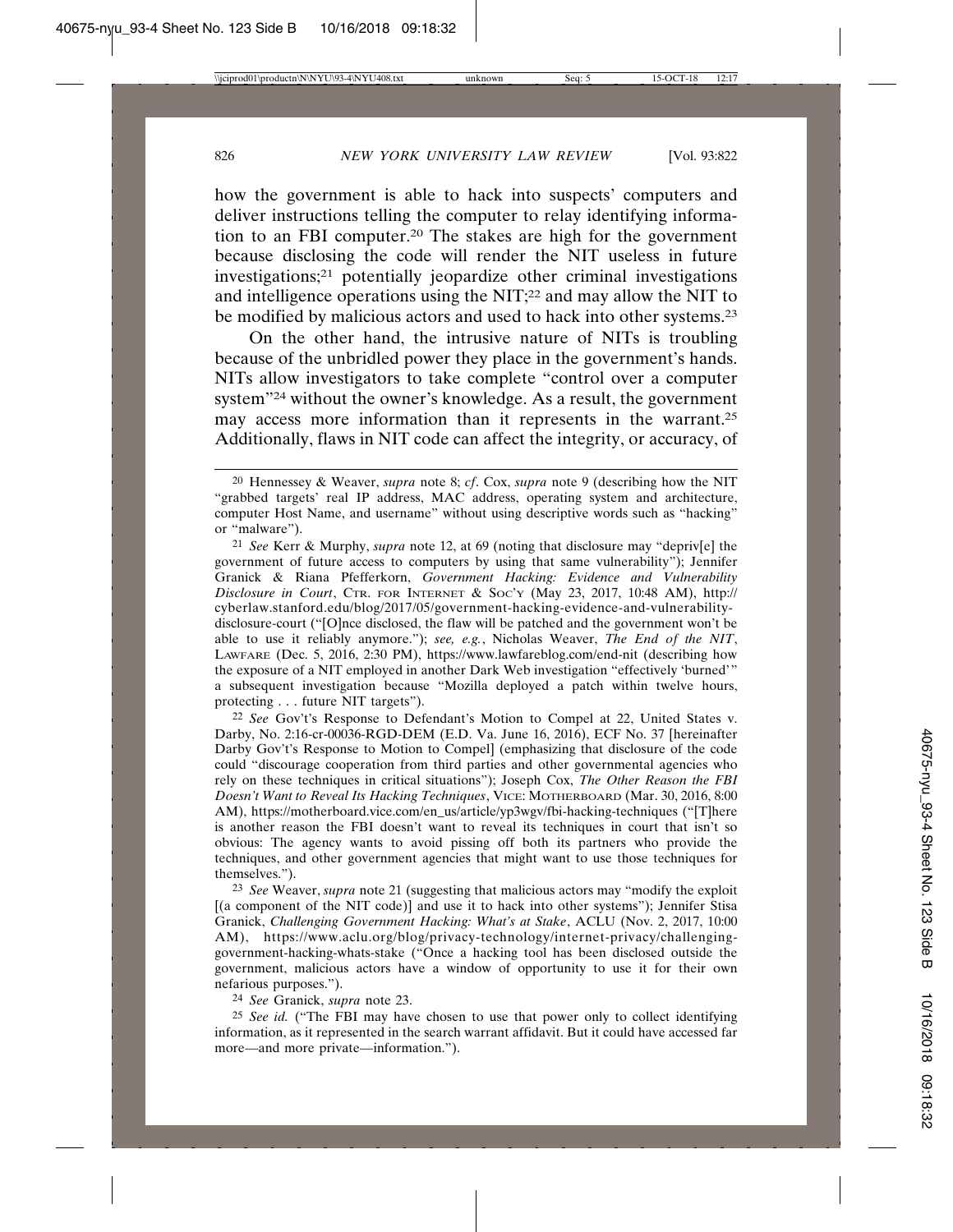data on the target computer or data transmitted to the FBI, and NITs may weaken computer systems, enabling unauthorized third parties to access them.26 Defendants in the Playpen cases have argued that they must be able to review the entire NIT code to make independent determinations on these issues.<sup>27</sup> Commentators and the government, however, have argued that defendants do not need the *entire* NIT code to address their concerns; parts of the code suffice.28 While criminal defendants have a right to information material to their defense,29 it is unclear whether NIT code is material or simply tangentially relevant.30

In Jay Michaud's case, the defense convinced the court that it needed access to the full NIT code.31 The judge conceded that the technical issues were over his head<sup>32</sup> but maintained that the code could be disclosed without compromising the government's inter-

28 *See, e.g.*, Gov't's Response to Defendant's Motion to Compel at 5, 10, United States v. Anzalone, 221 F. Supp. 3d 189 (D. Mass. 2016) (No. 1:15-cr-10347-PBS), ECF No. 59 [hereinafter Anzalone Gov't's Response to Motion to Compel] (expressing the government's willingness to provide "the computer instructions that generated the identifying data, and the identifying data," and concern that the "defendant makes no showing as to how the NIT programming code, as opposed to other information that has been or could be made available, would actually further his defense"); Granick & Pfefferkorn, *supra* note 21 ("Playpen prosecutors also have argued . . . that it is sufficient for them to provide the payload information (IP address and other unique identity information) and data connecting the payload to the defendant's computer."); Hennessey & Weaver, *supra* note 8 (explaining that the "exploit" code in a NIT is not necessary to answer certain questions defendants and judges have about the government's use of a NIT).

29 *See infra* Section II.A (discussing some of a defendant's rights in a criminal proceeding).

30 This Note does not take a position on whether broadly speaking NIT code is material to a defendant's case. Determinations on materiality can vary on a case-by-case basis. *Compare* United States v. Matish, 193 F. Supp. 3d 585, 601 (E.D. Va. 2016) (finding that the full NIT code was not material), *with* Order on Procedural History and Case Status in Advance of May 25, 2016 Hearing at 2, United States v. Michaud, No. 3:15-cr-05351-RJB (W.D. Wash. May 18, 2016), ECF No. 205 [hereinafter Order on Procedural History] (finding that the defendant had proven that the full code was material).

31 Order on Procedural History, *supra* note 30, at 2 ("[T]he defendant satisfied his threshold burden to show that the N.I.T. code would be material to his defense.").

32 *Id.*; *see also* Newman, *supra* note 14 ("Judge Robert J. Bryan . . . noted that he did not have the technical expertise to evaluate any DoJ [sic] disclosure himself.").

<sup>26</sup> Granick & Pfefferkorn, *supra* note 21.

<sup>27</sup> *See, e.g.*, Defendant's Motion to Compel Discovery at 1, United States v. Darby, No. 2:16-cr-00036-RGD-DEM (E.D. Va. June 2, 2016), ECF No. 30 [hereinafter Darby Motion to Compel] (requesting "a copy of the code so that a computer forensics expert" can make independent determinations on the extent of information the government seized, whether the NIT affected any data or functions on the computer, and whether the government's representations are accurate).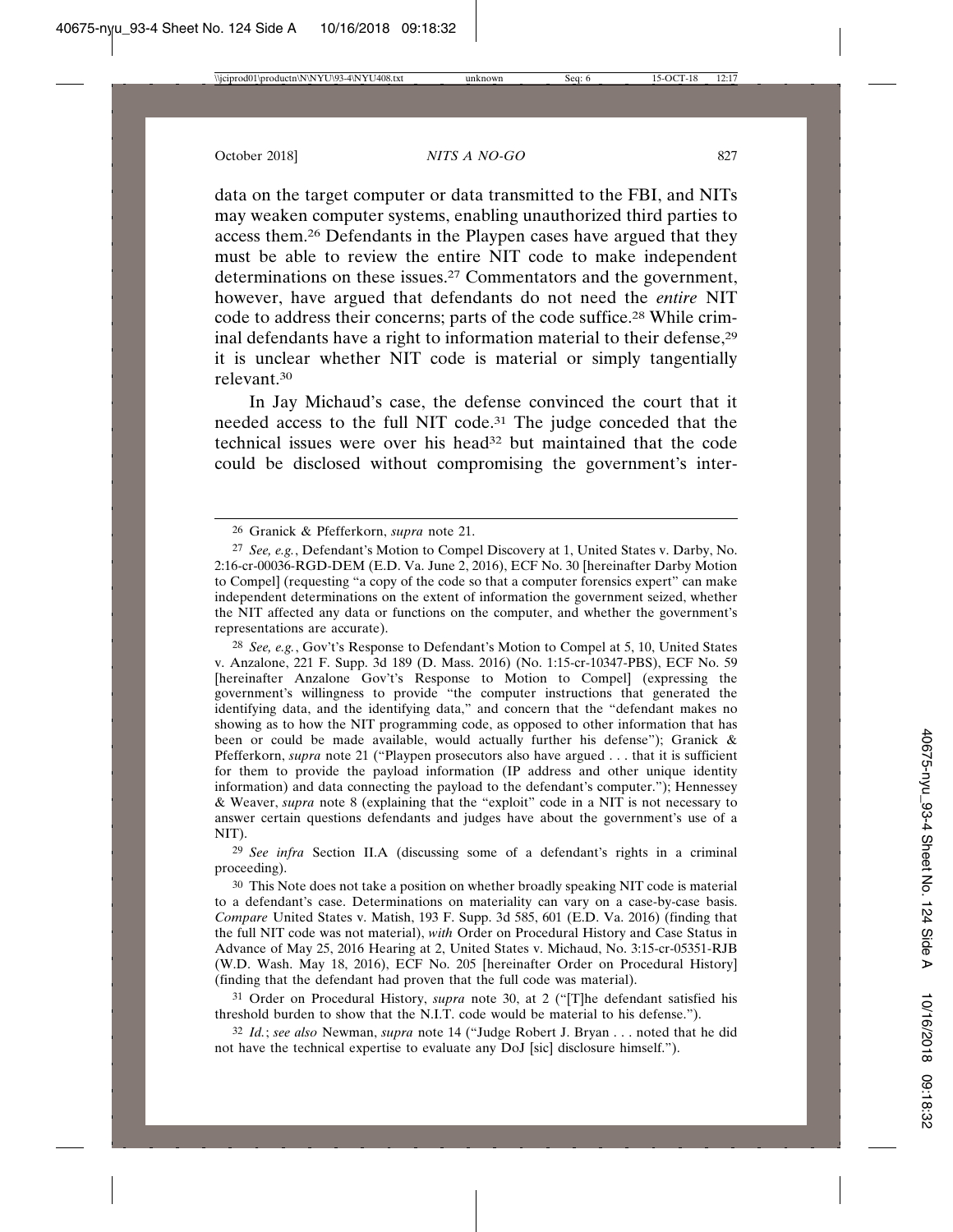ests.33 The government disagreed and moved to dismiss the case.34 This outcome is troubling because the judge's decision was based on incomplete information,35 and the government likely had the evidence to prove its case beyond a reasonable doubt.36 The case illustrates the difficulties new technologies pose for the criminal justice system. Although such cases are atypical, a single court's decisions can have broader ramifications for the government's use of NITs and the future of law enforcement.37

In criminal cases involving sensitive government information, courts must address an inherent tension between the government's legitimate interest in protecting sensitive information and defendants' constitutional and statutory rights. The FBI's use of law enforcement tools that exploit vulnerabilities, i.e., NITs, at large scales is new, and questions about how NITs should be treated procedurally are being litigated in court for the first time. This Note argues that courts must implement appropriate procedural safeguards to be able to make informed decisions on substantive issues regarding the disclosure of NIT code. If courts fail to do so, they may incentivize behavior antithetical to the pursuit of justice. Specifically: (1) the government may be forced to dismiss cases which can be proven beyond a reasonable doubt, (2) the defense may be encouraged to employ tactics that unnecessarily exhaust judicial resources, and (3) the government may turn to the trade secret privilege as a shield, effectively preventing defendants from accessing the code for law enforcement technology developed by third parties with a proprietary interest in the code.

The unique and complex nature of NITs as law enforcement tools merits exceptional procedural treatment. This Note proposes two pro-

<sup>33</sup> *See* Newman, *supra* note 14 ("Judge Robert J. Bryan suggested that the DOJ could use a protective order to give relevant details about the NIT to Michaud's defense in a limited and controlled way.").

<sup>34</sup> *See* Gov't's Unopposed Motion to Dismiss Indictment Without Prejudice, United States v. Michaud, No. 3:15-cr-05351-RJB (W.D. Wash. Mar. 17, 2017), ECF No. 227.

<sup>35</sup> *See* Gov't's Consol. Response to Defendant's Motion to Dismiss and Reply Regarding Motion for Reconsideration of Order Granting Defendant's Third Motion to Compel and for Leave to Submit Rule 16(d)(1) Filing *Ex Parte* and *In Camera* at 1–2, *Michaud*, No. 3:15-cr-05351-RJB (W.D. Wash. May 6, 2016), ECF No. 188 ("The government's previous decision to withdraw its request for [an ex parte and in camera] hearing was a misstep that left this Court with an incomplete picture on which to base its decision.").

<sup>36</sup> *See infra* notes 162–63 and accompanying text (noting that the government had seized the defendant's computers, hard drives, cell phones, and USB drives that all contained child pornography).

<sup>37</sup> *See infra* notes 128–29 and accompanying text.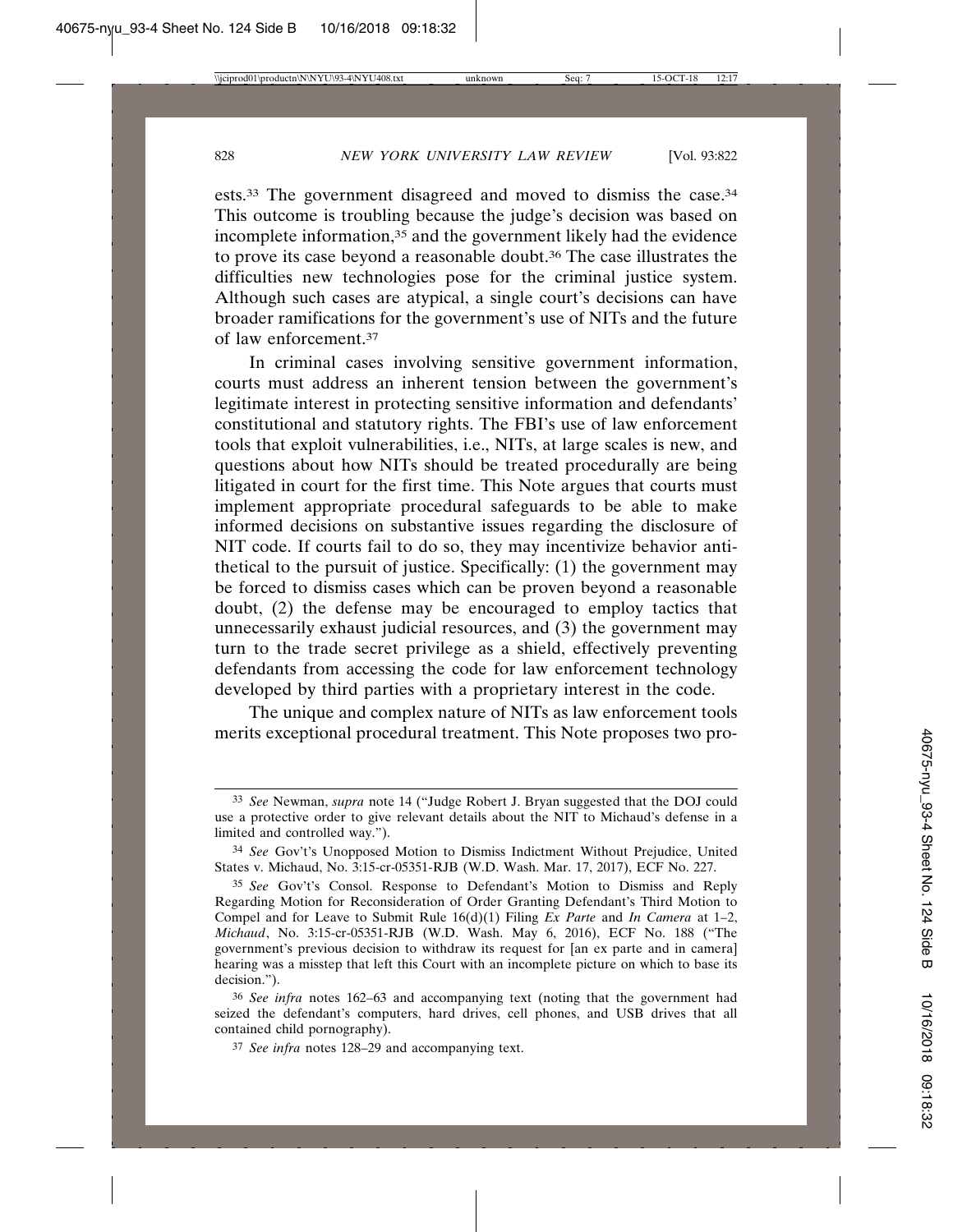cedural safeguards. Courts should hold ex parte38 and in camera39 proceedings40 in order to understand the government's interests. Moreover, as law enforcement tools become more computer-based and technology plays a greater role in investigations, challenges to the government's use of technology will arise more frequently in court. Courts should hire their own experts to help judges grasp technical concepts relevant to the legal issues at hand. Courts must be prepared.

Much of the existing literature on NITs contemplates the validity of warrants that authorize the broad deployment of NITs and the legality of government hacking.41 Other scholarship focuses on the international implications of U.S. law enforcement's use of NITs.42 Yet discussions about the disclosure of NIT code in criminal proceedings are scarce,43 even though the issue has compelled fierce litigation.44 This Note focuses narrowly on the procedural safeguards courts should implement to ensure they receive sufficient information to appropriately weigh the government's interest in protecting NIT code against defendants' interest in disclosure. In doing so, it assumes that

42 *See, e.g.*, Ghappour, *supra* note 2, at 1086 (arguing that "extraterritorial aspects of network investigative techniques demonstrate the need for new substantive and procedural regulations"); Kerr & Murphy, *supra* note 12 (critiquing Ghappour's article).

43 For one example, see Christine W. Chen, Note, *The Graymail Problem Anew in a World Going Dark: Balancing the Interests of the Government and Defendants in Prosecutions Using Network Investigative Techniques (NITs)*, 19 COLUM. SCI. & TECH. L. REV. 185, 189 (2017) (arguing for the application of a heightened standard of relevance to request access to full NIT code and a general presumption that NIT code is not discoverable).

44 *See* Cox, *supra* note 18 (describing defendants' calls for judges to suppress all evidence because the NIT warrant was unconstitutional or somehow flawed); Kerr, *supra* note 12 (noting that "district courts have handed down divided opinions on the legality of" the search warrant that authorized the Playpen NIT).

<sup>38</sup> An ex parte proceeding is "[a] proceeding in which not all parties are present or given the opportunity to be heard." *Proceeding*, BLACK'S LAW DICTIONARY (10th ed. 2014).

<sup>39</sup> An in camera proceeding is "[a] proceeding held in a judge's chambers or other private place." *Id.*

<sup>40</sup> *See, e.g.*, *In re* City of New York, 607 F.3d 923, 948 (2d Cir. 2010) ("[F]iling documents under seal may inadequately protect particularly sensitive documents. . . . [T]he district court may, in the exercise of its informed discretion and on the basis of the circumstances presented, require that the party possessing the documents appear *ex parte* in chambers to submit the documents for *in camera* review . . . .").

<sup>41</sup> *See, e.g.*, Zach Lerner, *A Warrant to Hack: An Analysis of the Proposed Amendments to Rule 41 of the Federal Rules of Criminal Procedure*, 18 YALE J.L. & TECH. 26, 30 (2016) (balancing the need for amendment of Rule 41 with concerns about the expansion of government power and proposing alterations); Jonathan Mayer, *Government Hacking*, 127 YALE L.J. 570, 580–81 (2018) (arguing that interpretation of Fourth Amendment doctrine dictates that government hacking is a search and "super-warrant procedures" should apply to government hacking); Brian L. Owsley, *Beware of Government Agents Bearing Trojan Horses*, 48 AKRON L. REV. 315, 318 (2015) (analyzing the validity of issuing search warrants for NITs).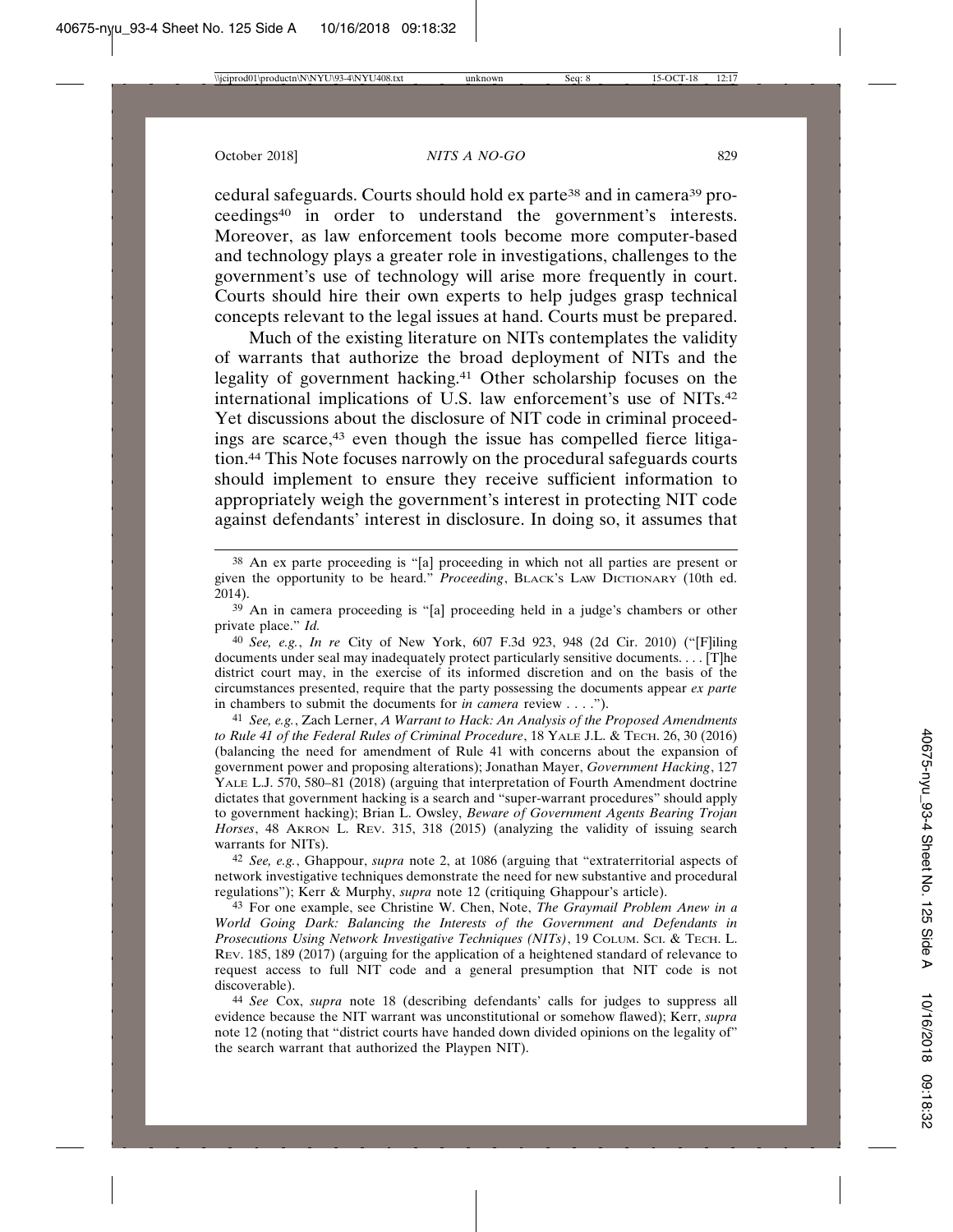the government's evidence was lawfully obtained and poses no Fourth Amendment concerns.

The Note proceeds in three parts. Part I explains how NITs work and why they are invaluable surveillance tools for the government. Part II posits that courts struggle with NIT code discovery decisions because the technical issues are complex, and courts do not always have the information they need. Part II also addresses how courts' decisions on disclosure can negatively influence parties' practices. Part III concludes with recommendations for procedures courts can implement to improve their ability to employ existing balancing tests.

#### I

### NITS IN A NUTSHELL: THE VALUE AND COMPLEXITIES OF NETWORK INVESTIGATIVE TECHNIQUES

The Internet is vast, and there are enormous parts that cannot be accessed by a Google search, including the notorious Dark Web which contains intentionally hidden content.45 While journalists, political dissidents, and average individuals seeking privacy online use the Dark Web for legitimate purposes, its surreptitious nature has made it home to a wide range of illegal and dangerous activity.46 The Dark Web can be accessed through various anonymizing services—the most popular being Tor.47 Playpen was a hidden service that operated on the Tor network, and just one of hundreds of hidden websites dedicated to illicit activity including drug trafficking, money laundering, trade in stolen credit cards, trade in counterfeit currency, and pornography involving violence, children, and animals.48 Criminals are readily using "the Internet to carry out traditional crimes" and facilitate tech-

<sup>45</sup> KRISTIN FINKLEA, CONG. RESEARCH SERV., R44101, DARK WEB 2 (2017); SUI ET AL., *supra* note 1, at 6.

<sup>46</sup> FINKLEA, *supra* note 45, at 3. There is "a cast of anonymized Darknet operators whose activities are of enormous concern to government and to the public: drug dealers, hackers, hitmen, hoaxers, human traffickers, pimps, child pornographers, identity thieves, money launderers, leakers, political extremists, vigilantes, terrorists, and spies." SUI ET AL., *supra* note 1, at 10.

<sup>47</sup> Moore & Rid, *supra* note 1, at 15. Tor offers two services: anonymous browsing, and a network that hosts anonymous websites and services known as hidden services. *The Playpen Cases: Frequently Asked Questions*, ELECTRONIC FRONTIER FOUND., https://www. eff.org/pages/playpen-cases-frequently-asked-questions (last visited June 26, 2018). It requires downloading software that allows users to anonymously surf the web, and the Tor network "makes it possible for the software to work." *Id.* When users connect to websites through Tor, the website receives the IP address of a Tor exit relay after web traffic has been routed through several different servers so users' IP addresses remain anonymous. *Id.* Tor also allows the anonymous publication of websites and Internet services on the Tor network which can only be accessed through Tor. *Id.*

<sup>48</sup> Moore & Rid, *supra* note 1, at 20–25 (summarizing the results of a study that scanned sites on the Tor network).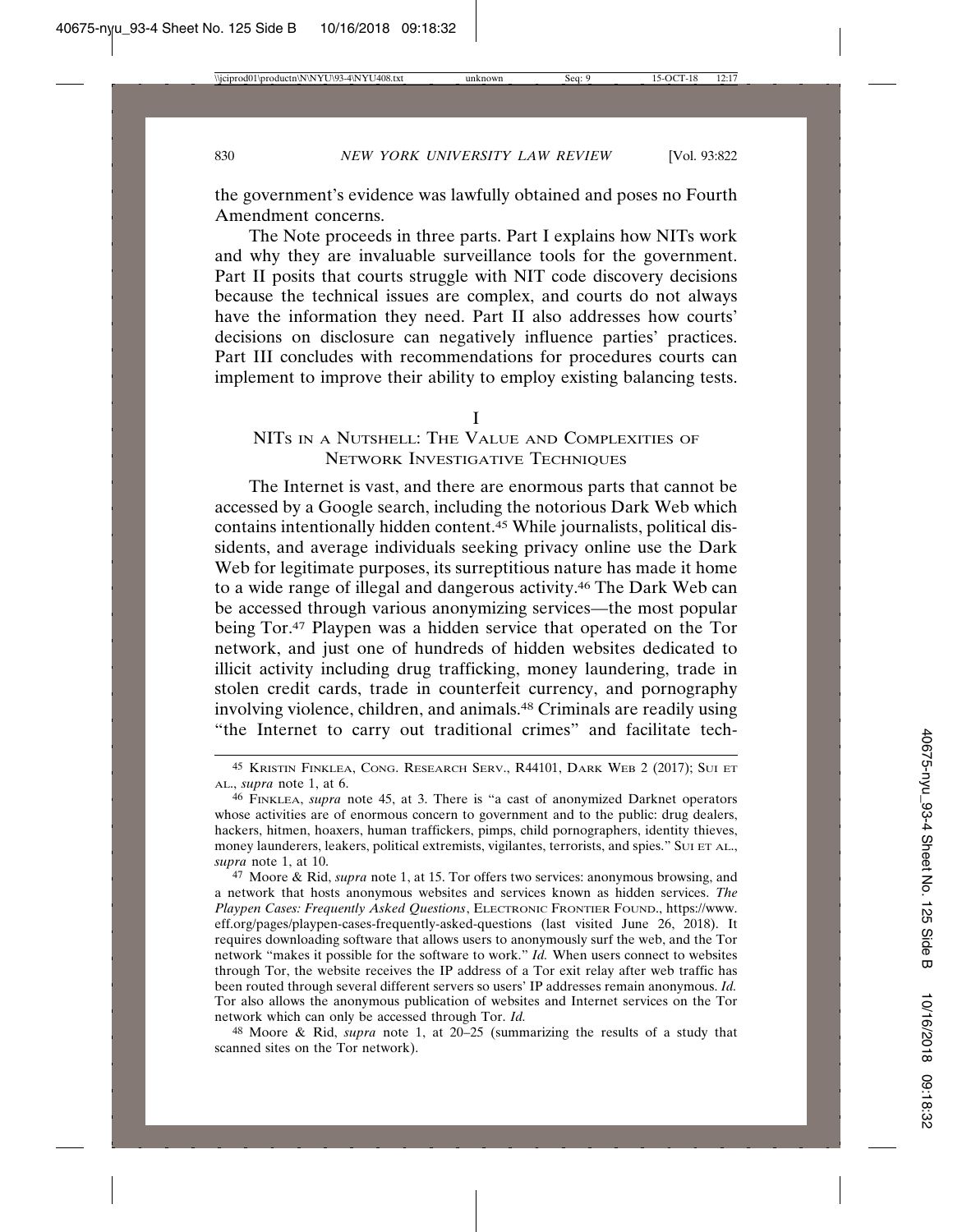nology-driven crimes, and "[t]he FBI considers high-tech crimes to be among the most significant crimes confronting the United States."49

NITs help the FBI locate criminals who hide their identities online through the use of services like Tor. Recently, law enforcement use of NITs has drawn broad public attention following multiple sting operations that took down hidden child pornography websites.50 Part I describes NITs in depth and chronicles the FBI's use of NITs.

### *A. NITs Exploit Vulnerabilities*

A network investigative technique51 is software that overrides the security features that control access to computers.<sup>52</sup> NITs are essentially "exploit[s] or malware engineered to take advantage of a specific technology vulnerability."53 While vulnerabilities can exist in hardware or software, "[s]oftware vulnerabilities are flaws or features in code that allow a third party to manipulate the computer running [the] software."<sup>54</sup> In this way, NITs allow the government to access and control targeted computers and retrieve their identifying information, such as a computer's IP address, by exploiting technological vulnerabilities.55

The efficacy of a NIT depends on the vulnerability it exploits. Not all technological vulnerabilities "are created equal—some are easier to find than others and only a small number will provide easy access to the best-secured software."56 As a result, vulnerabilities are highly

51 The term "network investigative technique" is a generic term the government uses; it "has no clear technical meaning." Kerr & Murphy, *supra* note 12, at 59 n.7.

52 *See id.*

54 TREY HERR ET AL., BELFER CTR., TAKING STOCK: ESTIMATING VULNERABILITY REDISCOVERY 3 (2017).

<sup>49</sup> FINKLEA, *supra* note 45, at 9; Ghappour, *supra* note 2, at 1090 ("Increasingly, criminals use the dark web to facilitate crimes traditionally conducted in the physical world, such as currency counterfeiting, drug distribution, child exploitation, human trafficking, arms and ammunition sales, assassinations, and terrorism.").

<sup>50</sup> *See* Kim Zetter, *Everything We Know About How the FBI Hacks People*, WIRED (May 15, 2016, 7:00 AM), https://www.wired.com/2016/05/history-fbis-hacking/ (describing three major FBI sting operations since 2012).

<sup>53</sup> KRISTIN FINKLEA, CONG. RESEARCH SERV., R44827, LAW ENFORCEMENT USING AND DISCLOSING TECHNOLOGY VULNERABILITIES 1 (2017). "Exploit" refers to "software, malware, or commands that can be used to take advantage of vulnerabilities in technology." *Id.*

<sup>55</sup> For example, the NIT used in the Playpen investigation is believed to exploit a vulnerability in Mozilla's Firefox browser code because the Tor browser is based on Firefox. Joseph Cox, *The FBI May Be Sitting on a Firefox Vulnerability*, VICE: MOTHERBOARD (Apr. 13, 2016, 2:25 PM), https://motherboard.vice.com/en\_us/article/ aekeq4/the-fbi-may-be-sitting-on-a-firefox-vulnerability.

<sup>56</sup> HERR ET AL., *supra* note 54, at 4.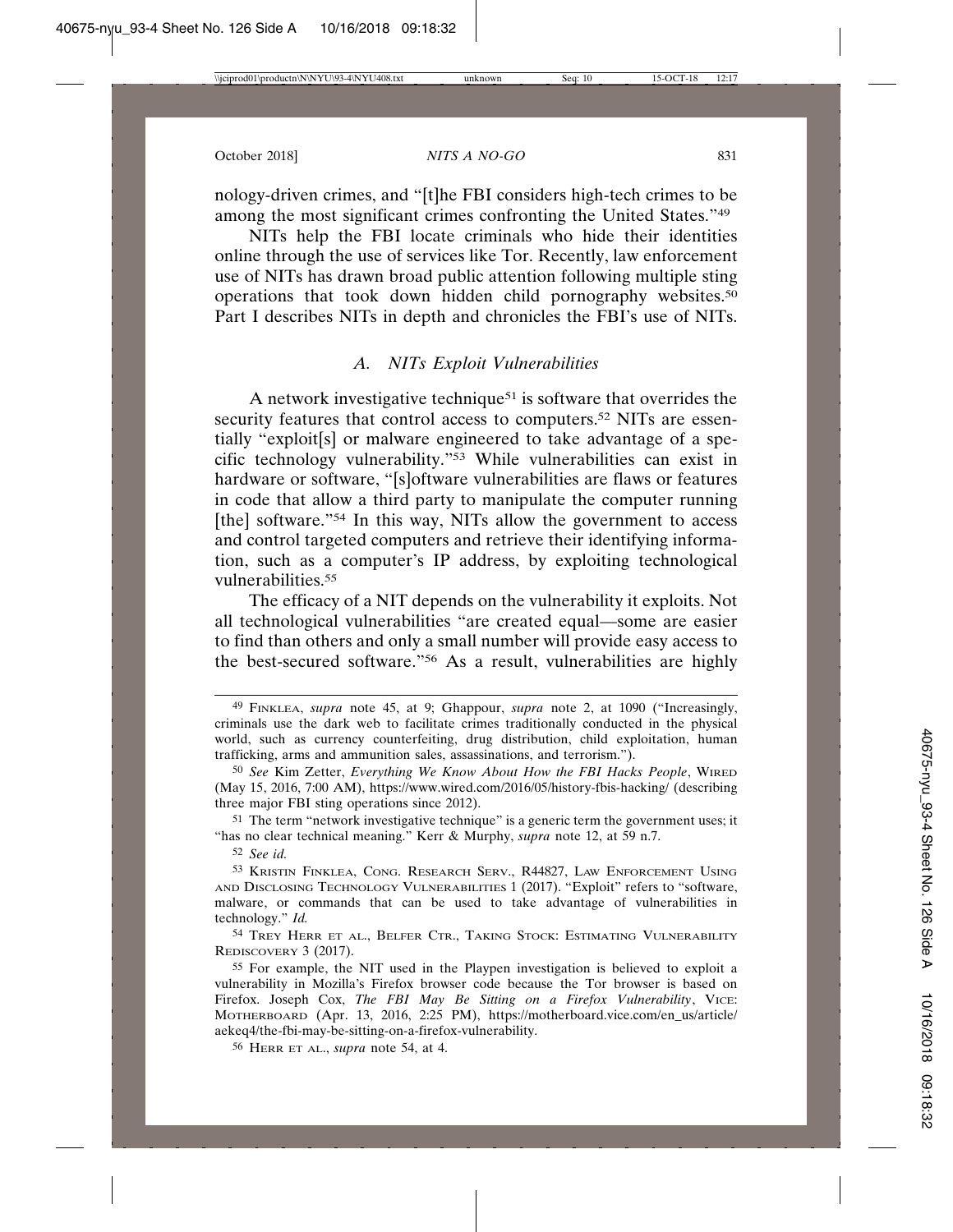coveted information;57 unpatched and undisclosed, software vulnerabilities may be exploited by anyone who discovers them, and provide an entry point into computers running the flawed software.58 A party who discovers one has no guarantee of being the only one who knows it exists, and the odds that another entity discovers it increase every day.59 When vulnerabilities are disclosed or rediscovered, software makers and antivirus vendors act quickly to fix the flaw.60 As a result, law enforcement must detect or acquire and rely on technology vulnerabilities that have not been patched or discovered by others.61 This is extremely costly: Vulnerabilities can cost upwards of \$100,000,62 and even then the FBI does not always have the capabilities to develop exploits.63 Thus vulnerabilities have a limited shelf life as NITs will become inoperative after the vulnerability is disclosed and repaired.

#### *B. NITs Identify Criminals*

Recently, the FBI has used NITs that rely on software vulnerabilities in Tor to identify anonymous individuals online.64 These NITs "circumvent the operation of Tor to determine genuine IP addresses," and lead investigators to a user's Internet service provider (ISP) and physical location.65 A NIT is comprised of four components, each of which plays a unique role in relaying the NIT to a target computer and

<sup>57</sup> Programmers and developers have a strong interest in vulnerabilities because they want to "discover the flaws in their code" and fix them. *Id.* at 2. "Bug bounties" have become a popular way for companies to learn about vulnerabilities, *id.*, but malicious actors will usually pay more for a vulnerability than the original developer. *Id.* at 4. This competition has created a growing market for buying and selling vulnerabilities "among criminal groups, companies, and governments." *Id.*

<sup>58</sup> *Id.* at 2.

<sup>59</sup> *Id.* at 4; Nicholas Weaver, *The FBI's Firefox Exploit*, LAWFARE (Apr. 7, 2016, 8:43 AM), https://www.lawfareblog.com/fbis-firefox-exploit ("It would be reasonable to assume Chinese or Russian hackers might discover the same weakness.").

<sup>60</sup> *See* Steven M. Bellovin et al., *Lawful Hacking: Using Existing Vulnerabilities for Wiretapping on the Internet*, 12 NW. J. TECH. & INTELL. PROP. 1, 41 (explaining that software companies have "accelerated the rate at which they release security patches after critical vulnerabilities have been announced").

 $61$  There are policy debates on whether the government should disclose vulnerabilities. FINKLEA, *supra* note 53, at 1. The Obama Administration established the Vulnerabilities Equities Process (VEP) to help government agencies decide if they should disclose information about vulnerabilities they have acquired. *Id.* at 6. The process balances the intelligence and law enforcement value of the vulnerability against the public interest in disclosure. *Id.* at 7–8.

<sup>62</sup> Bellovin et al., *supra* note 60, at 42–43; Weaver, *supra* note 21.

<sup>63</sup> *See* Cox, *supra* note 22 (citing Christopher Soghoian, principal technologist at the ACLU, as stating that, "what's clear is that the FBI does not have the in-house capability to develop exploits").

<sup>64</sup> *See* FINKLEA, *supra* note 53, at 2.

<sup>65</sup> Hennessey & Weaver, *supra* note 8.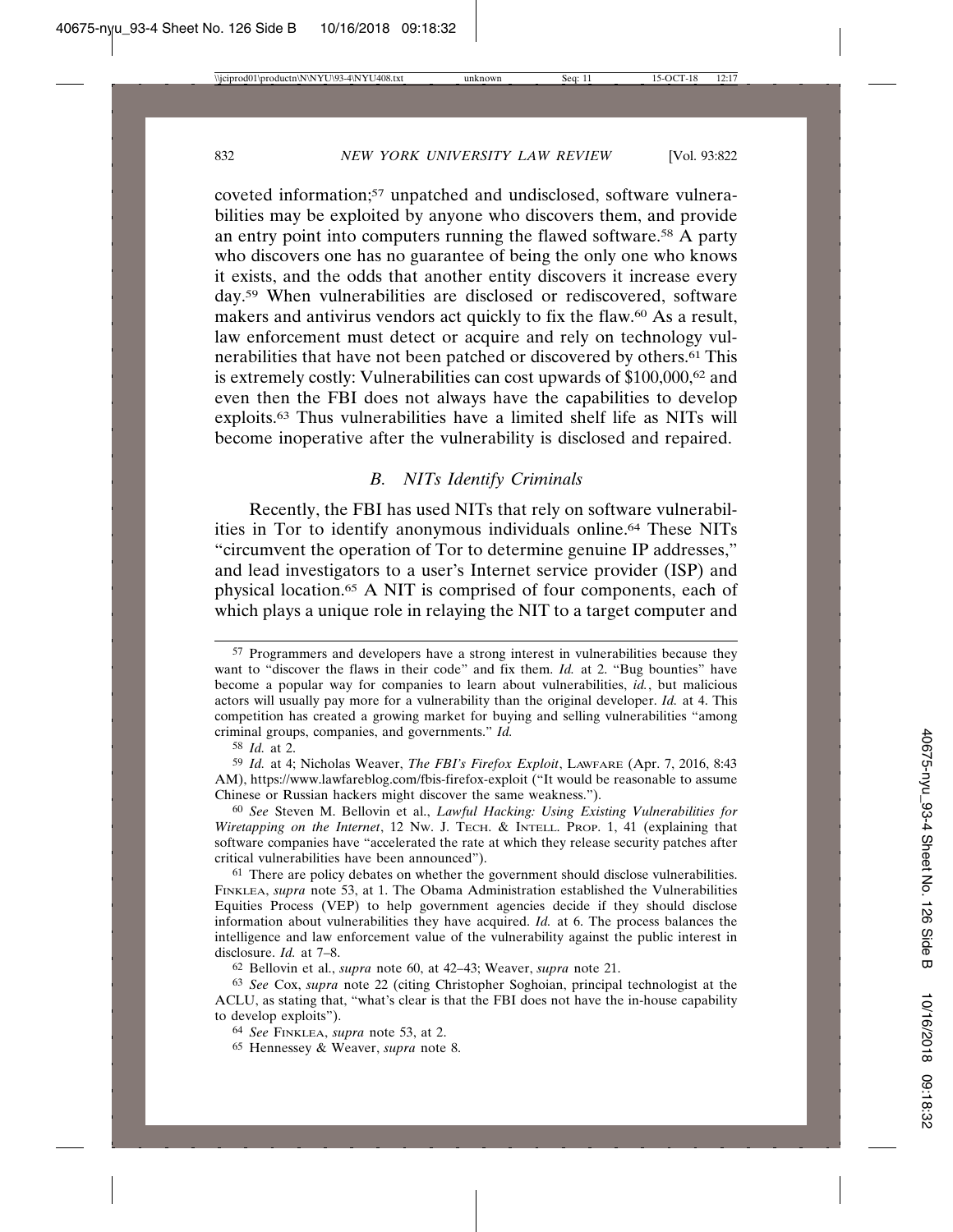retrieving identifying information: (1) a generator, (2) the exploit, (3) the payload, and (4) a logging server.66 The *generator* runs on a hidden service: It creates a unique ID to associate with a website visitor, and delivers that ID along with the exploit and payload to the website visitor's computer.67 The generator allows the FBI to track specific NIT deployments to a computer.<sup>68</sup> After the generator transmits components of the NIT to the website visitor's computer, the *exploit*—the actual code that takes advantage of a vulnerability to gain control of a computer system<sup>69</sup>—takes control of the computer's Tor browser to load and execute the payload.70 The *payload* program runs on the target computer, searches for authorized information, and transmits it to the logging service running on an FBI computer.71 The *logging service* records the information collected from the computer, the ID assigned by the generator, and the computer's IP address.72

Once the FBI acquires information from a NIT, it can effectively use traditional investigative techniques to locate individuals. Typically, a computer's IP address, assigned by an ISP, reveals its location.73 Using publicly available data, the FBI can identify the ISP that owns a computer's IP address.74 The FBI then serves an administrative subpoena on the ISP to learn the name and address of the customer linked to the IP address.75 This allows investigators to conduct surveillance of target premises and obtain appropriate search warrants.76 But an IP address alone is not always sufficient to identify a criminal.<sup>77</sup> Consider Aaron McGrath, who was hosting three child pornography

73 Erin Larson, *Tracking Criminals with Internet Protocol Addresses: Is Law Enforcement Correctly Identifying Perpetrators?*, 18 N.C. J.L. & TECH. 316, 317 (2017); Hennessey & Weaver, *supra* note 8.

74 *See, e.g.*, Application and Affidavit of Special Agent Jeffrey Tarpinian at 23, *In re* the Search of Computs. that Access the Website "Bulletin Board A," No. 8:12-MJ-356 (D. Neb. Nov. 16, 2012) [hereinafter Tarpinian Affidavit].

75 Hennessey & Weaver, *supra* note 8.

76 *Id.*; *see, e.g.*, Tarpinian Affidavit, *supra* note 74, at 24 ("The FBI has conducted surveillance of 510 Piedmont Dr., Omaha, NE, 68154, during the past 30 days.").

77 *See* Larson, *supra* note 73, at 319 (explaining that when law enforcement agents obtain an IP address, the IP address is "analogous to locating the phone tower that a cell phone connected to, rather than the actual phone used").

<sup>66</sup> *Id.*

<sup>67</sup> *Id.*

<sup>68</sup> *Id.*

<sup>69</sup> *The Playpen Cases: Frequently Asked Questions*, *supra* note 47.

<sup>70</sup> Hennessey & Weaver, *supra* note 8.

<sup>71</sup> *Id.*

<sup>72</sup> *Id.* The logging service specifically employs "packet capture," which produces "pcap" files to record network traffic as information is transmitted from the payload to the logging service. *Id.*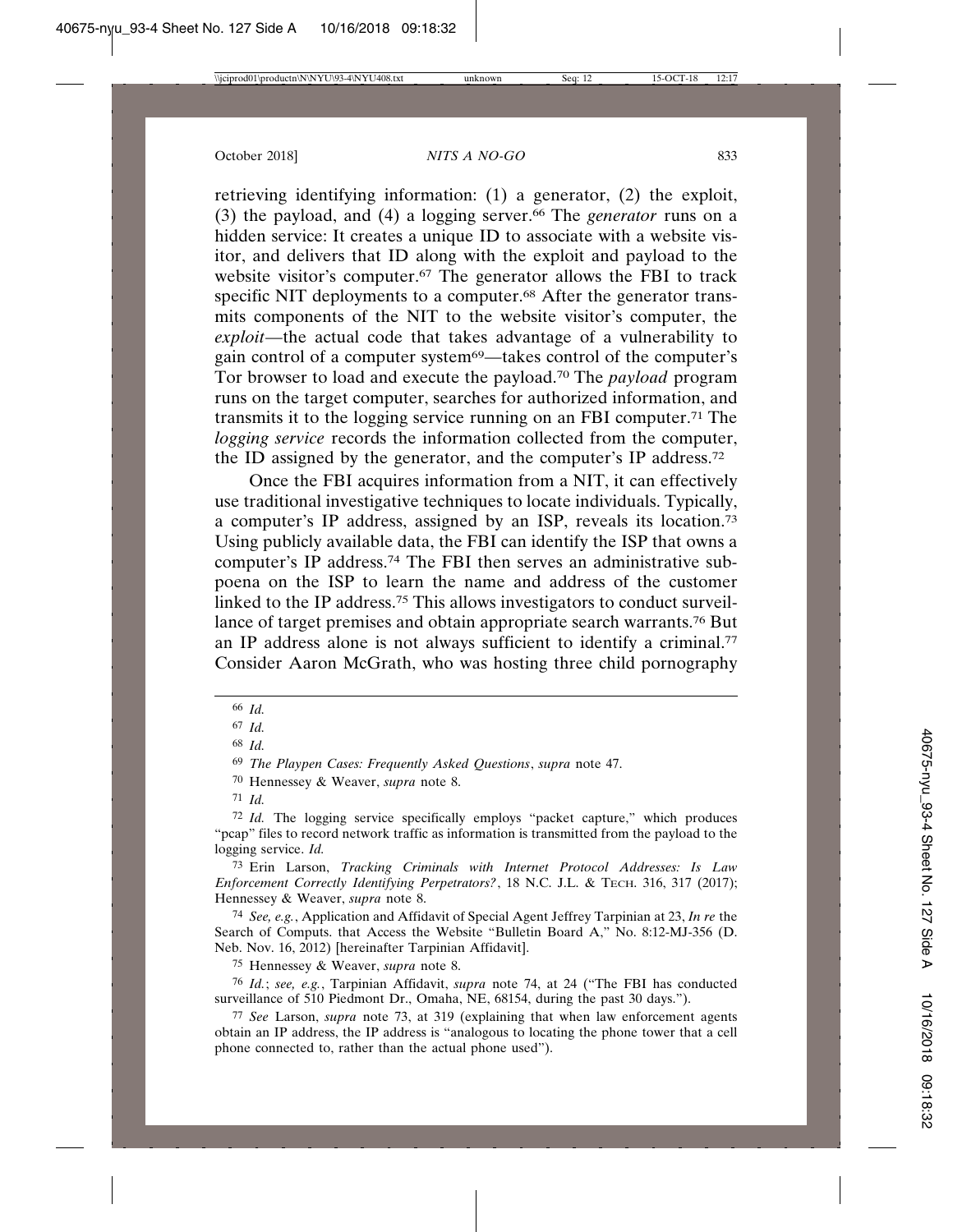websites: one from his home and two from work.78 The IP address associated with the site hosted from his home had been assigned to the woman with whom he lived.79 It was only through physical surveillance of the home, searches of social media accounts, pen registers, and trap and trace orders,<sup>80</sup> and execution of search warrants that the FBI was able to hone in on McGrath.<sup>81</sup>

The FBI has expressed a firm belief that NITs are the only investigative technique "with a reasonable likelihood of securing the evidence necessary to prove beyond a reasonable doubt the actual location and identity" of individuals using anonymizing services to engage in federal offenses.<sup>82</sup> What identifying information does a NIT send the government? Since IP addresses are not reliable leads alone, a NIT identifies more than a target computer's IP address, but only enough to ensure that the FBI has identified the correct individual. The FBI's use of NITs in the various child pornography operations demonstrates how it has refined its techniques over time and is now able to collect more specific identifying information for an accurate match.

For example, the NIT used in Operation Torpedo, discussed below, acquired: the computer's IP address; the date and time the NIT determined the IP address; the "unique session identifier" that a website normally assigns to a visiting computer; and the type of operating system running on the computer.<sup>83</sup> The FBI explained why each piece of information was necessary: The IP address could be associated with an ISP and ISP customer, the session identifier would distinguish one computer's data from another, and the operating system details would help distinguish the targeted computer from other computers in the same premises.<sup>84</sup>

83 *Id.* at 31.

84 *Id.* at 31–32.

<sup>78</sup> Kevin Poulsen, *Visit the Wrong Website, and the FBI Could End Up in Your Computer*, WIRED (Aug. 5, 2014 6:30 AM), https://www.wired.com/2014/08/operationtorpedo/.

<sup>79</sup> *See* Tarpinian Affidavit, *supra* note 74, at 24 (noting that the IP address was assigned to Cox Internet customer Tiffany Strasser).

<sup>80</sup> Pen registers are devices that record the phone numbers that a particular phone number called. 18 U.S.C. § 3127(3) (2012). Trap and trace devices record the incoming phone numbers to a particular phone line. *Id.* § 3127(4).

<sup>81</sup> *See* Tarpinian Affidavit, *supra* note 74, at 25–29 (describing how the FBI connected Aaron McGrath to three hidden child pornography websites).

<sup>82</sup> *Id.* at 30. He added that "[d]ue to the unique nature of the Tor network and the method by which [it] protects the anonymity of its users by routing communications through multiple other computers or 'nodes,' . . . other investigative procedures that are usually employed in criminal investigations . . . have failed or reasonably appear to be unlikely to succeed." *Id.*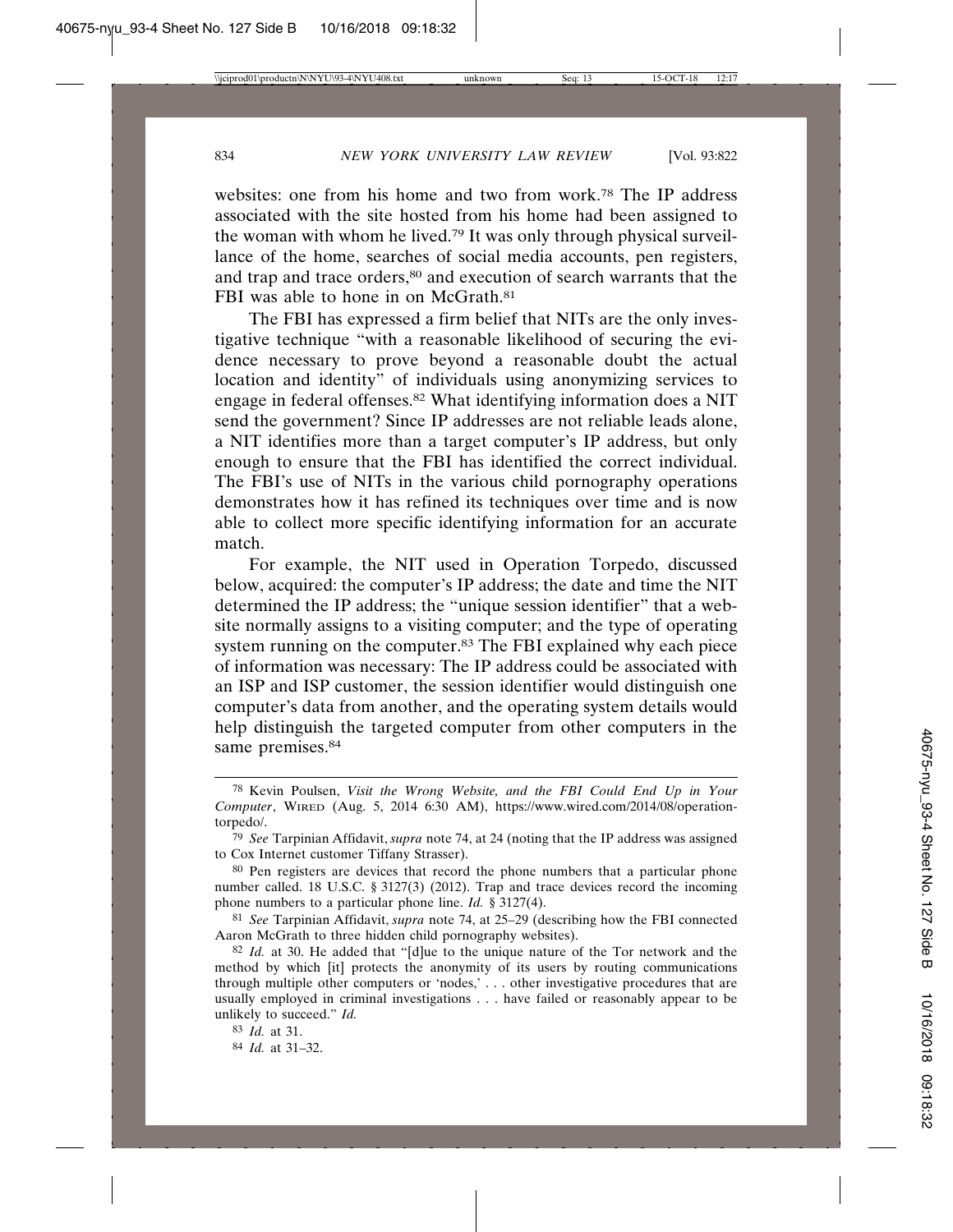The Playpen NIT collected slightly more information. In addition to collecting the same information described above, the Playpen NIT obtained information about whether the NIT had been delivered to the computer, the computer's host name, the computer's active operating system username, and the computer's MAC address.85 The host name served to "identify the device in various forms of electronic communication, such as communications over the Internet."86 And the MAC address, which identified the network adapter connecting a computer to a network, allowed the FBI to determine whether suspects used the same adapter.87

### *C. The Government's Evolving Use of NITs*

Given the increasing sophistication of anonymizing services, the inevitable rise and fall of vulnerabilities, and the limited investigatory value of an IP address, it should come as no surprise that government hacking has substantially evolved over the last two decades.88 Not only has the government employed different types of NITs, which have exploited different vulnerabilities, but NITs have also progressively collected more detailed information to ensure that the FBI has apprehended the right person.89 NITs are critical to criminal investigations—beyond those targeting hidden child pornography websites and intelligence operations.

One of the earliest forms of the NIT as we know it is likely a surveillance tool called CIPAV, Computer and Internet Protocol Address Verifier, which came to light in 2009.90 The tool has been

89 *See* Poulsen, *supra* note 78 ("[A]n NIT can be a bulky full-featured backdoor program that gives the government access to your files, location, web history and webcam for a month at a time, or a slim, fleeting wisp of code that sends the FBI your computer's name and address, and then evaporates.").

90 *See* Zetter, *supra* note 50 (describing the government's use of the Computer Internet Protocol Address Verifier (CIPAV)). CIPAV collects "a computer's IP and MAC address, an inventory of all open ports and software installed on the machine, as well as registry information, the username of anyone logged in and the last URL visited by the machine," and relays it to the FBI. *Id.*

<sup>85</sup> Application & Affidavit of Special Agent Douglas McFarlane for a Search Warrant at 25, *In re* the Search of Computs. that Access upf45jv3bziuctml.onion, No. 1:15-SW-89 (E.D. Va. Feb. 20, 2015).

<sup>86</sup> *Id.*

<sup>87</sup> *Id.* at 25–26.

<sup>88</sup> It has been reported that the first known instance of government hacking involved the use of a keystroke logger, a program that records keystrokes entered on a computer keyboard, in 1999. *See* FINKLEA, *supra* note 53, at 2. The FBI was targeting Cosa Nostra mob boss Nicodemo Salvatore Scarfo, Jr., who was encrypting his communications. Zetter, *supra* note 50. They installed a keylogger on his computer to capture his encryption key. *Id.* Late in 2001, the FBI's use of Magic Lantern, an advanced keylogger that could be installed remotely, came to light. *Id.*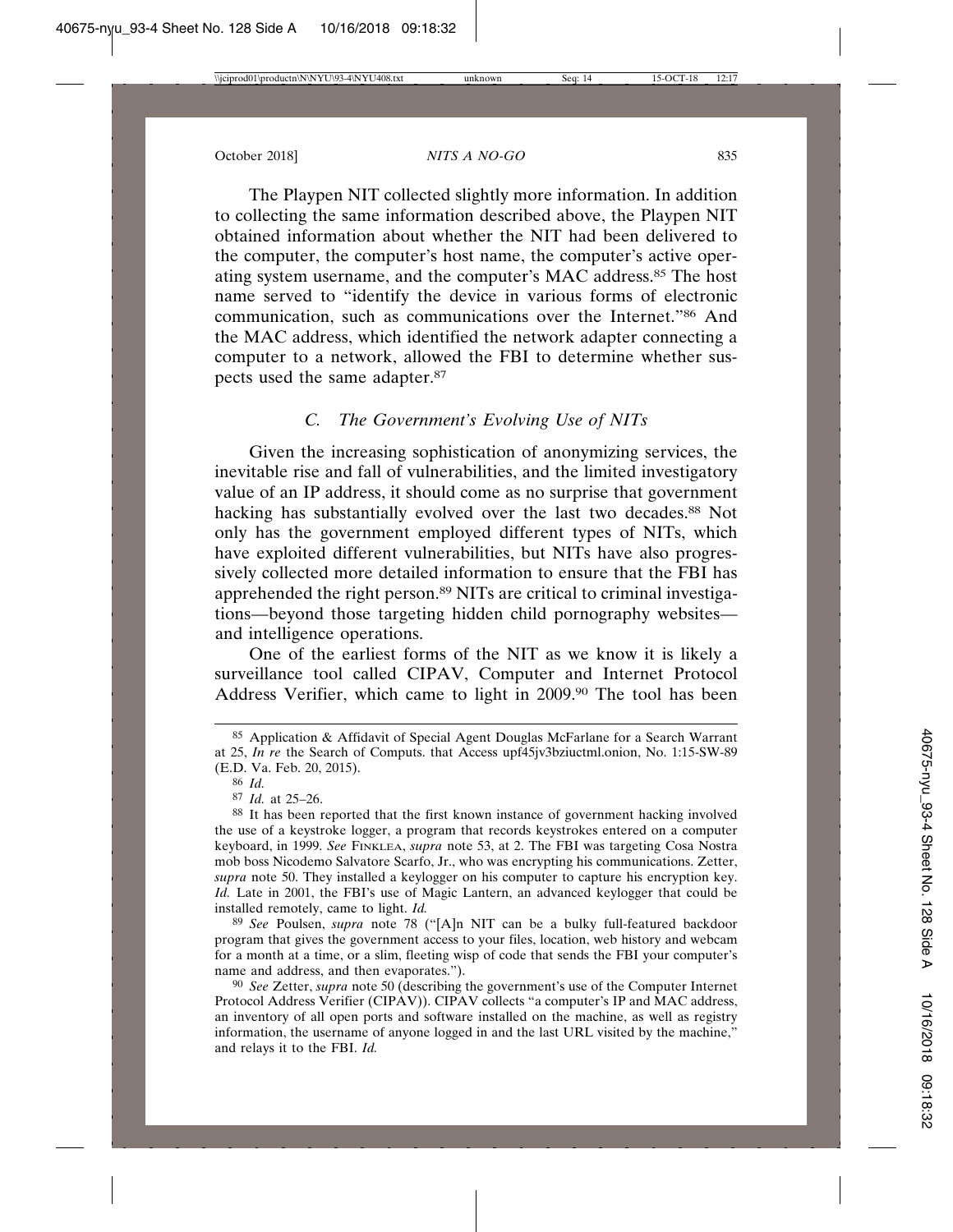used in numerous investigations on extortionists, hackers, terrorists, and foreign spies to "unmask[ ] the IP address of targets who used anonymizing services to hide their identity and location."91 CIPAV was notably used in 2007 to identify a teenager sending bomb threats to a high school in Washington.92 In less than two weeks, Timberline High School received nine anonymous threats that prompted evacuations and police sweeps, school administrators received menacing emails, and students were threatened from a social network account.<sup>93</sup> FBI agents sent a bugged link to the social network account and the suspect clicked the link, which allowed CIPAV to infiltrate his computer.94 FBI agents linked the IP address they acquired with a Comcast account, and within a few hours a SWAT team raided the suspect's home; he was a student at the high school.<sup>95</sup>

To tackle the epidemic presence of child pornography on the Dark Web, the FBI has employed NITs in "watering hole attacks"96 that target multiple people instead of singular targets. The FBI has used three different such NITs: in Operation Torpedo (2012); in an operation against the anonymous web hosting service, Freedom Hosting (2013); and in Operation Pacifier (2015).97 Operation Torpedo took down three child pornography websites, including "Pedoboard,"98 and the Freedom Hosting operation also attempted to target child pornography sites.99 Operation Pacifier took down Playpen, a site with about 215,000 members.<sup>100</sup> It has identified thirtyfive child sexual offenders, at least seventeen of whom were also producers of child pornography, and identified twenty-six child victims.101 The NITs employed in the 2012 and 2013 operations were both compromised because components of the NIT code were publicly disclosed.102 The Playpen NIT required the government to acquire a new

91 *Id.*

93 Mayer, *supra* note 41, at 574.

94 *Id.* at 575.

95 *Id.*

98 Poulsen, *supra* note 78.

- 99 Zetter, *supra* note 50.
- 100 FINKLEA, *supra* note 53, at 4.

<sup>92</sup> *Id.*; *see* Mayer, *supra* note 41, at 574–75 (providing an account of the FBI's investigation).

<sup>96</sup> Watering hole attacks involve "embedding spyware on a website where criminal suspects congregate so computers of all visitors of the site get infected." Zetter, *supra* note 50.

<sup>97</sup> *See* FINKLEA, *supra* note 53, at 4; Zetter, *supra* note 50.

<sup>101</sup> Hennessey & Weaver, *supra* note 8.

<sup>102</sup> The vulnerability and exploit that the Torpedo NIT relied on was disclosed in *United States v. Cottom*. Memorandum and Order at 5–6, 15, United States v. Cottom, No. 8:15-cr-00239 (D. Neb. Dec. 22, 2015), 2015 WL 9308226 (describing FBI Special Agent Steven Smith's testimony on the NIT exploit and compiled code that the defense experts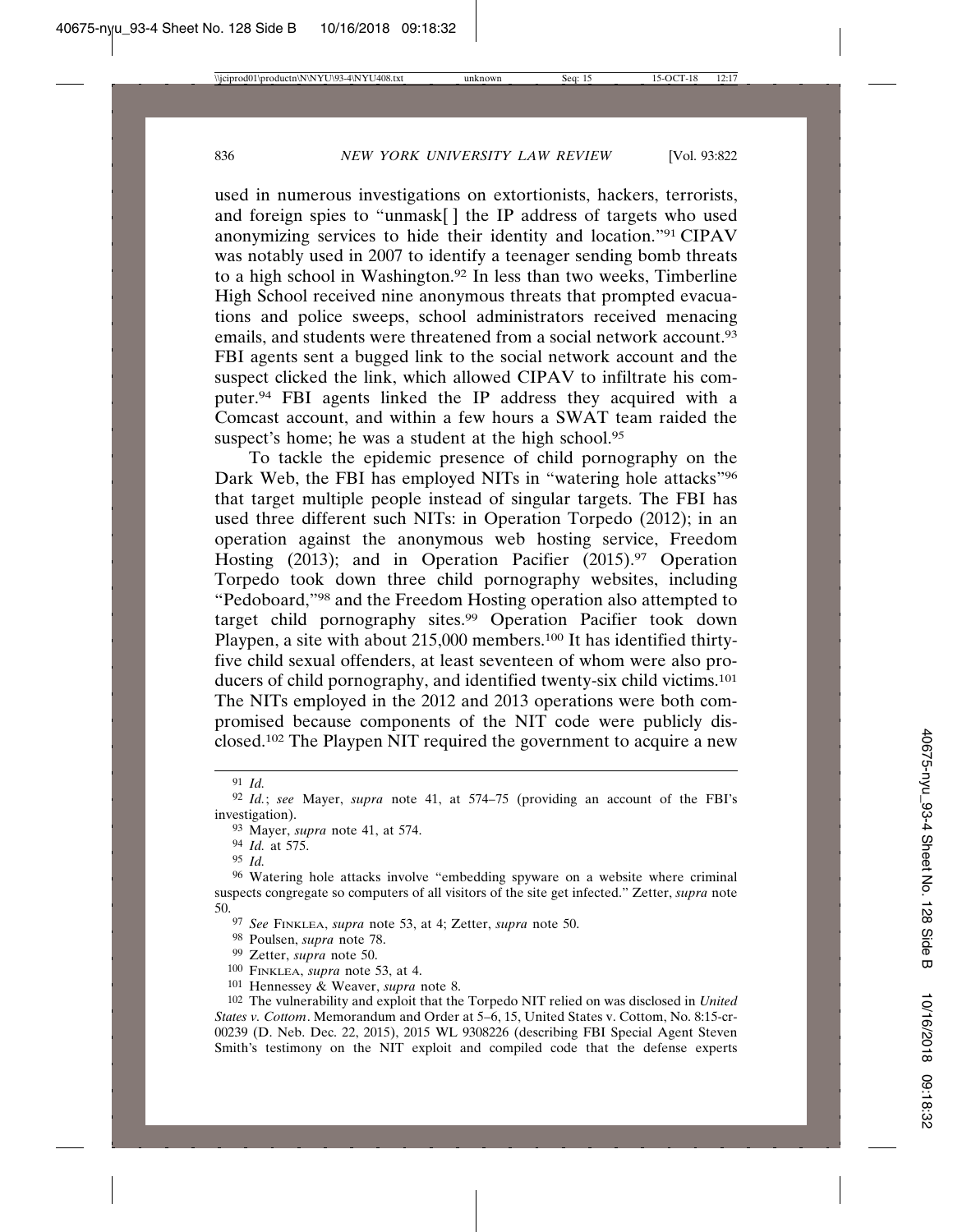vulnerability and develop a new exploit. Beyond criminal investigations, it has been speculated that NITs are being used in the national security context.<sup>103</sup> This should come as no surprise considering that the FBI has sought approval from the Foreign Intelligence Surveillance Court to use CIPAV in terrorism and espionage cases.<sup>104</sup> The FBI has also moved to classify the Playpen NIT code, citing national security reasons.105

In the last decade, government hacking has evolved and expanded in scope in an effort to keep up with cybercrime. The FBI's use of NITs in large sting operations is unprecedented, but the government must be able to investigate sophisticated criminals operating on the opaque Dark Web. As one court noted, "[l]aw enforcement cannot afford to be hamstrung by technologically creative criminals."106 Part I endeavored to explain how NITs are unique as a law enforcement tool. They exploit technological vulnerabilities and perish upon public disclosure. Their value lies in their secrecy. Yet as the government pursues criminal charges against individuals identified in its child pornography stings, NITs have come under fire in courts across the country. There is an inherent tension between the government's interest in protecting the secrecy of NITs and defendants' due process rights.

#### II

# NITS IN DISARRAY: SHORTCOMINGS IN COURTS' UNDERSTANDING OF NITS

Operation Pacifier allowed the FBI to collect troves of incriminating evidence against many defendants charged with child exploitation and child pornography offenses. In response, zealous defense attorneys have challenged the FBI's use of NITs, and have asked the

examined). The NIT exploit used in the Freedom Hosting operation was discovered by Tor users who noticed "Javascript code that used a Firefox vulnerability to execute instructions on the victim's computer." Poulsen, *supra* note 78. Researchers used the exploit code to discover the vulnerability of which it took advantage. *Id.*

<sup>103</sup> *See* Cox, *supra* note 22 (mentioning that the NIT may be used by other agencies including the NSA).

<sup>104</sup> *See* Kevin Poulsen, *FBI's Sought Approval for Custom Spyware in FISA Court*, WIRED (Feb. 6, 2008 12:27 PM), https://www.wired.com/2008/02/secretive-surve/# previouspost.

<sup>105</sup> Joseph Cox, *The FBI Is Classifying Its Tor Browser Exploit Because 'National Security'*, VICE: MOTHERBOARD (June 24, 2016, 8:45 AM), https://motherboard.vice.com/ en\_us/article/gv5jwj/the-fbi-is-classifying-its-tor-browser-exploit (explaining that the FBI has classified portions of NIT code and deemed it sensitive government information that may only be accessed by those with the appropriate security clearance).

<sup>106</sup> United States v. Acevedo-Lemu, No. SACR 15-00137-CJC, 2016 WL 4208436, at \*6 (C.D. Cal. Aug. 8, 2016).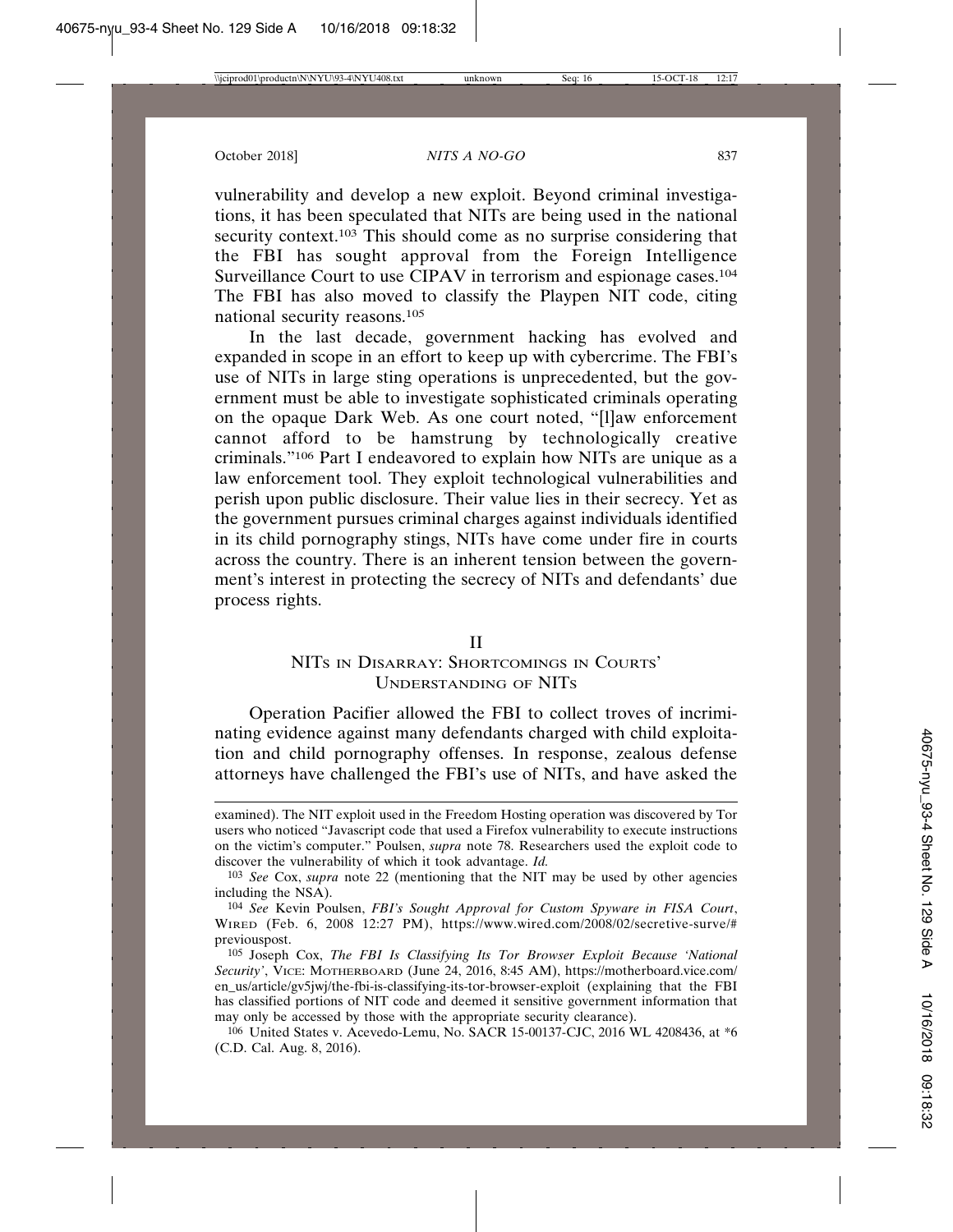government to turn over the full NIT code for their review. They recognize that legal issues surrounding the use of NITs in criminal investigations are unsettled and have taken to testing the waters.107 Defense teams across the country have coordinated their arguments and pleadings, have observed how the government has responded, and have followed courts' decisions in anticipation.<sup>108</sup>

Part II identifies problems courts face when considering whether NIT code should be disclosed to the defense and brings to light information gaps in courts' understanding of NITs and the stakes of disclosure for the government. In doing so, Part II reviews defendants' interest in the disclosure of NIT code and the government's interest in maintaining secrecy. Courts understand the stakes for defendants: Certain disclosures from the government help ensure defendants receive a fair trial. However, the government's interests can be shrouded in mystery due to its unwillingness or inability to discuss certain issues, some pertaining to national security, in open court. Courts cannot understand the stakes of disclosing the entire NIT code if the government cannot convey pertinent information to them. Additionally, when dealing with highly technical information, important details can get lost in translation. If courts do not understand the equities at stake, they will be ill-equipped to make decisions regarding disclosure. As a result, court decisions may incentivize behavior that harms the criminal justice system.

## *A. The Defendant's Rights*

The Constitution guarantees criminal defendants a fair trial and "a meaningful opportunity to present a complete defense."109 Although the Supreme Court has stated that there is no constitutional right to discovery in criminal cases,<sup>110</sup> the Court has acknowledged that discovery "minimizes the risk that a judgment will be predicated on incomplete, misleading, or even deliberately fabricated testimony."111 Federal Rule of Criminal Procedure 16 governs discovery in

<sup>107</sup> Legal advocacy organizations have published a 188-page guide for criminal defense attorneys. *See generally* ACLU ET AL., CHALLENGING GOVERNMENT HACKING IN CRIMINAL CASES 2 (2017) ("This guide seeks to educate defense attorneys about these highly intrusive surveillance techniques and to help them prepare a zealous defense on behalf of their clients against secretive and potentially unlawful hacking.").

<sup>108</sup> Cox, *supra* note 18; *see, e.g.*, Darby Motion to Compel, *supra* note 27, at 1 ("In a similar case . . . the government . . . stated its intent not to provide this data . . . . The defendant anticipates that the government will take a similar position.").

<sup>109</sup> Crane v. Kentucky, 476 U.S. 683, 690 (1986) (citing California v. Trombetta, 467 U.S. 479, 485 (1984)).

<sup>110</sup> Weatherford v. Bursey, 429 U.S. 545, 559 (1977).

<sup>111</sup> Taylor v. Illinois, 484 U.S. 400, 411–12 (1988).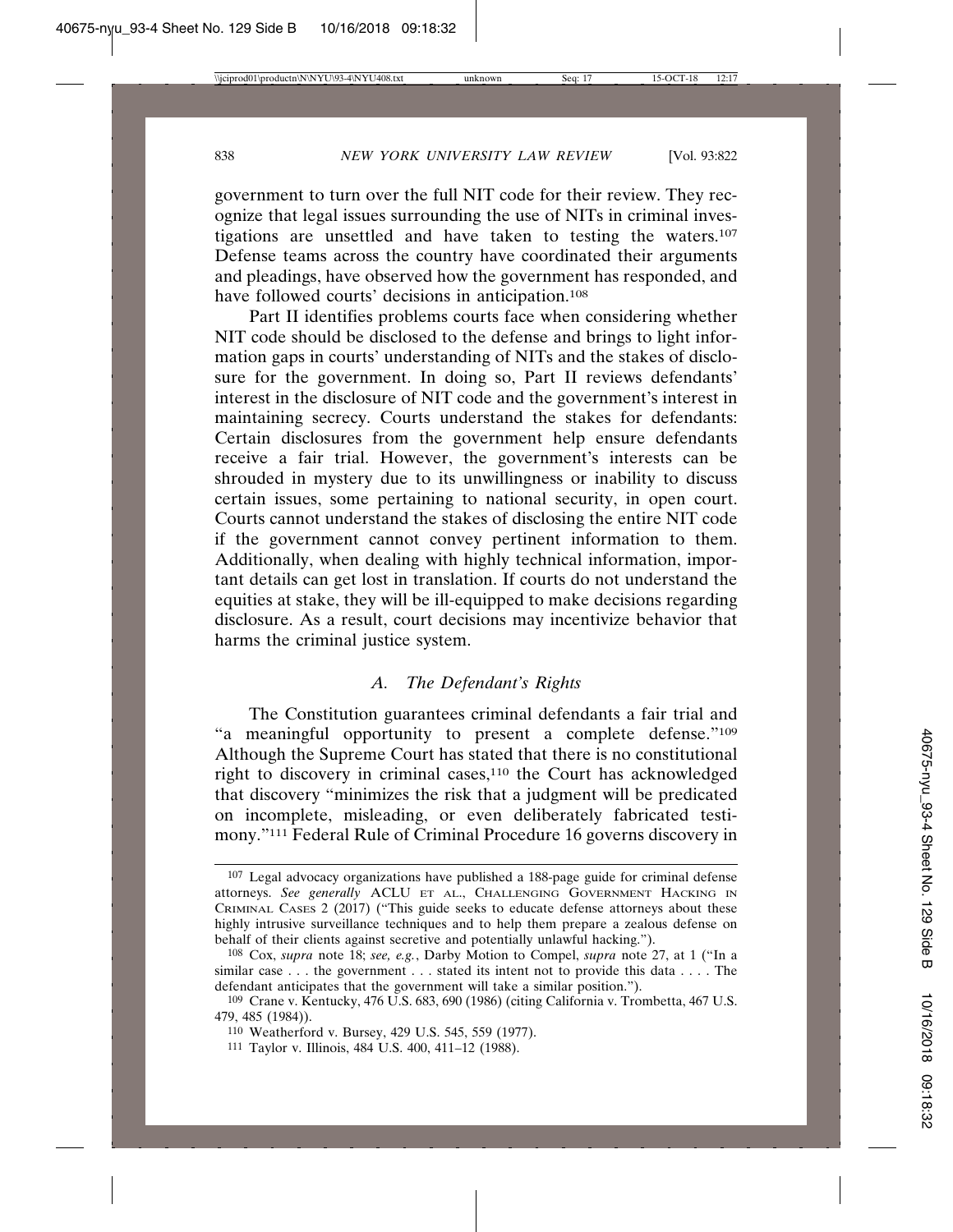criminal proceedings and is rooted in the notion that "broad discovery contributes to the fair and efficient administration of criminal justice."112 Under Rule 16, criminal defendants may request documents, information, and other tangible items if they are "within the government's possession, custody, or control" and are "material to preparing the defense."113 In 1996, the Court clarified that for the purposes of Rule 16, "'the defendant's defense' means the defendant's response to the Government's case in chief."114

The Court has also held that criminal defendants have a narrower right to discovery under the Due Process Clause. *Brady v. Maryland* requires the government to disclose any exculpatory and impeachment evidence when it is "material either to guilt or to punishment."115 Specifically, evidence is material "if there is a reasonable probability that, had the evidence been disclosed . . . the result of the proceeding would have been different."116 But "[t]he mere possibility that an item of undisclosed information might have helped the defense, or might have affected the outcome of the trial, does not establish 'materiality' in the constitutional sense."117 While the government's discovery obligations under Rule 16 are broader than pursuant to *Brady*,<sup>118</sup> it is the defense who bears the burden of proving materiality.119 However, circuit courts have articulated different thresholds for materiality under Rule 16.120 Furthermore, the Sixth

113 FED. R. CRIM. P. 16 (a)(1)(E).

114 United States v. Armstrong, 517 U.S. 456, 462 (1996).

115 373 U.S. 83, 87 (1963).

116 United States v. Bagley, 473 U.S. 667, 682 (1985). The court specified that "[a] 'reasonable probability' is a probability sufficient to undermine confidence in the outcome." *Id.*

117 United States v. Agurs, 427 U.S. 97, 109–10 (1976).

118 *See* United States v. Caro, 597 F.3d 608, 620 (4th Cir. 2010) ("Rule 16 differs from *Brady*, which rests upon due process considerations, and provides the minimum amount of pretrial discovery granted in criminal cases."); United States v. Baker, 453 F.3d 419, 424 (7th Cir. 2006) (''Rule 16 . . . is broader than *Brady*.''); United States v. Conder, 423 F.2d 904, 911 (6th Cir. 1970) (''We are . . . of the view that the disclosure required by Rule 16 is much broader than that required by the due process standards of *Brady*.").

119 *See, e.g.*, *Caro*, 597 F.3d at 621 (noting that the defendant had to demonstrate materiality).

120 The Ninth Circuit has stated that "a defendant must present facts which would tend to show that the Government is in possession of information helpful to the defense," but that "neither a general description of the information sought nor conclusory allegations of materiality suffice." United States v. Mandel, 914 F.2d 1215, 1219 (9th Cir. 1990). The Fourth Circuit's test seems more rigorous: To show materiality under Rule  $16(a)(1)(E)(i)$ , "[t]here must be some indication that the pretrial disclosure of the disputed evidence

<sup>112</sup> FED. R. CRIM. P. 16 advisory committee's note to 1974 amendment (noting that broad discovery promotes "the fair and efficient administration of criminal justice by providing the defendant with enough information to make an informed decision as to plea; by minimizing the undesirable effect of surprise at the trial; and by otherwise contributing to an accurate determination of the issue of guilt or innocence").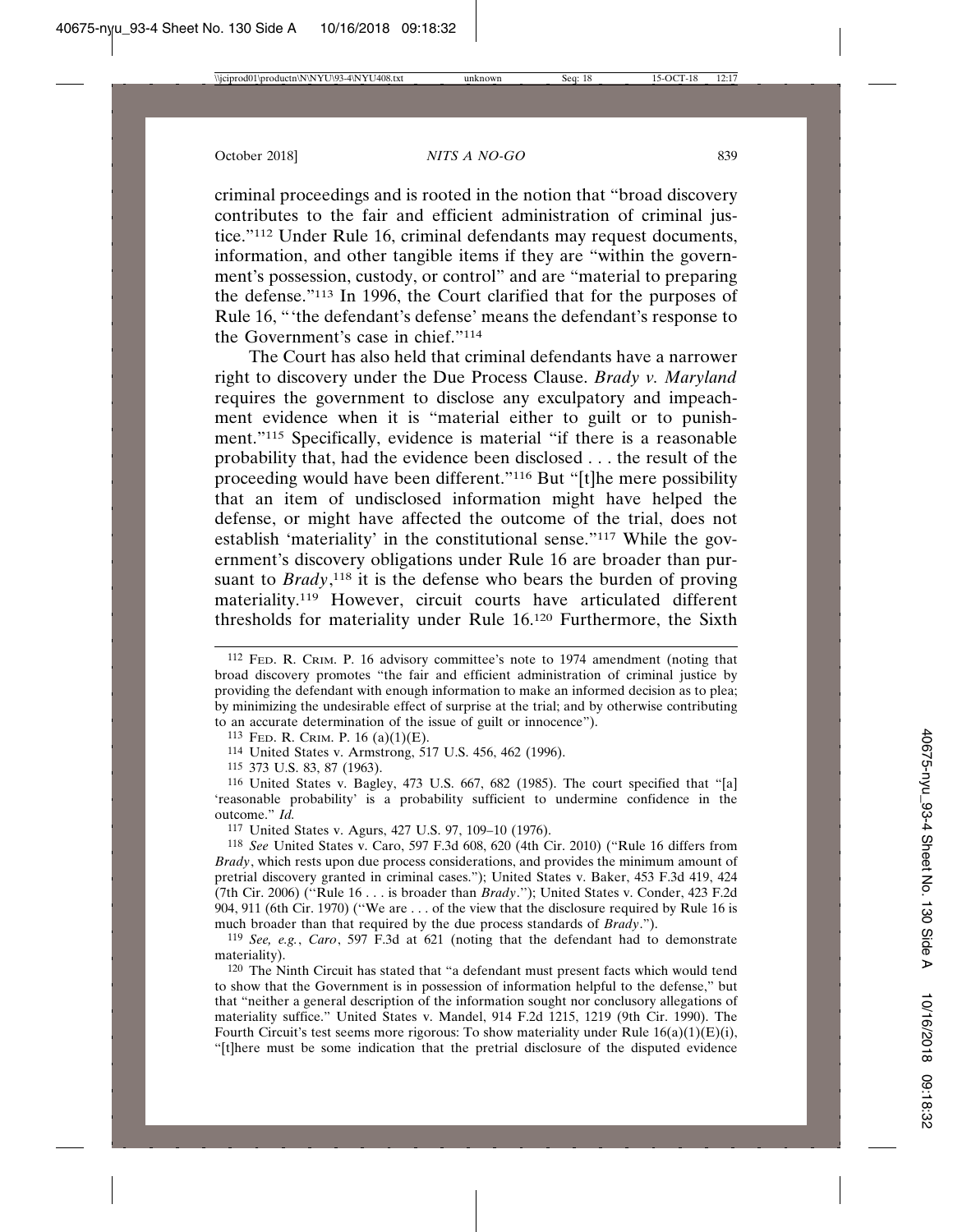Amendment protects a defendant's right "to be confronted with the witnesses against him."121

Defendants have generally sought to acquire the full NIT code pursuant to Rule 16 and "fundamental notions of due process."122 Specifically, defendants have sought the full code in order to "independently determine the full extent of the information seized by the government"; determine "whether the NIT interfered with or compromised any data or computer functions"; determine if the government is accurately representing how NITs work in warrant applications; and to establish the electronic "chain of custody" for the data that the NIT acquired.123 These arguments are based on legitimate concerns. The FBI's use of the NIT could exceed the scope of a warrant by collecting more information than authorized.124 The NIT code could simply contain flaws that affected the data that the FBI received.125 The NIT could have tampered with data on the target computer. And the NIT could have left the target computer vulnerable to third parties who planted the child pornography evidence.126 But these concerns beg the

121 U.S. CONST. amend. VI. Courts have recognized defendants' rights under the Confrontation Clause in the Playpen cases. *See, e.g.*, United States v. Matish, 193 F. Supp. 3d 585, 601 (E.D. Va. 2016) ("This particular issue concerns the public interest in nondisclosure and Defendant's rights to put on a defense and to confront witnesses against him under the Sixth and Fourteenth Amendments.").

122 *See, e.g.*, Darby Motion to Compel, *supra* note 27, at 4.

123 Motion to Compel at 1–2, United States v. Anzalone, No. 1:15-cr-10347-PBS (D. Mass. May 17, 2016). In *United States v. Cottom*, the defendant argued that the government's expert testimony should be excluded from trial because without reviewing the code for the NIT, he could not determine whether the NIT satisfied the *Daubert* rule. 679 F. App'x 518, 521 (8th Cir. 2017). The district court determined that the "government's experts satisfied the prerequisites under *Daubert*" regardless. *Id.* at 522.

124 Granick, *supra* note 23; Granick & Pfefferkorn, *supra* note 21; Hennessey & Weaver, *supra* note 8. However, the Playpen was deployed more narrowly than the warrant authorized. *See* Kerr, *supra* note 12 ("Although the warrant says that the NIT can be installed when a user logs in to his account, the government apparently only installed the NIT when a logged-in user clicked on a link to access the 'Preteen Videos—Girls Hardcore' forum.").

125 Granick & Pfefferkorn, *supra* note 21 (discussing how errors in the exploit code or how the code was found could impact the quality and accuracy of collected data); Hennessey & Weaver, *supra* note 8 (discussing how the NIT's data collection is "selfvalidating" because issues with the code would produce mismatched data that can be observed from the data alone).

126 Granick & Pfefferkorn, *supra* note 21; Hennessey & Weaver, *supra* note 8 ("It strains belief, but if this is in fact the defense theory, than [sic] examination of the exploit is material to that claim.").

would have enabled the defendant to significantly alter the quantum of proof in his favor." *Caro*, 597 F.3d at 621 (quoting United States v. Ross, 511 F.2d 757, 763 (5th Cir. 1975)). The D.C. Circuit has articulated that evidence is material when "there is a strong indication that it will play an important role in uncovering admissible evidence, aiding witness preparation, corroborating testimony, or assisting impeachment or rebuttal." United States v. Lloyd, 992 F.2d 348, 351 (D.C. Cir. 1993).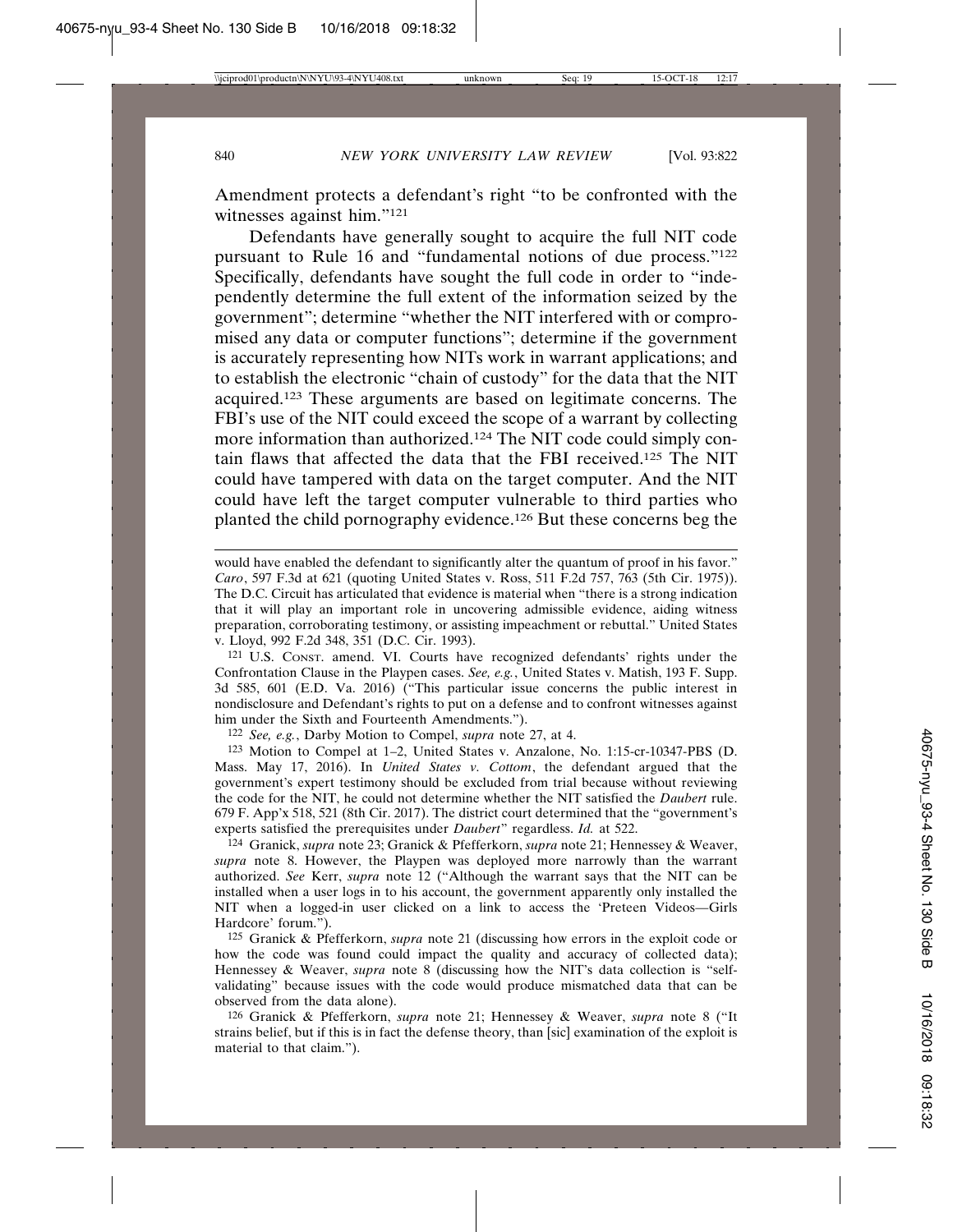question of whether the government must disclose the *entire* NIT code. Could the code of specific components of the NIT suffice?

### *B. The Information Gap: The Government's Position*

The government's interest in nondisclosure lies in the need to protect sensitive information. As explained in Part I, the fact that NITs exploit vulnerabilities makes them unique and valuable. The government has a strong interest in maintaining the confidentiality of the full NIT code primarily because the exploit component of the code would reveal how the government bypassed Tor's anonymizing feature and the vulnerability it exploited.127 Disclosing the full NIT code, including the exploit code, even under a protective order,<sup>128</sup> can result in the vulnerability being patched.129 This would render the NIT useless and the FBI would have to find a costly replacement to continue fighting cybercrime. Moreover, other portions of NIT code are also sensitive, and disclosure may allow criminals to find ways around the technique and discourage other government agencies, who also rely on the NIT, from cooperating with the FBI.130 This last point is particularly concerning because of the national security implications of disclosure.131 NITs can be "comprised of hundreds or thousands of lines of code, much of which is implicated in highly sensitive law enforcement, military, and intelligence activity."132

Given the sensitive and sometimes classified nature of the information involved, the government has asserted that the full NIT code is

<sup>127</sup> *See supra* note 69 and accompanying text.

<sup>128</sup> Federal Rule of Criminal Procedure 16 allows courts to issue protective orders. FED. R. CRIM. P. 16(d)(1). The government often seeks protective orders before making disclosures to defendants when the material it intends to produce includes sensitive law enforcement information. *See, e.g.*, Stipulated Motion for Entry of Discovery Protective Order at 2, United States v. Michaud, No. 3:15-cr-05351-RJB (W.D. Wash. Aug. 10, 2015) (limiting dissemination of protected material and requiring filings under seal). However, even disclosure under a protective order runs the risk of leaks. *See, e.g.*, *In re* City of New York, 607 F.3d 923, 937–39 (2d Cir. 2010) (describing instances where sensitive information filed under seal was leaked to the public).

<sup>129</sup> *See, e.g.*, Granick & Pfefferkorn, *supra* note 21 (noting that vulnerabilities are patched once they are disclosed).

<sup>130</sup> Darby Gov't's Response to Motion to Compel, *supra* note 22, at 22.

<sup>131</sup> *Id.* (noting that disclosure could "lead to other harmful consequences not suitable for inclusion in this response").

<sup>132</sup> Hennessey & Weaver, *supra* note 8. According to a former deputy director of the NSA, "[c]omputer network exploitation tools are used every day to protect U.S. and allied forces in war zones, to identify threats to Americans overseas, and to isolate and disrupt terrorist plots." Rick Ledgett, *No, the U.S. Government Should Not Disclose All Vulnerabilities in Its Possession*, LAWFARE (Aug. 7, 2017, 8:30 AM), https://www. lawfareblog.com/no-us-government-should-not-disclose-all-vulnerabilities-its-possession.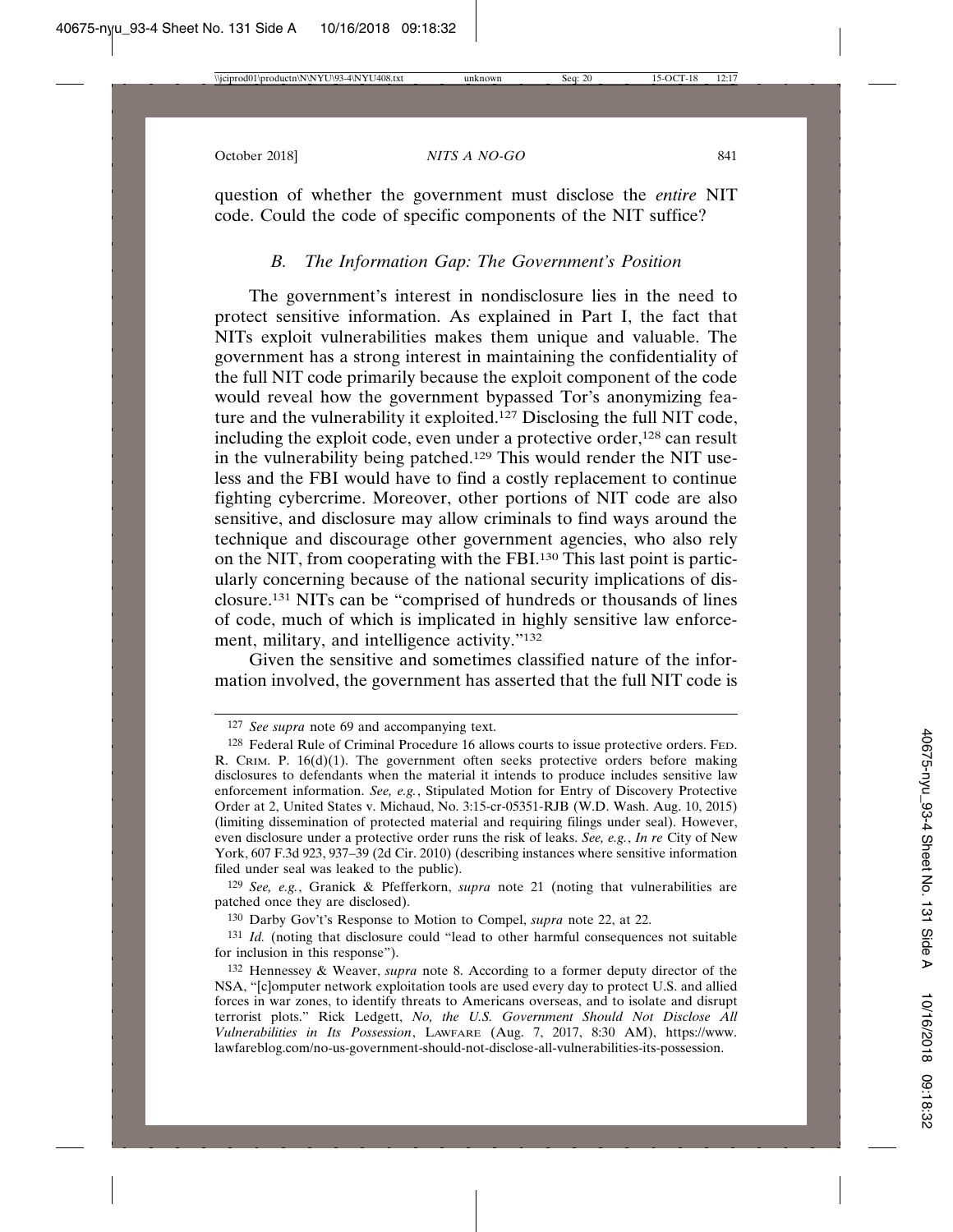protected by a law enforcement privilege.133 The government has also requested ex parte and in camera proceedings to explain their privilege claim, but is not always granted them.134 While the government has compelling reasons to withhold the entire NIT code from disclosure, these explanations are worthless if courts do not hear them. The parties in *United States v. Michaud*135 were among the first to wrestle with legal issues surrounding NIT code, and the case illustrates the challenges they pose for courts.

The court reached contradictory conclusions, ruling that Michaud had the right to review the full NIT code because it was material to his defense and then finding that the government was not required to produce the information.136 Two shortcomings during the proceedings contributed to the problem: (1) important technical information about the NIT was lost on the court, and (2) the court did not receive the information necessary to understand the stakes for the government because it did not hold a timely ex parte in camera hearing.

First, as the government and the defense wrestled over what information prosecutors were required to produce, the technical details about components of the NIT code and their potential evidentiary value were lost on the court. When the defense sought to compel discovery of the full NIT code,<sup>137</sup> the government maintained that it was protected by a qualified law enforcement privilege—disclosure would compromise ongoing investigations and harm the public interest.138 Instead, the government offered the defense an opportunity to review "the *instructions* sent to [Michaud]'s computer . . . that produced the NIT results" at an FBI facility.139 To be clear, the computer instructions do not comprise the entire NIT code; they explain what commands the NIT forced the computer to execute so it would relay identifying information to the FBI. Due to a misunderstanding,

135 No. 3:15-cr-05351-RJB, 2016 BL 25171 (W.D. Wash. Jan. 28, 2016).

<sup>133</sup> The government has asserted that the full NIT code is subject to the qualified law enforcement privilege in numerous Playpen cases. *See, e.g.*, United States v. Matish, 193 F. Supp. 3d 585, 600 (E.D. Va. 2016); Darby Gov't's Response to Motion to Compel, *supra* note 22, at 2; *see also infra* Part III.

<sup>134</sup> *See, e.g.*, U.S.' Response to Defendant's Motion to Compel at 13, United States v. Michaud, No. 3:15-cr-05351-RJB (W.D. Wash. Jan. 21, 2016) [hereinafter Michaud Gov't's Response to Third Motion to Compel] (requesting an ex parte and in camera hearing).

<sup>136</sup> Order on Procedural History, *supra* note 30, at 2–3.

<sup>137</sup> *Id.* at 2.

<sup>138</sup> *See* U.S.' Response to Defendant's Motion to Compel at 15, *Michaud*, No. 3:15-cr-05351-RJB (W.D. Wash. Dec. 4, 2015), ECF No. 74 [hereinafter Michaud Gov't's Response to First Motion to Compel] (stating that the NIT code is "subject to a qualified law enforcement privilege, as its disclosure would be harmful to the public interest").

<sup>139</sup> Michaud Gov't's Response to Third Motion to Compel, *supra* note 134, at 4 (emphasis added).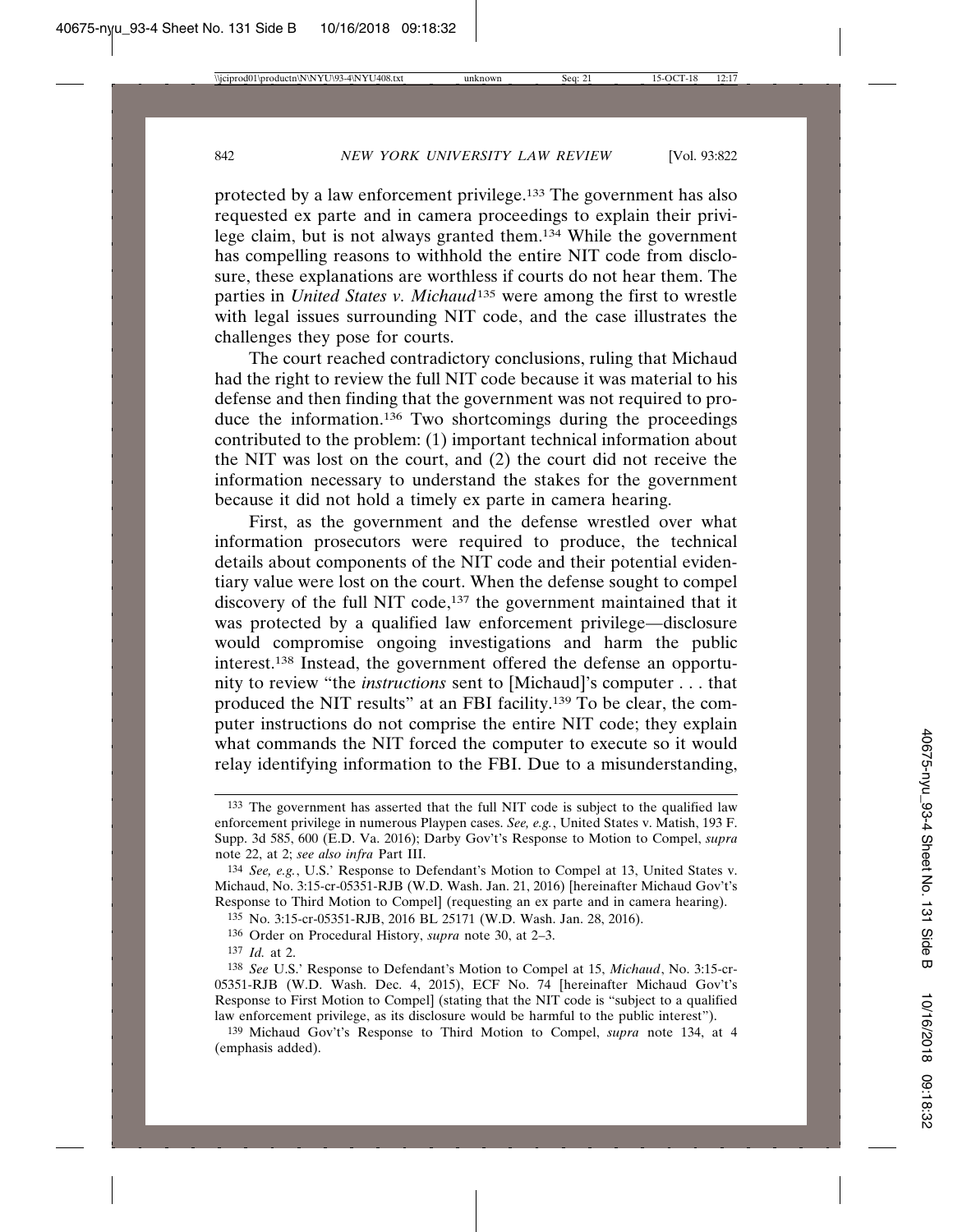the defense withdrew its request to compel the full NIT code.140 In January 2016, when the defense received discovery and realized the full NIT code was missing, it commenced another motion to compel.141

In response, the government rehashed many of the same arguments from its earlier response.142 The government stressed that it had provided "substantial discovery,"143 and explained that the full NIT code was not necessary for the independent review that the defense's expert intended to conduct.<sup>144</sup> In other words, the government insisted that a review of the information it had already disclosed would allow the defense to resolve its questions.<sup>145</sup> These details understanding the technical components of the NIT and value of information that had already been produced—were important to evaluating the potential evidentiary value of the full NIT code, but the court failed to appreciate the details.

This became clear during the hearing on the motion to compel discovery and in one of Judge Bryan's orders. After concluding that the full NIT code was material, Judge Bryan stated, "Much of the details of this information is lost on me, I am afraid, the technical parts of it . . . this whole thing didn't seem that complex to me."146 He did not consider the materiality of the parts of the code as opposed to the whole code. Furthermore, it is worth noting that the judge's order, which summarized the "protracted discovery battle between the parties," only referred to the NIT code in its entirety and did not acknowledge the information and parts of the NIT code that the gov-

142 *Compare* Michaud Gov't's Response to Third Motion to Compel, *supra* note 134, *with* Michaud Gov't's Response to First Motion to Compel, *supra* note 138.

143 Michaud Gov't's Response to Third Motion to Compel, *supra* note 134, at 1 ("The information provided included . . . a copy of the computer instructions . . . [that] produced the NIT results, the NIT results themselves, the date and time . . . [of] execut[ion] . . . , the Website A page that Michaud was accessing when the NIT was executed, and access to computers and digital devices that were seized . . . .").

144 *See id.* at 8–12 (explaining how different information the government produced answered the questions that Michaud claimed required the full code to do so).

145 *See* Darby Gov't's Response to Motion to Compel, *supra* note 22, at 29 ("[T]he defendant has been provided or has access through discovery to 'adequate alternative means of getting at the same point' to which he claims disclosure of information is relevant." (citing United States v. Harley, 682 F.2d 1018, 1020 (D.C. Cir. 1982))).

146 Transcript of Motion Hearing at 18–19, *Michaud*, No. 3:15-cr-05351-RJB (W.D. Wash. Feb. 17, 2016), ECF No. 162.

<sup>140</sup> *See* Order on Procedural History, *supra* note 30, at 2 (noting that "the defendant had withdrawn his request to compel the N.I.T. code").

<sup>141</sup> *See* Third Motion and Memorandum of Law in Support of Motion to Compel Discovery at 3, *Michaud*, No. 3:15-cr-05351-RJB (W.D. Wash. Jan. 14, 2016), ECF No. 115 (noting that the defense's code expert noticed that the data from the government was incomplete).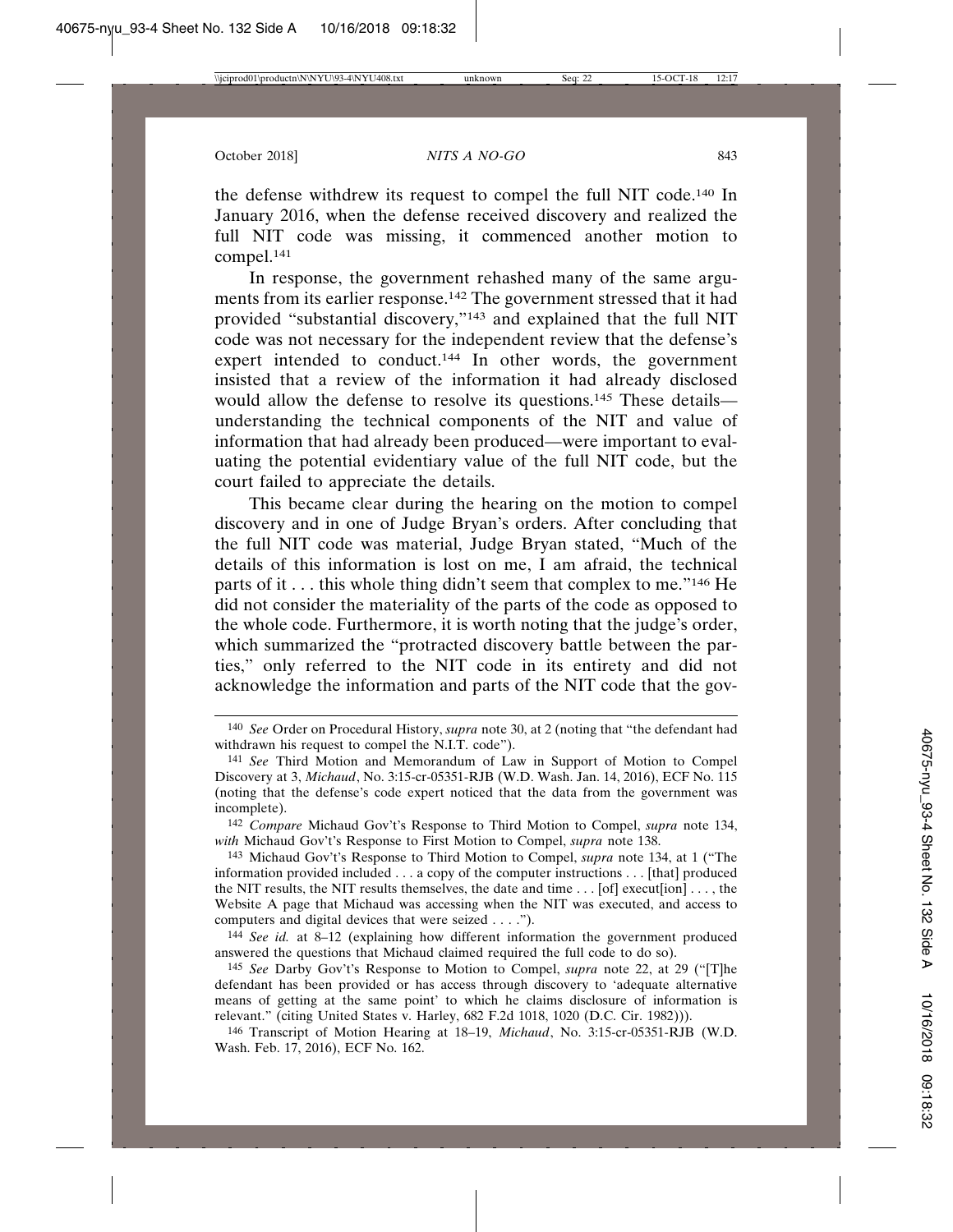ernment had produced.147 NIT code has been widely discussed in reference to its components,148 e.g., the exploit code, and it is unclear whether Judge Bryan considered these key subtleties. In contrast, the court in *United States v. Matish* parsed out the NIT code and explicitly considered whether the defense required the NIT exploit code.149 Judge Bryan never acknowledged the exploit code.

Second, the failure to hold an ex parte and in camera proceeding on the government's law enforcement privilege prior to the hearing on the motion to compel prevented the court from receiving information necessary to make an informed decision. At the hearing, the court, relying solely on the government's public filings, stated, "[W]hat has been presented is nothing more than a showing that disclosure could possibly lead to harmful consequences. I think that is not sufficient to justify a separate hearing . . . . It is my opinion that the protective order in place is sufficient to protect this information."150 The court denied the government's request for a closed hearing, and as a result, did not fully grasp the government's interest in nondisclosure. Months after the court granted Michaud's request for the full NIT code, the court held the ex parte in camera hearing at the government's behest and ruled that the government was not required to disclose the code. The NIT code was not classified, but the reason for nondisclosure was.151 At the same time, the court affirmed the full NIT code's materiality and Michaud's right to review it:152 the epitome of a catch-22 that resulted in the government dismissing the indictment.153 Again, it is worth comparing with *Matish*. The court in *Matish* did not hold an ex parte and in camera hearing for a very different reason: The court

150 Transcript of Motion Hearing, *supra* note 146, at 17–18.

<sup>147</sup> Order on Procedural History, *supra* note 30, at 1.

<sup>148</sup> *See* Declaration of Vlad Tsyrklevich at 2–3, *Michaud*, No. 3:15-cr-05351-RJB (W.D. Wash. Jan. 13, 2016), ECF No. 115-1 (describing the components of the NIT that the government did not disclose); Hennessey & Weaver, *supra* note 8 (same); Weaver, *supra* note 21 (same).

<sup>149</sup> 193 F. Supp. 3d 585, 600 (E.D. Va. 2016) (concluding that the defense had failed show that the exploit "will play an important role in uncovering admissible evidence, aiding witness preparation, corroboration testimony, or assisting impeachment or rebuttal" (quoting United States v. Caro, 597 F.3d 608, 621 (4th Cir. 2010))).

<sup>151</sup> The defense noted that the government never argued that the NIT code was classified. However, the government was "relying on the classified nature of the information it want[ed] to present to persuade the Court to grant ex parte proceedings and vacate its discovery order." Reply to Gov't's Response to Second Defense Motion to Dismiss Indictment at 3, United States v. Michaud, No. 3:15-cr-05351-RJB (W.D. Wash. May 9, 2016), ECF No. 191.

<sup>152</sup> *See* Order on Procedural History, *supra* note 30, at 5.

<sup>153</sup> *See* Gov't's Unopposed Motion to Dismiss Indictment Without Prejudice, *Michaud*, No. 3:15-cr-05351-RJB (W.D. Wash. Mar. 3, 2017), ECF No. 227.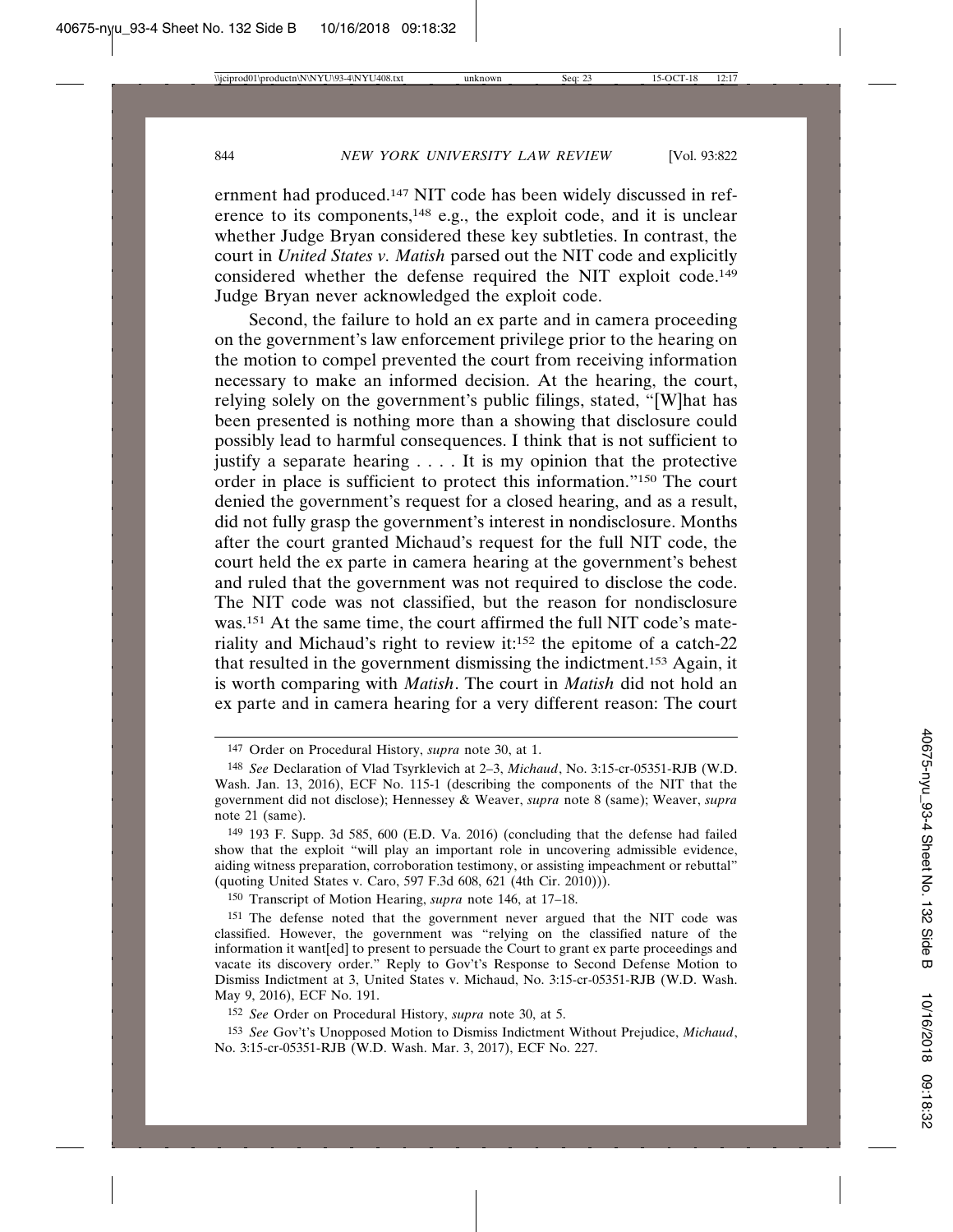trusted the government.154 However, such faith in the government is not necessarily warranted.155

Following the mishap in *Michaud*, the FBI learned its lesson. In *United States v. Darby*, another Playpen case, the government revealed that the FBI had "derivatively classified portions" of the NIT code.156 The government requested an ex parte and in camera proceeding,157 and two months later, the court denied the defendant's motion to compel discovery.158 This narrative illustrates how the technical complexities of NITs can get lost in translation. Nevertheless, courts need to understand some technical details and know the risks disclosure of the full NIT code pose for the government to make an informed decision.

#### *C. Repercussions*

If courts make swift decisions about whether the full NIT code should be disclosed in criminal cases without grasping at least some of its intricacies and being aware of the government's stake in disclosure, it may incentivize behavior that harms the criminal justice system. Courts can err in two ways<sup>159</sup>: (1) Courts many rule that the defendant's need to access the entire NIT code outweighs the government's interest in confidentiality and order that it be disclosed, when in reality the entire code is not material to the defense, or (2) courts may rule that the government's interest in the confidentiality of the entire NIT code is greater than the defendant's need to review it and withhold disclosure when in reality, the code is material to the defense. If courts err on decisions of disclosure in the first instance, the government may be forced to dismiss cases that can be proven beyond a reasonable doubt in order to protect sensitive information that is only tangentially related to the government's case-in-chief. In numerous

156 Darby Gov't's Response to Motion to Compel, *supra* note 22, at 22 n.8.

157 *See id.* at 22.

159 When considering whether sensitive government information should be disclosed to criminal defendants, courts employ a balancing test discussed in detail in Section III.A.

<sup>154</sup> *See Matish*, 193 F. Supp. 3d at 599–600 (finding an ex parte and in camera proceeding to be unnecessary). The court stated: "Such examination would not have assisted the Court in dealing with the issues before it. The technicalities of such an examination are better left to computer experts. The Court places its reliance on the declaration and testimony of SA Alfin." *Id.*

<sup>155</sup> *See, e.g.*, Cyrus Farivar & Joe Mullin, *Stealing Bitcoins with Badges: How Silk Road's Dirty Cops Got Caught*, ARS TECHNICA (Aug. 17, 2016, 6:00 AM), https://arstechnica.com/ tech-policy/2016/08/stealing-bitcoins-with-badges-how-silk-roads-dirty-cops-got-caught/ (explaining how a DEA agent and a Secret Service agent investigating the Silk Road case were involved in digital currency theft).

<sup>158</sup> *See* Opinion and Order, United States v. Darby, No. 2:16-cr-00036-RGD-DEM (E.D. Va. Aug. 12, 2016), ECF No. 49 [hereinafter Darby Opinion and Order].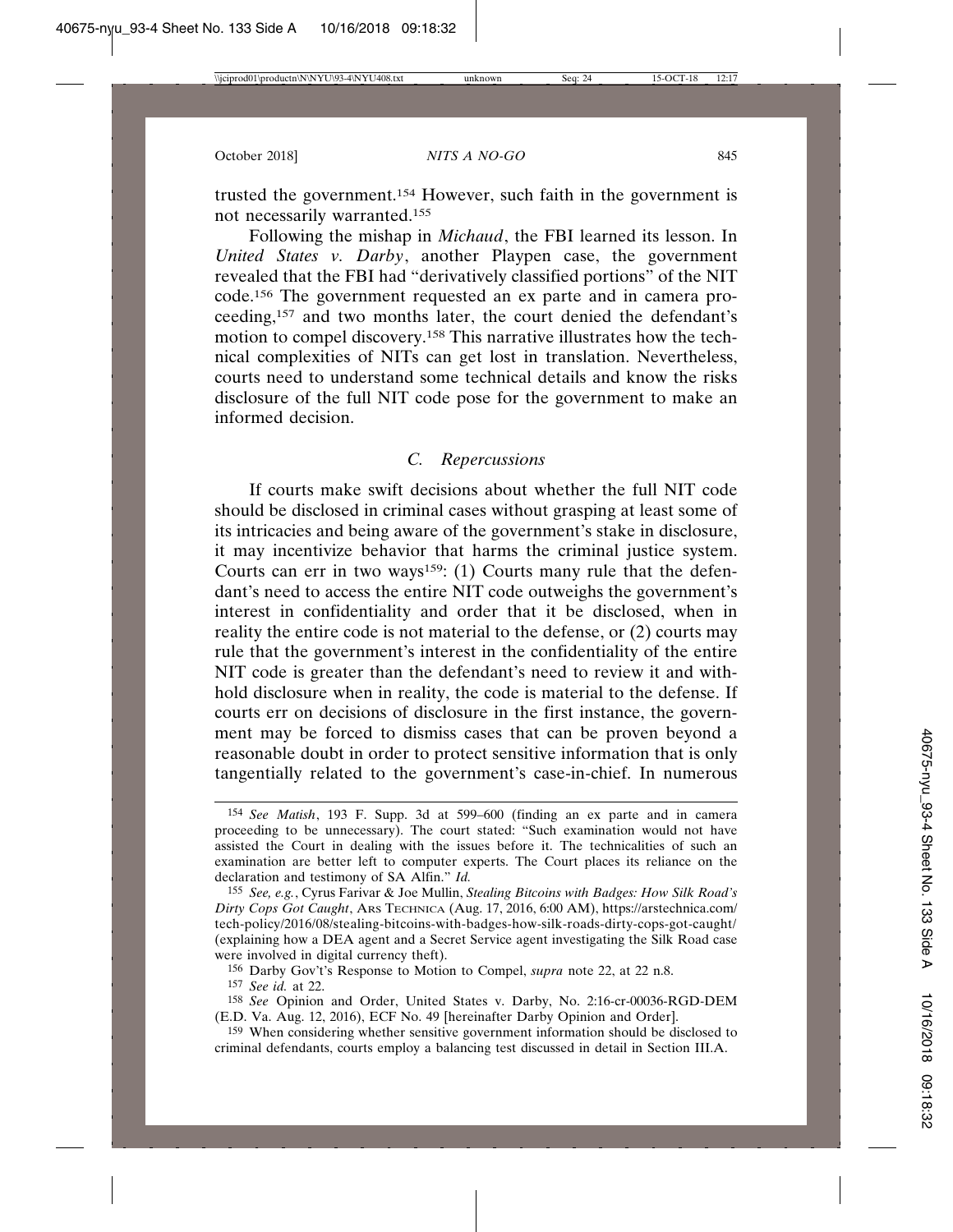Playpen cases, the government argued that it would not be using the NIT code in its case at trial,<sup>160</sup> and corroborating evidence has borne out a strong connection between defendants and the alleged criminal offenses. Although the Playpen NIT helped the FBI identify individuals who accessed the website, the most condemning evidence was obtained during the execution of search warrants at the premises where defendants accessed the website,<sup>161</sup> and in interviews.<sup>162</sup> The FBI seized computers, hard drives, cell phones, and USB drives containing child pornography.163 The government's cases rested on *this incriminating evidence*. 164 Dismissal under these circumstances is troubling because potential criminal offenders may not be held accountable and their release can pose public safety concerns.

For example, during the search of Vincent Anzalone's home, a Playpen defendant, law enforcement agents seized three computers, a hard drive, and a smart phone, and Anzalone was interrogated.<sup>165</sup> During the interrogation, Anzalone allegedly admitted to possessing child pornography, having had sexual contact with a niece when he was 17, having had sex with potentially underage girls in Asia when he was in the Navy, and engaging in heavy petting with an underage

161 *See* Hennessey & Weaver, *supra* note 8 (noting that criminal charges were based on evidence obtained from NIT deployments and the execution of physical search warrants "authorized pursuant to NIT-based probable cause").

162 *See, e.g.*, United States v. Brooks, No. 16-CR-6028L, 2016 BL 428566, at \*9 (W.D.N.Y. Dec. 22, 2016) (describing how an interview with the defendant led FBI agents to two USB drives in the sewer); Defendant's Memorandum in Support of Motion to Suppress at 15, United States v. Anzalone, No. 1:15-cr-10347-PBS (D. Mass. May 13, 2016), ECF No. 48 ("[A]gents seized three computers, a hard drive, and a smart phone. Anzalone was then detained and interrogated, during which he agreed to take a polygraph test.").

163 *See, e.g.*, *Brooks*, 2016 BL 428566, at \*20 (noting that law enforcement agents found three USB drives).

164 These scenarios assume that the warrant authorizing the use of the NIT was valid, as many courts have found, and that the Playpen NIT was executed in a manner that does not implicate fruit of the poisonous tree concerns (e.g., the NIT code was not flawed, or the NIT did not access information beyond the scope of the search warrant). However, in cases of impermissible use of NITs, defendants' need to access the code will be greater than the government's interest in protecting it. The decision rests with courts and requires considering whether defendants must access the *entire* code to vindicate their claims. *See, e.g.*, Hennessey & Weaver, *supra* note 8 (noting that if defendants claim that NIT code contains programming errors, or that "an unknown third party planted or otherwise compromised evidence," they would not need to review the entire NIT code to address their concerns).

165 *See* Defendant's Memorandum in Support of Motion to Suppress, *supra* note 162, at 15.

<sup>160</sup> *See* Anzalone Gov't's Response to Motion to Compel, *supra* note 28, at 2 (noting that the government did not intend to use the NIT code in its case-in-chief at trial); Darby Gov't's Response to Motion to Compel, *supra* note 22, at 3 (same); Michaud Gov't's Response to Third Motion to Compel, *supra* note 134, at 7 ("[T]he only NIT information relied upon by the government in the warrant for Michaud's home and that it may rely on at trial is that which has already been disclosed.").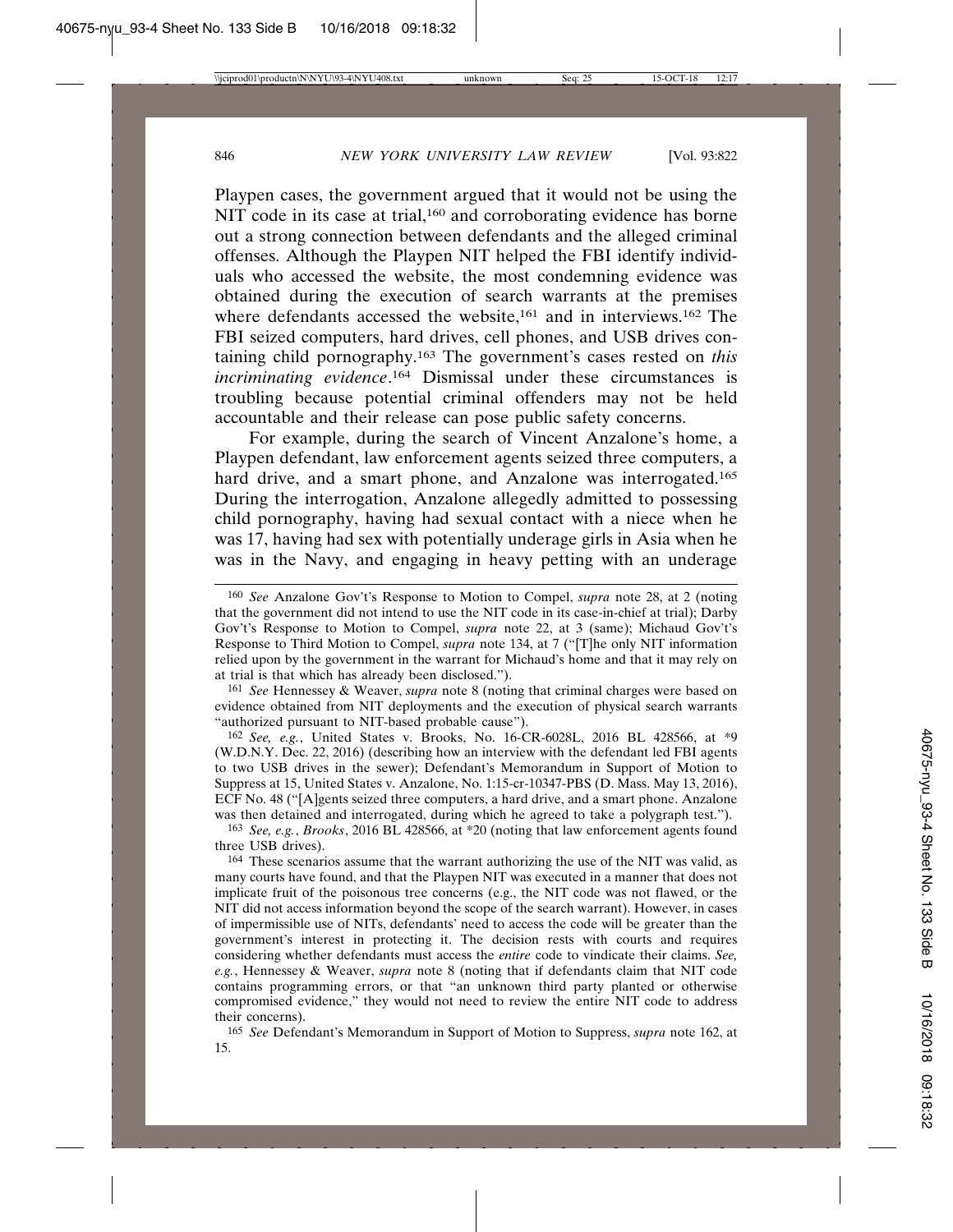girl.166 Most of the events had occurred over ten years earlier and Anzalone had never been charged with a sex-related offense.167 The FBI's use of the Playpen NIT was precursory, and evidence acquired later could stand on its own.168

Similarly in Michaud's case, information acquired from the NIT helped the FBI identify Playpen user "pewter."169 It was the execution of a search warrant on Michaud's home that produced a cell phone and two thumb drives containing child pornography.170 Even though the court found that the entire NIT code was material to the defense, there is a real chance that the court got it wrong.171 Further, as mentioned earlier, the court ruled that disclosure under a protective order was sufficient to protect the government's interests; protective orders, however, have their shortcomings and pose risks that the government would reasonably want to avoid.<sup>172</sup> Unlike Anzalone and many others, Michaud's case was dismissed. He went back to his life, but was recently prosecuted for a child pornography offense by local prosecutors.173 The fact remained: He certainly possessed child pornography.

Relatedly, defendants, having seen the successful outcome of requests to access the full NIT code, will feel emboldened to make similar claims in their own cases and "graymail" the government—a tactic where defendants try to introduce immaterial sensitive information into a case "solely to force the government to dismiss the

169 Gov't's Motion for Reconsideration of Order Granting Defendant's Third Motion to Compel and for Leave to Submit Rule 16(d)(1) Filing Ex Parte and In Camera at 5, United States v. Michaud, No. 3:15-cr-05351-RJB (W.D. Wash. Mar. 29, 2016), ECF No. 168.

170 *Id.* at 5 (noting that the images had been "organized into folders by subject" and that the thumb drive had a "downloads" folder with "subfolders with names such as 'Little-Virgins' and 'Nasties' that contained child pornography").

171 Other courts have held that the full Playpen NIT code is not material to the defense. *See, e.g.*, Darby Opinion and Order, *supra* note 158, at 8 (explaining that the defendant did not establish materiality of the NIT code because the defendant "place[d] before the Court . . . stories about how a generic defendant located by means of a generic NIT might need the information sought" and did not "establish a factual basis for these scenarios"); United States v. Matish, 193 F. Supp. 3d 585, 598 (E.D. Va. 2016) ("Notably, the purposes for which Defendant asks for access to the missing source code are based upon speculation . . . . The defense lacks any evidence to support the hypotheses.").

172 *See infra* notes 252–55 and accompanying text.

173 *See* Jessica Prokop, *Ex-Teacher Faces Child Porn Charges Again*, COLUMBIAN (Apr. 17, 2018, 6:25 PM), http://www.columbian.com/news/2018/apr/17/ex-teacher-faces-childporn-charges-again/.

<sup>166</sup> *Id.*

<sup>167</sup> *Id.*

<sup>168</sup> The evidence did stand on its own. Anzalone eventually entered into a plea agreement with the government. Plea Agreement, United States v. Anzalone, No. 1:15-cr-10347-PBS (D. Mass. Jan. 26, 2017), ECF No. 106.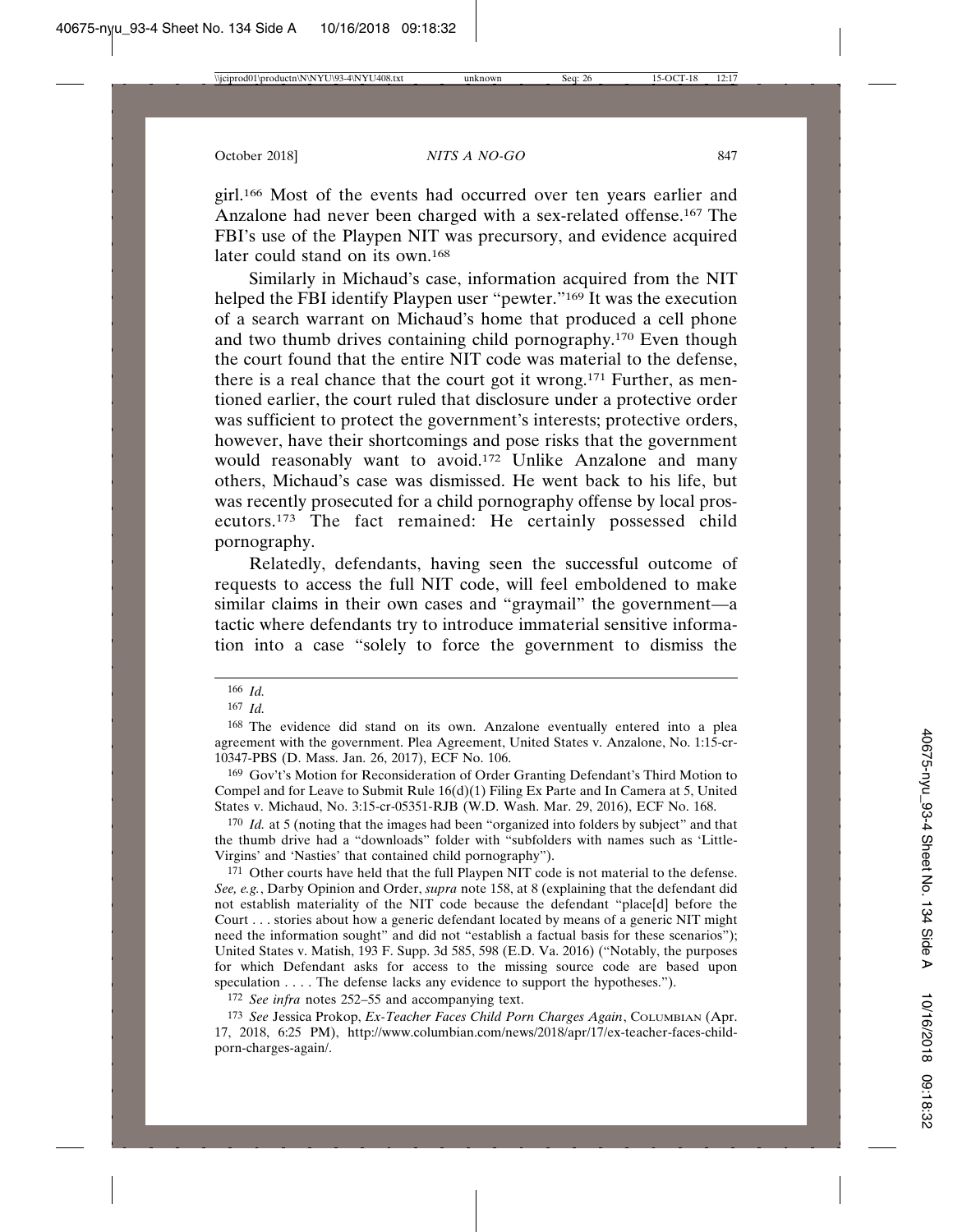charges."174 This is a concern because it can distract from the criminal offense at issue and unnecessarily exhaust judicial resources through prolonged motion practice. Following the Playpen investigation, many defendants quickly pled guilty looking at the mountain of evidence against them.175 Outcomes like *Michaud*, however, signaled that it was possible to get charges dropped if defense teams were creative enough and convinced courts that the full NIT was material to their defense. Defense teams were able to follow a playbook.176 As a result, some defendants who had pled guilty successfully withdrew their pleas.177

Defendants undoubtedly have a right to discovery and to material information, and defense attorneys must be zealous advocates. It is, however, worth considering how many Playpen defendants seriously believed the FBI's NIT wrongfully identified them or that child pornography was planted on their electronics. Even though many defendants who have requested to access the full Playpen NIT code eventually plead guilty,<sup>178</sup> as proceedings have extended over time due to the NIT question they have consumed limited judicial resources.

Finally, the government, in order to avoid litigation over the disclosure of NIT code and protect the confidentiality of law enforcement technology, may begin shielding itself behind the "criminal trade secret privilege."<sup>179</sup> A trade secret is a "formula, process, device, or other business information that is kept confidential to maintain an advantage over competitors."180 In civil litigation, trade secrets may

177 *See* Cox, *supra* note 18.

178 *See, e.g.*, Plea Agreement, *supra* note 168; Plea Agreement, *United States v. Matish*, 4:16-cr-00016-HCM-RJK (E.D. Va. Oct. 18, 2016), ECF No. 93; Plea Agreement, *United States v. Darby*, No. 2:16-cr-00036-RGD-DEM (E.D. Va. Sept. 8, 2016), ECF No. 54.

179 *See* Rebecca Wexler, *Life, Liberty, and Trade Secrets*, 70 STAN. L. REV. 1343 (2018) (arguing that trade secrets should not be privileged in criminal proceedings).

180 *Trade Secret*, BLACK'S LAW DICTIONARY (10th ed. 2014). Additionally, the Uniform Trade Secrets Act defines a "trade secret" as "information . . . that: (i) derives independent economic value, actual or potential, from not being generally known to . . . other persons who can obtain economic value from its disclosure or use, and (ii) is the subject of efforts that are reasonable under the circumstances to maintain its secrecy." UNIF. TRADE SECRETS ACT § 1(4) (amended 1985) (UNIF. LAW COMM'N 1986).

<sup>174</sup> LIU & GARVEY, *supra* note 17, at 1.

<sup>175</sup> *See* Cox, *supra* note 18.

<sup>176</sup> The legal guide for defense attorneys litigating these issues contains an appendix with sample briefs to compel discovery of NIT code. ACLU ET AL., *supra* note 107, at 43–188. Actual requests for the full NIT code have relied on the same arguments and mirror language in the guide. *Compare id.* at 44 (exhibiting a motion to compel discovery of NIT code "so that a computer forensic expert can independently determine the full extent of the vulnerability created by the government . . . ; whether the NIT interfered with or compromised any data or computer functions; and whether the government's representations about how the exploit worked are complete and accurate"), *with* Darby Motion to Compel, *supra* note 27, at 1 (using identical language as the ACLU's motion).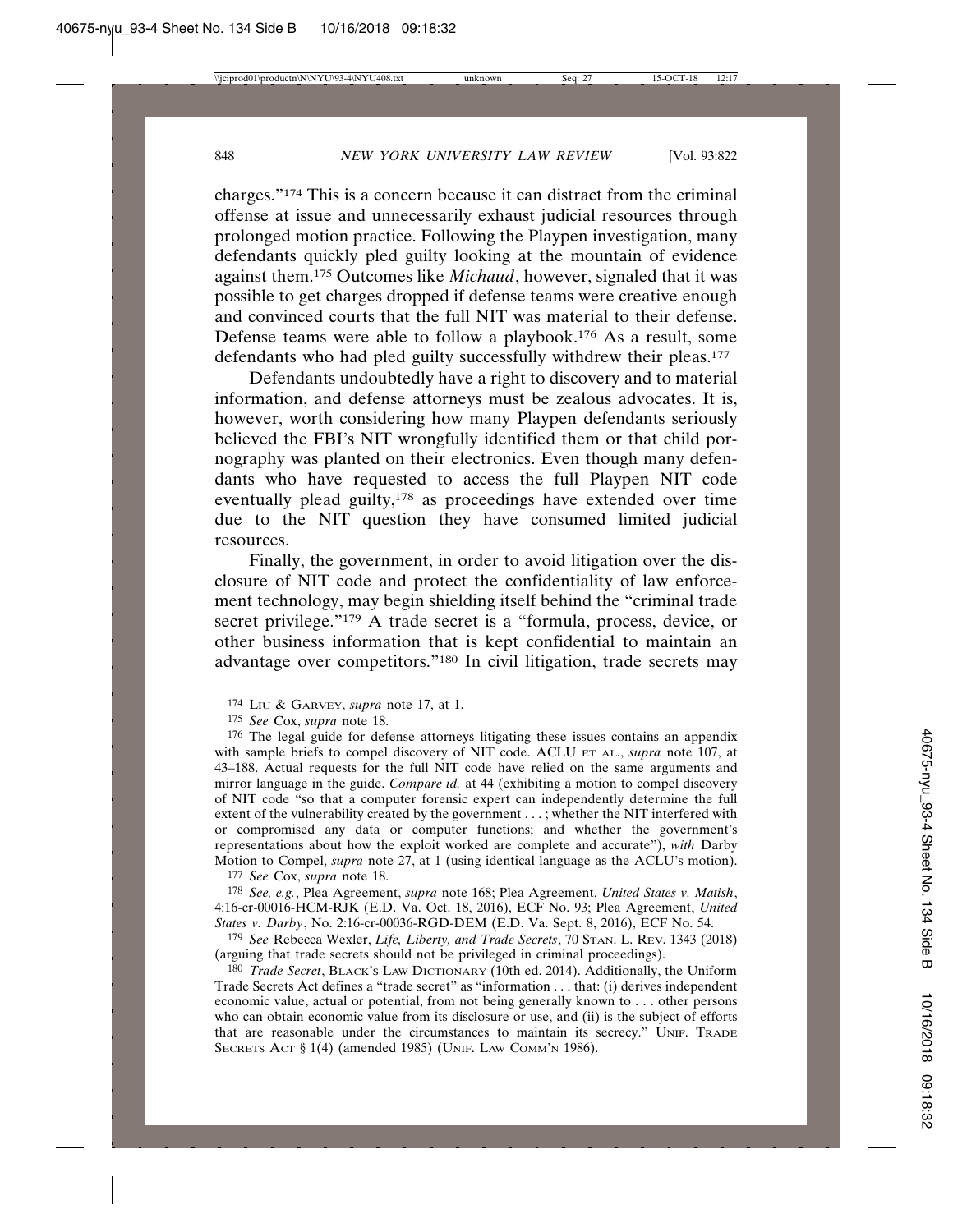be protected during discovery through issuances of protective orders.181 In criminal prosecutions, federal courts can take "action as may be necessary and appropriate to preserve the confidentiality of trade secrets."182 The government cannot invoke the trade secret privilege in litigation; rather, it relies on the state secrets privilege in civil litigation,<sup>183</sup> and the Classified Information Procedures Act (CIPA)<sup>184</sup> in criminal cases to protect sensitive government information.185

As Rebecca Wexler notes, "emerging criminal justice technologies . . . are also, for the most part, privately owned," and "[d]evelopers often assert that details about how their tools function are trade secrets."186 As a result, third parties that develop law enforcement technology have successfully asserted the trade secret privilege in criminal proceedings to prevent defendants from obtaining the code for their technology.187 Alcohol breath testing devices and probabilistic genotyping software like TrueAllele are notorious examples.188 In these cases, courts tend to cast aside issues concerning the accuracy and reliability of the technology,189 and

- 184 18 U.S.C.A. app. 3 §§ 1–16 (West 2012).
- 185 *See* LIU & GARVEY, *supra* note 17, at 2.
- 186 Wexler, *supra* note 179, at 1349–50.

187 *See* Edward J. Imwinkelried, *Computer Source Code: A Source of the Growing Controversy over the Reliability of Automated Forensic Techniques*, 66 DEPAUL L. REV. 97, 100  $\&$  n.20 (2016) (noting that courts have denied defendants' request to access the source code for breath testing devices, an enhanced peer-to-peer file sharing program, EP2P, and probabilistic genotyping programs like TrueAllele); Wexler, *supra* note 179, at 1346 (describing how a "death penalty defendant . . . was denied access to the source code for a forensic software program that generated the critical evidence against him; the program's commercial vendor argued the code is a trade secret"); Colin Holloway, *Pennsylvania Judge Denies Access to Source Code Behind DNA Expert Witness Software*, EXPERT PAGES: BLOG (Feb. 6, 2016), https://blog.expertpages.com/expertwitness/ pennsylvania-judge-denies-access-to-source-code-behind-dna-expert-witness-software.htm (noting that TrueAllele's creator, Mark Perlin, "has consistently resisted sharing his source code by arguing it would be economically disadvantageous for his company to do so"); *cf.* Aurora J. Wilson, *Discovery of Breathalyzer Source Code in DUI Prosecutions*, 7 WASH. J.L. TECH. & ARTS 121, 123 (2011) ("In *State v. Underdahl*, the Minnesota Supreme Court upheld an order compelling discovery of breathalyzer source code . . . .").

188 *See generally* Imwinkelried, *supra* note 187 at 98–99 (criticizing how forensic analysis is increasingly being computerized without sufficient care to accuracy and quality of the program's code); Natalie Ram, *Innovating Criminal Justice*, 112 NW. U. L. REV. 659, 660–61 (2018) (noting the growing use of the trade secret privilege to prevent the disclosure of source code for various law enforcement tools).

189 *See* Andrea Roth, *Machine Testimony*, 126 YALE L.J. 1972, 1978 (2017) (explaining that a machine's programming could produce false, imprecise, and ambiguous results

<sup>181</sup> *See* FED. R. CIV. P. 26(c)(1)(G).

<sup>182</sup> 18 U.S.C. § 1835 (2012).

<sup>183</sup> *See* LIU & GARVEY, *supra* note 17, at 1 ("The state secrets privilege is a judicially created evidentiary privilege that allows the government to resist court-ordered disclosure of information during civil litigation, if there is a reasonable danger that such disclosure would harm the national security of the United States.").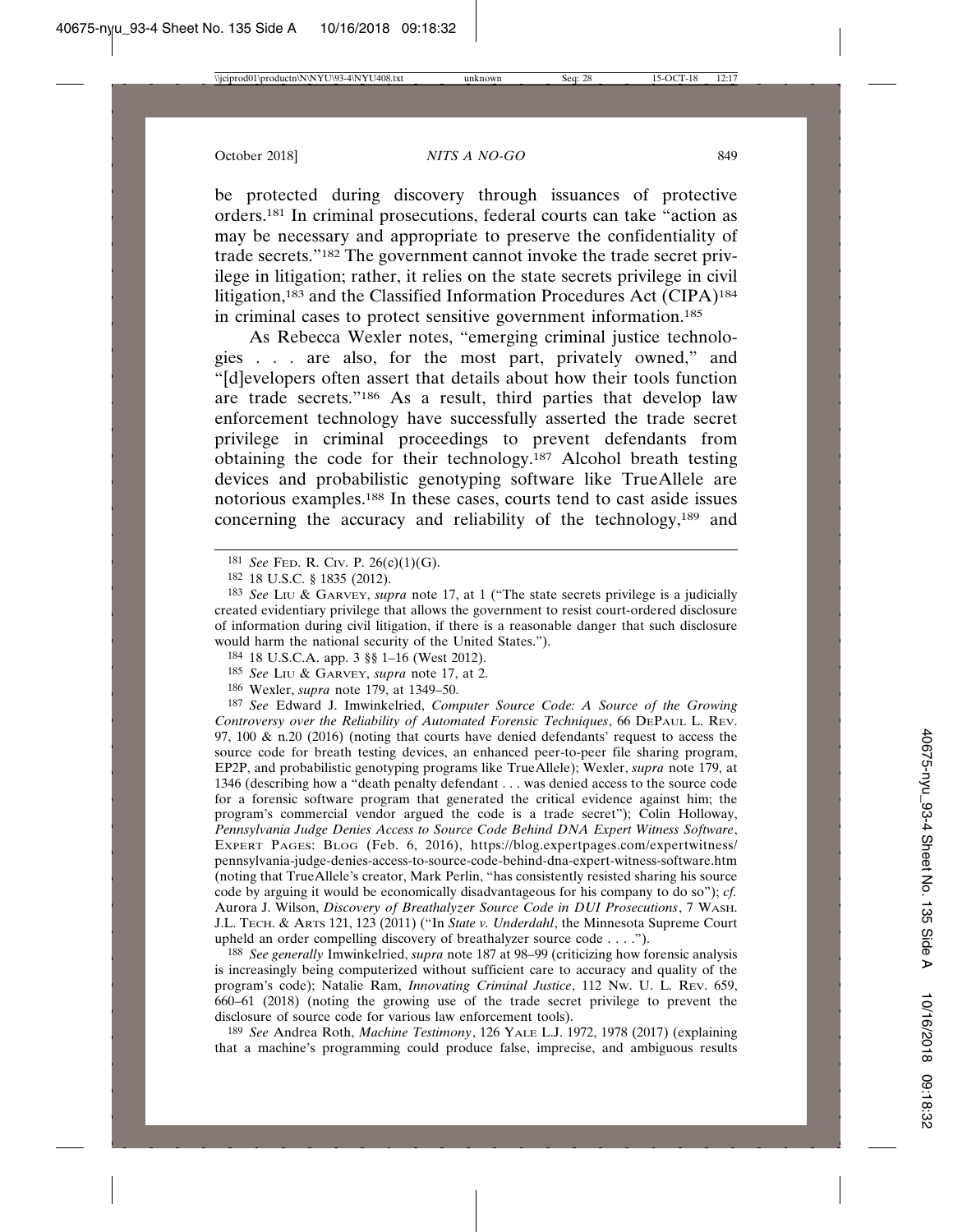defendants' rights summarily take second chair to the blanket trade secret protection. Manufacturers of breath testing devices used to measure levels of intoxication in drivers have refused to allow criminal defense experts to review the code underlying the devices, asserting trade secrecy.<sup>190</sup> And these claims have prevailed<sup>191</sup> even though criminal defendants may have good reasons to request to examine the code: Intoxilyzer devices have been found to produce false positives for people who suffer from diabetes, and the Drager Alcotest 7110 had been found to lack critical error detecting functions.192

Even more alarming is the criminal justice system's treatment of probabilistic genotyping software, the most popular being TrueAllele, which has been used to convict defendants charged with serious crimes. Billy Ray Johnson was convicted for a series of sexual assaults and burglaries and handed a life sentence without parole because TrueAllele linked Johnson to traces of DNA found at multiple crime scenes.<sup>193</sup> The defense expert sought to examine TrueAllele's source code, but its creator Mark Perlin refused to disclose it, maintaining it was a trade secret.194 The judge refused to order the disclosure of the source code, yet admitted TrueAllele's DNA analysis into evidence even though the investigators, prosecutors, defense attorneys, and the judge were not allowed to review the code.<sup>195</sup> Even though TrueAllele has been used in over 500 criminal cases,<sup>196</sup> courts have not ordered the discovery of the code and "no one outside of Cybergenetics*—* Perlin's company*—*has seen or examined that source code."197 How-

190 *See* Ram, *supra* note 188, at 671–72.

- 194 *Id.*
- 195 *Id.*

197 Ram, *supra* note 188, at 661.

<sup>&</sup>quot;because of human error at the programming, input, or operation stage, or because of machine error due to degradation and environmental forces"); Wexler, *supra* note 179, at 1369–70 (suggesting that "a defendant's and a judge's incentives to scrutinize" risk assessments programs used at sentencing "might differ, or that only one chooses to rely on the system while blind to its methodology"); Christian Chessman, Note, *A "Source" of Error: Computer Code, Criminal Defendants, and the Constitution*, 105 CALIF. L. REV. 179, 184 (2017) (suggesting that "computer programs do not automatically or inherently enhance reliability of evidence" and that they are "susceptible to human manipulation"). For example, a review of the code of a breathalyzer machine, the Alcotest 7110, revealed that even though it was "'generally scientifically reliable,' its software had several 'mechanical and technical shortcomings.'" Roth, *supra*, at 1995.

<sup>191</sup> *Id.* (explaining that courts have "repeatedly vindicated manufacturers' trade secret claims" by "acced[ing] to manufacturers' assertions of trade secret protection" or finding that the state does not possess the requested code and thus is not in a position to disclose it).

<sup>192</sup> *Id.* at 674.

<sup>193</sup> *Id.* at 660–61.

<sup>196</sup> *See* Imwinkelried, *supra* note 187, at 100–01.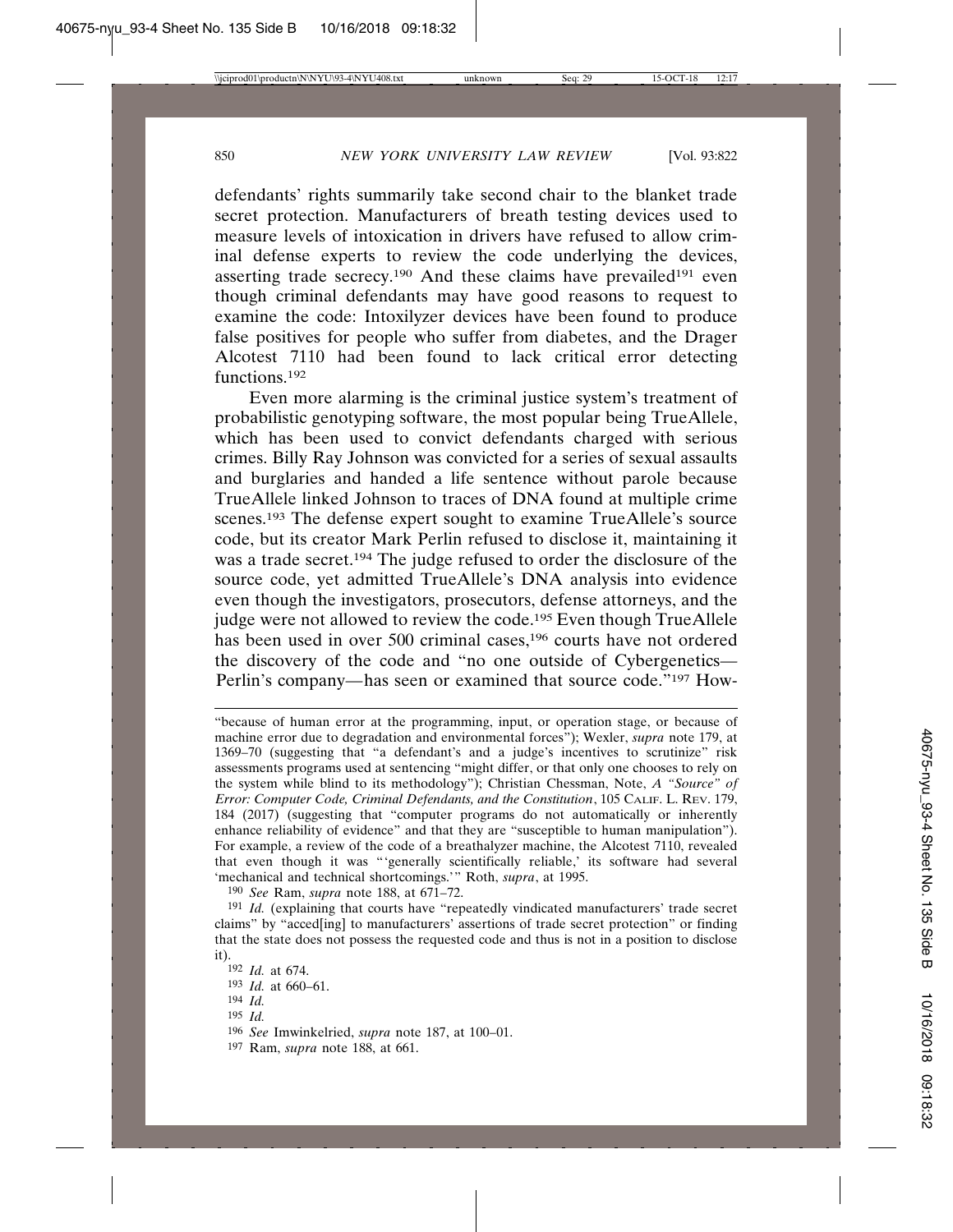ever, this criminal trade secret privilege is "not limited to any particular category of forensic technology"; for example, algorithms for latent fingerprint analysis are also proprietary, and as law enforcement techniques increasingly rely on proprietary technology, third parties will increasingly assert the trade secret privilege in criminal cases.198 This is disconcerting for the future of law enforcement and the criminal justice system because it amounts to an unassailable bar on accessing the code for law enforcement technology when defendants have legitimate reasons for requesting the code.

The unabashed protection of third parties' interests is puzzling. Surely from a moral perspective, a defendant's right to acquire the code for law enforcement technology, whether it is breathalyzer technology, DNA software, or a NIT, cannot—and should not—hinge on a trade secret distinction.199 It is contrary to an adversarial system of justice and absolves the government of its burden in criminal cases. Nevertheless, the trade secret privilege is viewed favorably in criminal proceedings,200 and the government may very well decide to contract with a third party to develop future NITs. Imagine a future where all sophisticated law enforcement and surveillance technology is protected as a trade secret in criminal proceedings and cannot be disclosed to defendants because it belongs to third parties.

The government's potential reliance on the trade secret privilege to shield NIT code will depend on how the government acquires vulnerabilities and develops NITs. Vulnerabilities may be publicly available, discovered, or purchased from hackers on the vulnerabilities market.201 Moreover, the government may develop its own exploits, purchase off-the-shelf exploits on the black market,<sup>202</sup> or "contract an outside entity to develop them."203 The trade secret privilege may apply where a contractor is involved, where the government uses a NIT developed by a third party, or where it otherwise utilizes a third party's proprietary information in its NITs. Thus, the repercussions of courts' rulings on the disclosure of NIT code without understanding the government's stakes and the technicalities of NITs are real and troubling.

<sup>198</sup> *See* Wexler, *supra* note 179, at 1363.

<sup>199</sup> *See id.* 1353–55 (contending that trade secret privilege should not exist in criminal cases because it is unnecessary in light of narrow criminal discovery and it overprotects intellectual property compared to substantive trade secret law).

<sup>200</sup> *Id.*

<sup>201</sup> *See* FINKLEA, *supra* note 53, at 12; *see also* Bellovin et al., *supra* note 60, at 42 (noting that the vulnerabilities market is a "relatively recent phenomenon").

<sup>202</sup> *See* Bellovin et al., *supra* note 60, at 39.

<sup>203</sup> FINKLEA, *supra* note 53, at 12.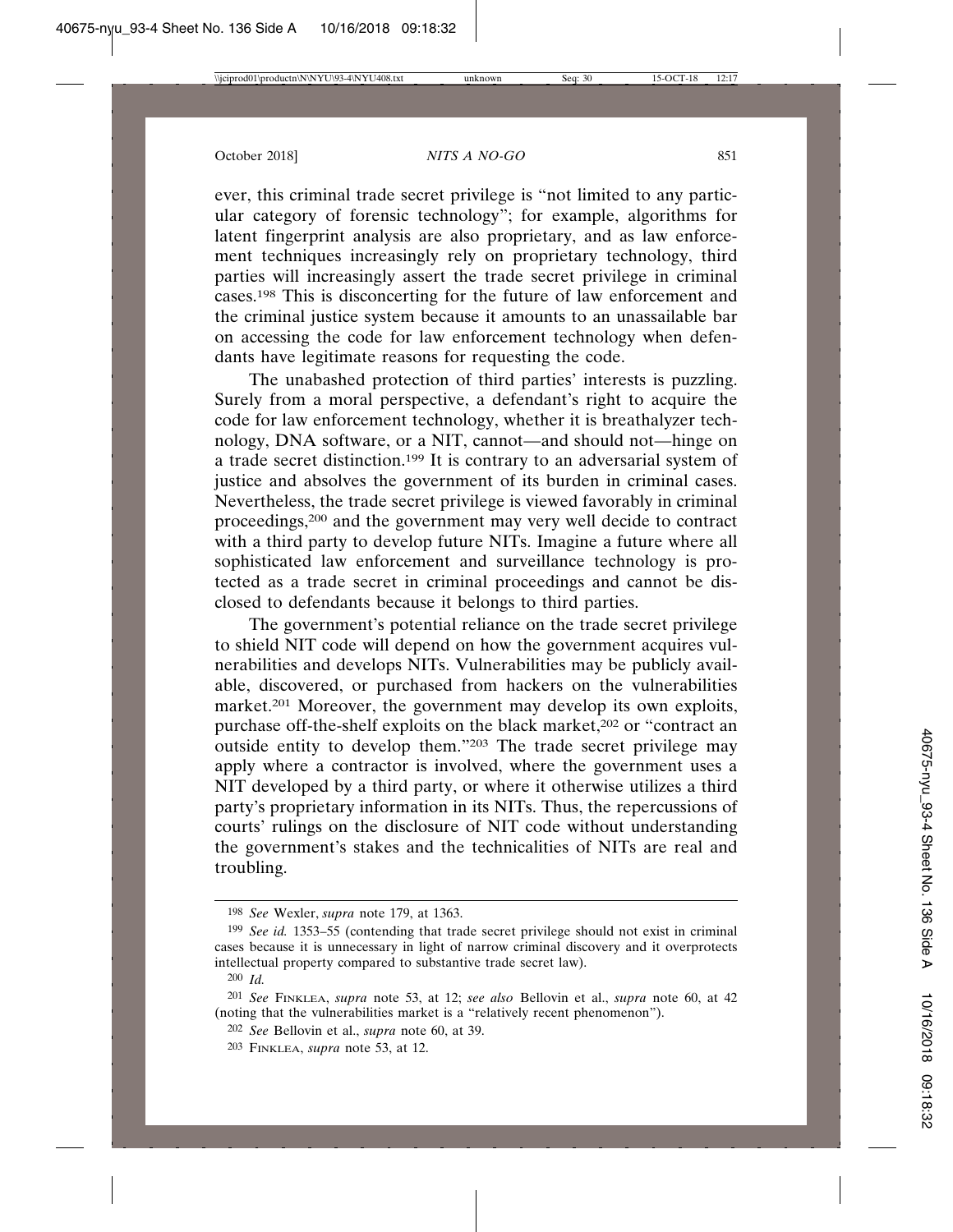Part II identified two problems that arise when judges consider whether the government must disclose the entire NIT code to the defense. First, courts have turned down requests for ex parte and in camera hearings where the government can present the court with sensitive information pertinent to understanding the equities at stake. Second, courts struggle with technical details about NITs that are critical to their decisions on disclosure and materiality.

If courts rule on the government's obligation to disclose NIT code without being able to gauge the potential evidentiary value of the full code and knowing the stakes—and those courts get it wrong it could force the government to dismiss cases against criminals who threaten public safety. It could embolden similarly situated defendants to extend pre-trial proceedings by making hollow claims to access the complete NIT code. This can distract from the criminal offense at issue and expend judicial resources. Finally, it could push the government to shield itself behind the trade secret privilege, closing the door to any considerations about disclosure.

#### III

## NITS IN BALANCE: PROCEDURES FOR COURTS TO BETTER EVALUATE NITS

In order to best equip courts to decide on the evidentiary value of NIT code and whether the code should be disclosed, Part III offers two recommendations. First, courts should hold ex parte and in camera proceedings to ascertain the government's interest in nondisclosure. Second, courts should retain their own experts to provide an objective perspective and help judges understand technical information. Applying these procedures will protect both the government's interests and defendants' interests because they will ensure courts have the relevant information to make judicious and informed decisions. Part III reviews the existing framework for evaluating whether sensitive government information should be disclosed in criminal cases, and proposes two procedural changes to augment courts in decisions on the disclosure of NIT code.

# *A. Existing Balancing Tests Weigh the Government's Interest in Protecting Sensitive Information Against Defendants' Rights and Need to Access the Information*

When criminal defendants request access to sensitive government information, courts must first determine whether the information is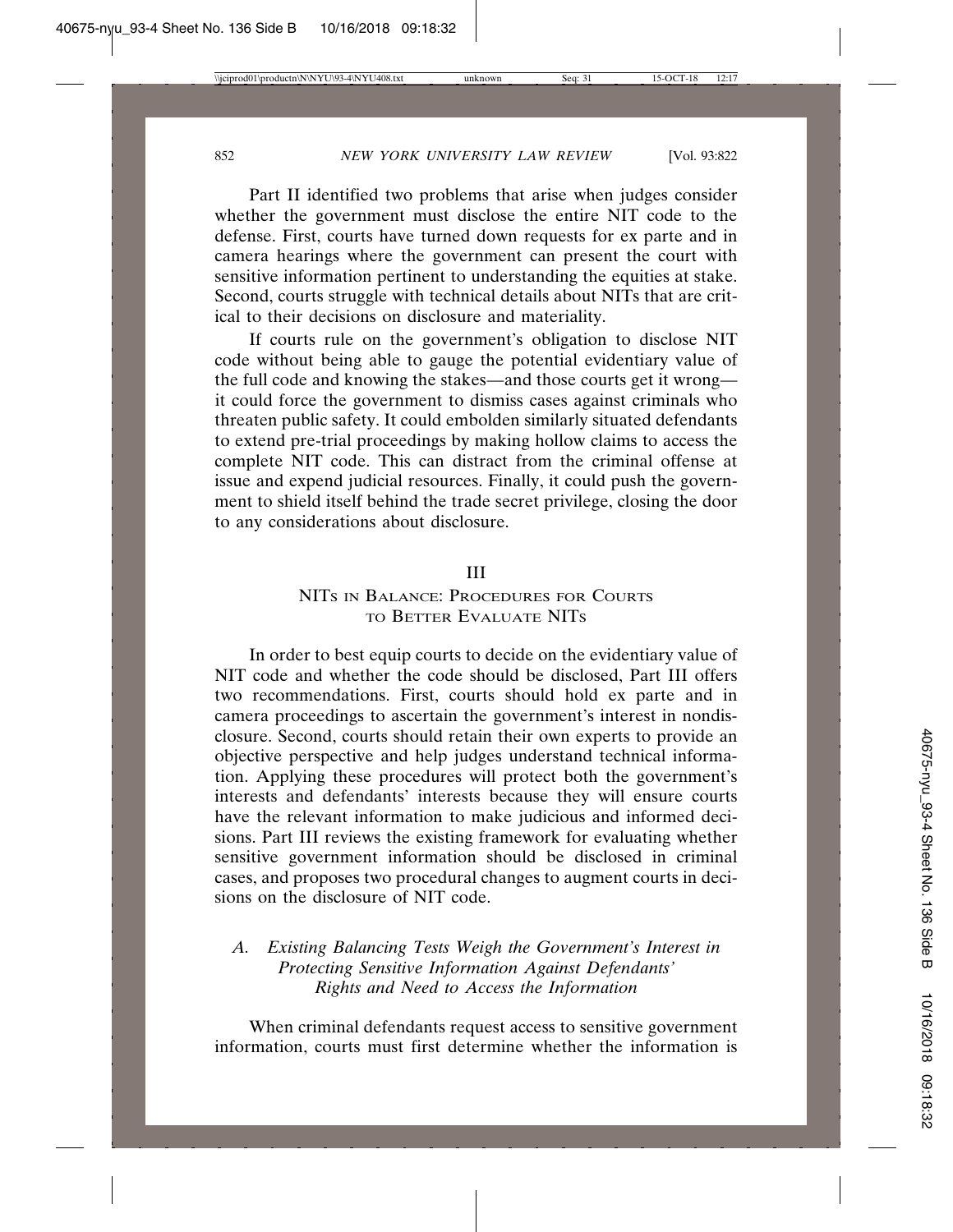material to the defense.204 If it is material, courts employ a balancing test that weighs the government's interest in nondisclosure against the defendant's need to access the information for their defense. Courts have "broad discretion . . . in deciding whether discovery should be compelled,"205 but considerations will vary depending on whether the information sought is classified or not. If sensitive information is not classified, but the government has an interest in protecting it, the government will assert a qualified law enforcement privilege. If the information the defendant seeks is classified, procedures under the Classified Information Procedures Act (CIPA) apply.206 Both contexts are relevant since the FBI has classified the Playpen NIT code and may classify NITs in the future.

The law enforcement privilege that the government has asserted to protect the disclosure of NIT code is rooted in the watershed case, *Roviaro v. United States*. <sup>207</sup> *Roviaro* recognized an "informer's privilege," which allows the government to withhold an informant's identifying information from the defendant to protect "the public interest in effective law enforcement."208 The Court also established limits on the privilege for fairness purposes: "Where the disclosure of an informer's identity, or of the contents of his communication is relevant and helpful to the defense of an accused, ... the privilege must give way."209 The Court did not establish a "fixed rule" and called for "balancing the public interest in protecting the flow of information against the individual's right to prepare his defense."210 Upon balancing, if a court finds that the information requested is necessary for the defense, but the government insists on nondisclosure, the case must be dismissed.211 This ensures that the government only withholds information it has a strong interest in concealing and that the defendant's rights are protected.

<sup>204</sup> *See* United States v. Matish, 193 F. Supp. 3d 585, 598–600 (E.D. Va. 2016) (finding that the defendant failed to prove NIT code was material but "assuming *arguendo*" it had found materiality, "the scales [would] tip substantially in favor of the Government").

<sup>205</sup> *In re* Sealed Case, 856 F.2d 268, 271 (D.C. Cir. 1988).

<sup>206</sup> *See* 18 U.S.C.A. app. 3 §§ 1–16 (West 2012); *U.S. Attorneys' Manual: Criminal Resource Manual § 2054*, U.S. DEP'T OF JUSTICE, https://www.justice.gov/usam/criminalresource-manual-2054-synopsis-classified-information-procedures-act-cipa (last visited Aug. 30, 2018) (providing a synopsis of the Classified Information Procedures Act).

<sup>207</sup> 353 U.S. 53 (1957).

<sup>208</sup> *Id.* at 59.

<sup>209</sup> *Id.* at 60–61.

<sup>210</sup> *Id.* at 62. The balancing test considers factors such as the crime charged, potential defenses, the significance of the informer's testimony, and "other relevant factors." *Id.*

<sup>211</sup> *Id.* at 61.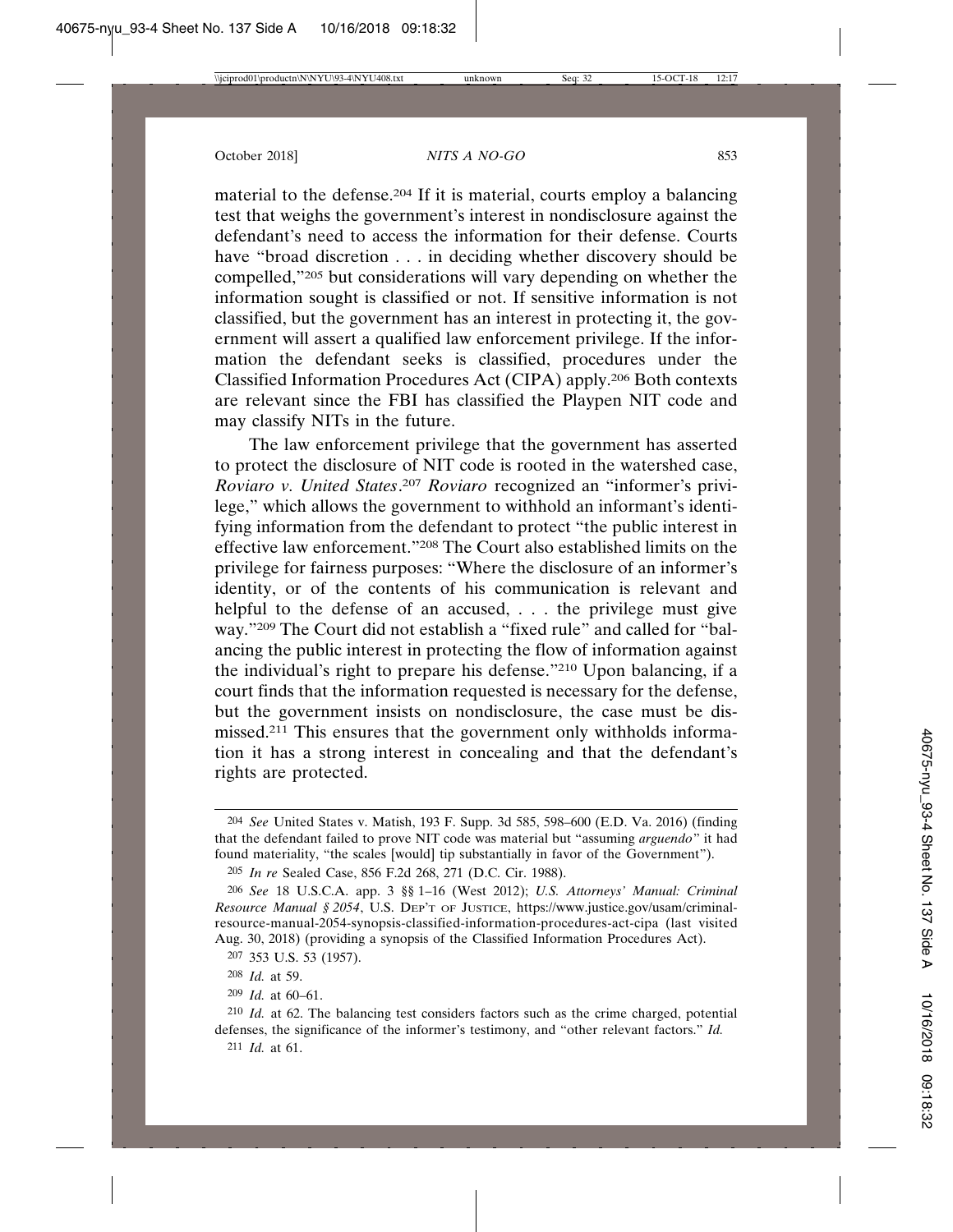Since *Roviaro*, courts have extended the law enforcement privilege to apply to "sensitive investigative techniques,"212 recognizing that disclosure can diminish their effectiveness.213 The inquiry for this law enforcement privilege is one in which "the public interest in nondisclosure must be balanced against the need of a particular litigant for access to the privileged information."214 The burden rests on the government to demonstrate that the privilege applies.215 Some factors that courts evaluate include whether the information sought pertains to "law enforcement techniques and procedures,"216 whether disclosure would interfere with an investigation,<sup>217</sup> whether disclosure "could undermine the safety of law enforcement personnel,"218 and whether disclosure "would likely undermine 'the ability of a law enforcement agency to conduct future investigations.<sup>'"219</sup>

214 *In re* Sealed Case, 856 F.2d 268, 272 (D.C. Cir. 1988) (applying the law enforcement privilege to information related to an SEC investigation). Courts have noted that the balancing analysis differs when considering government disclosures for pre-trial hearings, such as suppression hearings, as opposed to disclosures for trial. *See* United States v. Raddatz, 447 U.S. 667, 679 (1980) (concluding that due process required at a suppression hearing is less demanding than at trial); *see also* United States v. Foster, 986 F.2d 541, 543 (D.C. Cir. 1993) (explaining that a defendant's rights are more limited at a suppression hearing than at trial); United States v. Rigmaiden, 844 F. Supp. 2d 982, 990 (D. Ariz. 2012) (stating the same). In the Playpen cases, defendants have sought disclosure of the full NIT code for trial as well as pre-trial hearings. *See, e.g.*, Darby Motion to Compel, *supra* note 27, at 1 (moving to compel discovery of NIT code for trial and the defendant's motion to suppress). However, since the Playpen NIT has been classified, courts' analysis of the need to disclose the code will differ. *See supra* note 158 and accompanying text; *infra* notes 228–34 and accompanying text.

215 *See In re* City of New York, 607 F.3d 923, 944 (2d Cir. 2010); *see also* United States v. Matish, 193 F. Supp. 3d 585, 597, 601 (E.D. Va. 2016) (finding that the government met its burden in showing the privilege applied).

216 *In re City of New York*, 607 F.3d at 944 (quoting *In re* Dep't of Investigation, 856 F.2d 481, 484 (2d Cir. 1988)).

217 *Id.* (citing *In re Dep't of Investigation*, 856 F.2d at 484).

218 *Id.* at 944–45.

219 *Id.* at 945 (quoting Morrissey v. City of New York, 171 F.R.D. 85, 90 (S.D.N.Y. 1997)); *see also Matish*, 193 F. Supp. 3d at 600–01 (E.D. Va. 2016) (listing examples of law enforcement techniques that courts have found are subject to qualified immunity).

<sup>212</sup> United States v. Van Horn, 789 F.2d 1492, 1507–08 (11th Cir. 1986) (holding that a qualified law enforcement privilege applies to the "nature and location of electronic surveillance equipment"); *see also* United States v. Harley, 682 F.2d 1018, 1020–21 (D.C. Cir. 1982) (allowing the government to keep its surveillance location a secret); United States v. Green, 670 F.2d 1148, 1156–57 (D.C. Cir. 1981) (protecting the location of a surveillance post).

<sup>213</sup> *See Van Horn*, 789 F.2d at 1508 ("Disclosing the precise locations where surveillance devices are hidden or their precise specifications will educate criminals regarding how to protect themselves against police surveillance. Electronic surveillance is an important tool of law enforcement, and its effectiveness should not be unnecessarily compromised.").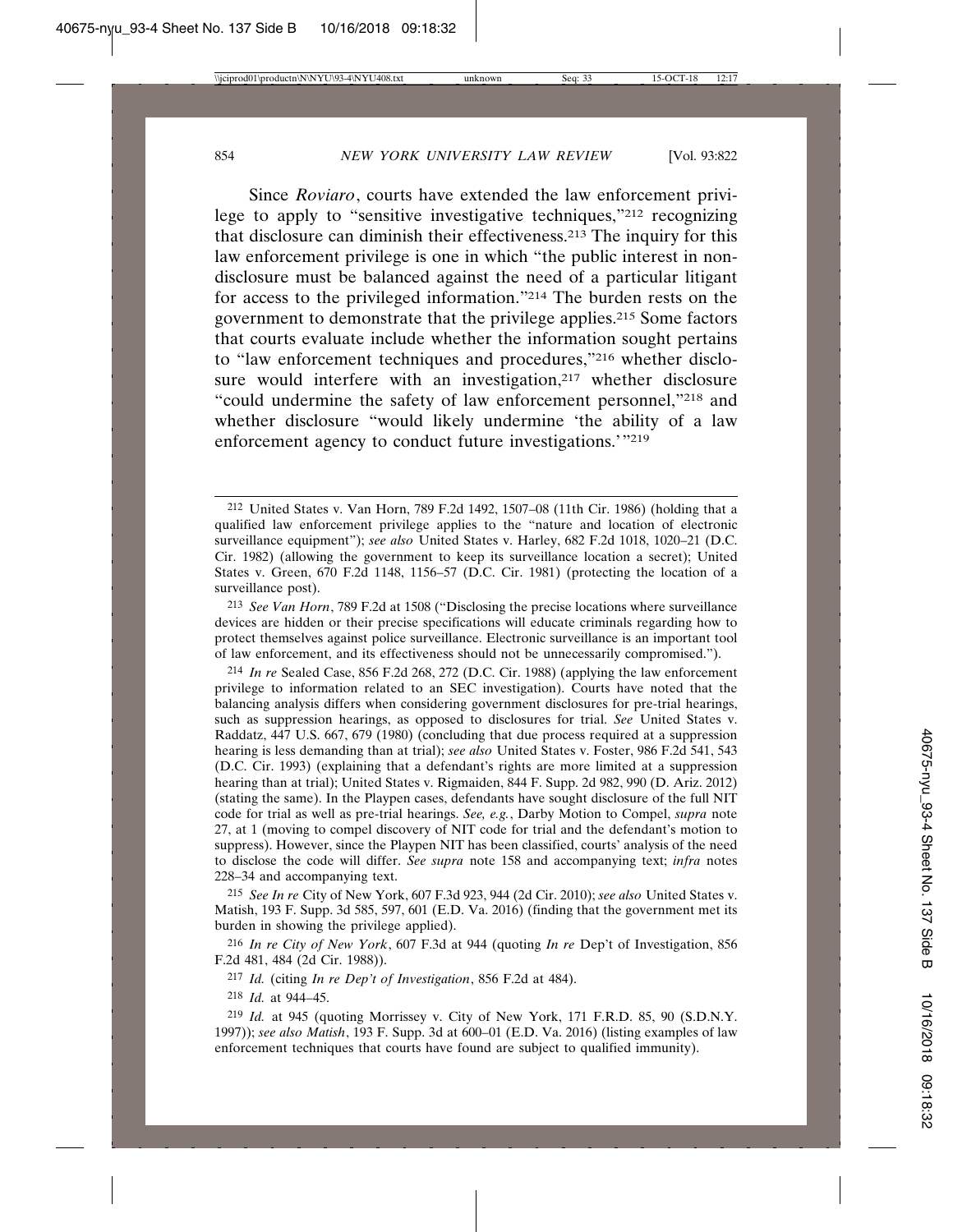If the government successfully asserts the privilege, it establishes a presumption against disclosure,220 but the privilege is not absolute.221 Courts then weigh the defendant's interest in "accurate factfinding" against the "interests of the public and the police in nondisclosure."222 If the defendant can make a sufficient showing of need, the government's privilege will give way.223 Courts can hold a hearing to hear the defendant's claim of necessity,224 but there are "no fixed rules" in the inquiry and "the necessity determination requires a case–by–case balancing process."225 Courts consider "the evidence that has already been disclosed to [the] [d]efendant," and whether "there are alternative sources of information upon which [the] [d]efendant can rely."<sup>226</sup> In this way, the balancing framework guards legitimate government interests by "filter[ing] out sensitive evidence that is not genuinely important to the defense," and guarantees that "the defendant cannot be deprived of information so important that the case cannot be tried fairly without it."227

CIPA offers more robust procedural safeguards to protect classified information,228 and was intended to clarify courts' existing powers

222 *Green*, 670 F.2d at 1156.

223 United States v. Van Horn, 789 F.2d 1492, 1508 (11th Cir. 1986).

224 *See, e.g.*, *id.* ("The district court conducted an in camera hearing to review the government's assertion of privilege and held a hearing on the appellants' claim of necessity.").

226 United States v. Rigmaiden, 844 F. Supp. 2d 982, 991 (D. Ariz. 2012); *see also* United States v. Cintolo, 818 F.2d 980, 1002 (1st Cir. 1987) (stating that a defendant should show "that there are no adequate alternative means of getting at the same point" (quoting United States v. Harley, 682 F.2d 1018, 1020 (D.C. Cir. 1982))).

227 SERRIN TURNER & STEPHEN J. SCHULHOFER, BRENNAN CTR. FOR JUSTICE, THE SECRECY PROBLEM IN TERRORISM TRIALS 18 (2005).

<sup>220</sup> *See In re City of New York*, 607 F.3d at 945 ("[W]e agree with the Seventh Circuit that 'there ought to be a pretty strong presumption against lifting the privilege.'" (quoting Dellwood Farms v. Cargill, Inc., 128 F.3d 1122, 1125 (7th Cir. 1997))).

<sup>221</sup> *See id.* at 948 (explaining how this presumption can be rebutted); *see also* United States v. Green, 670 F.2d 1148, 1155–56 (D.C. Cir. 1981) ("The recognition of this privilege, however, cannot be the end of our consideration. . . . [It does] not extinguish a criminal defendant's strong interest in effective cross-examination of adverse witnesses.").

<sup>225</sup> *Id.*; *see also Green*, 670 F.2d at 1156 (noting that "[c]ourts have employed at least two different methods to balance these competing interests," which include conducting in camera proceedings where the government discloses information to the court or requiring the government to disclose the information to defense counsel under a protective order).

<sup>228</sup> *Id.* at 18 (describing how CIPA creates more "comprehensive procedures" than *Rovario*). CIPA procedures are designed to "prevent<sup>[]</sup> unnecessary or inadvertent disclosures of classified information." *U.S. Attorneys' Manual: Criminal Resource Manual § 2054*, *supra* note 206 (providing a synopsis of the CIPA). CIPA essentially codified procedures courts were already using in cases involving classified information. TURNER  $\&$ SCHULHOFER, *supra* note 227, at 19.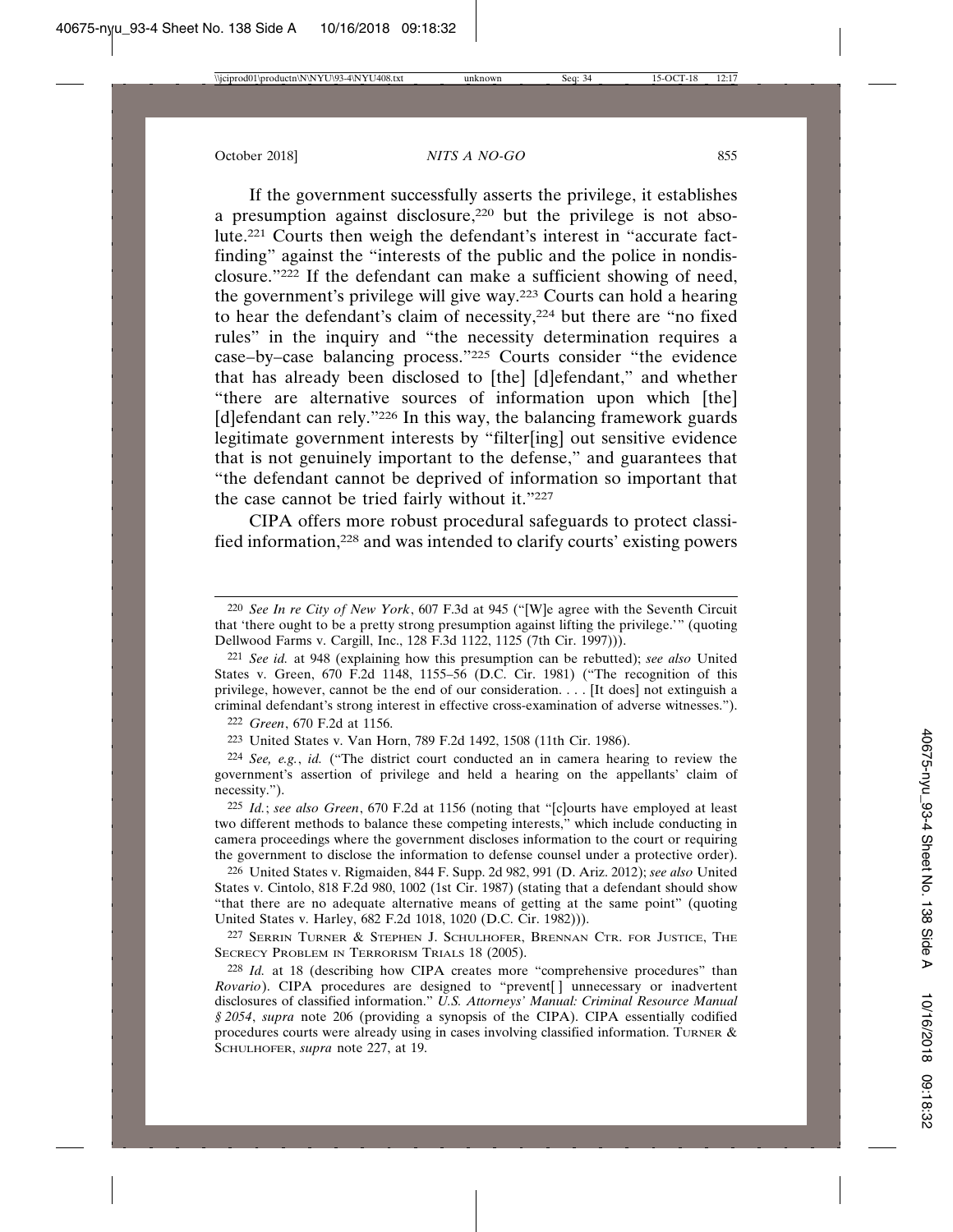to do so under Rule 16.229 CIPA's goal is to protect classified information and restrict discovery so as not to "impair the defendant's right to a fair trial."230 Courts have recognized the similarity between a government privilege in classified information and the law enforcement privilege established in *Roviaro*. Thus in analyzing inquiries about the discovery of classified information, courts apply a similar balancing test, considering "whether the material in dispute is discoverable, then whether the material is privileged, but then determine if the information is at least helpful to the defense."231

CIPA allows courts to review information and determine relevancy in closed hearings.232 However, unlike *Roviaro*, "even if classified information is important to a case, the information still does not necessarily have to be disclosed";233 CIPA provides three ways for the government to withhold discovery. The government may provide an unclassified and redacted version of the information, an unclassified summary of the information, or a statement admitting the relevant facts that the information would prove.234 If the court rules that disclosure of classified information is warranted, defense attorneys must receive clearance to access the information.235 As under *Roviaro*, if the government refuses to disclose classified information where the court orders, the defendant cannot be offered a fair trial, and the indictment must be dismissed.236

Under CIPA and Rule 16, courts hold ex parte in camera proceedings to review the government's claims of privilege.237 Federal

233 *Id.* at 20.

<sup>229</sup> *See* S. REP. NO. 96-823, at 6 (1980), *as reprinted in* 1980 U.S.C.C.A.N. 4294, 4299 (noting that CIPA § 4 intended to "clarify" courts' "powers under Federal Rule of Criminal Procedure 16(d)(1)").

<sup>230</sup> United States v. O'Hara, 301 F.3d 563, 568 (7th Cir. 2002).

 $231$  United States v. Hanna, 661 F.3d 271, 295 (6th Cir. 2011) (quoting United States v. Yunis, 867 F.2d 617, 623 (D.C. Cir. 1989)).

<sup>232</sup> TURNER & SCHULHOFER, *supra* note 227, at 19.

<sup>234</sup> *Id.* These courts must first approve the use of any of these "substitutions" and should do so only if its use would provide the defendant "'with substantially the same ability to make his defense as would disclosure' of the underlying classified information itself." *Id.* (citing 18 U.S.C.A. app. 3 § 6(c) (2012)).

<sup>235</sup> *See* ROBERT TIMOTHY REAGAN, FED. JUDICIAL CTR., KEEPING GOVERNMENT SECRETS: A POCKET GUIDE ON THE STATE-SECRETS PRIVILEGE, THE CLASSIFIED INFORMATION PROCEDURES ACT, AND CLASSIFIED INFORMATION SECURITY OFFICERS 2 (2d ed. 2013) (stating that other than for Article III judges, security clearances are necessary for individuals involved in litigation to view classified documents).

<sup>236</sup> *See id.* at 20 ("If the government's secrets cannot be protected adequately while affording the defendant a fair trial, then ordinarily the indictment is dismissed.").

<sup>237</sup> *See* United States v. Hanna, 661 F.3d 271, 294–95 (6th Cir. 2011) (holding that the district court did not err in holding an ex parte in camera hearing); United States v. Mejia, 448 F.3d 436, 455–56 (D.C. Cir. 2006) (noting that an ex parte in camera review of the classified information convinced the court that claim to privilege was legitimate); United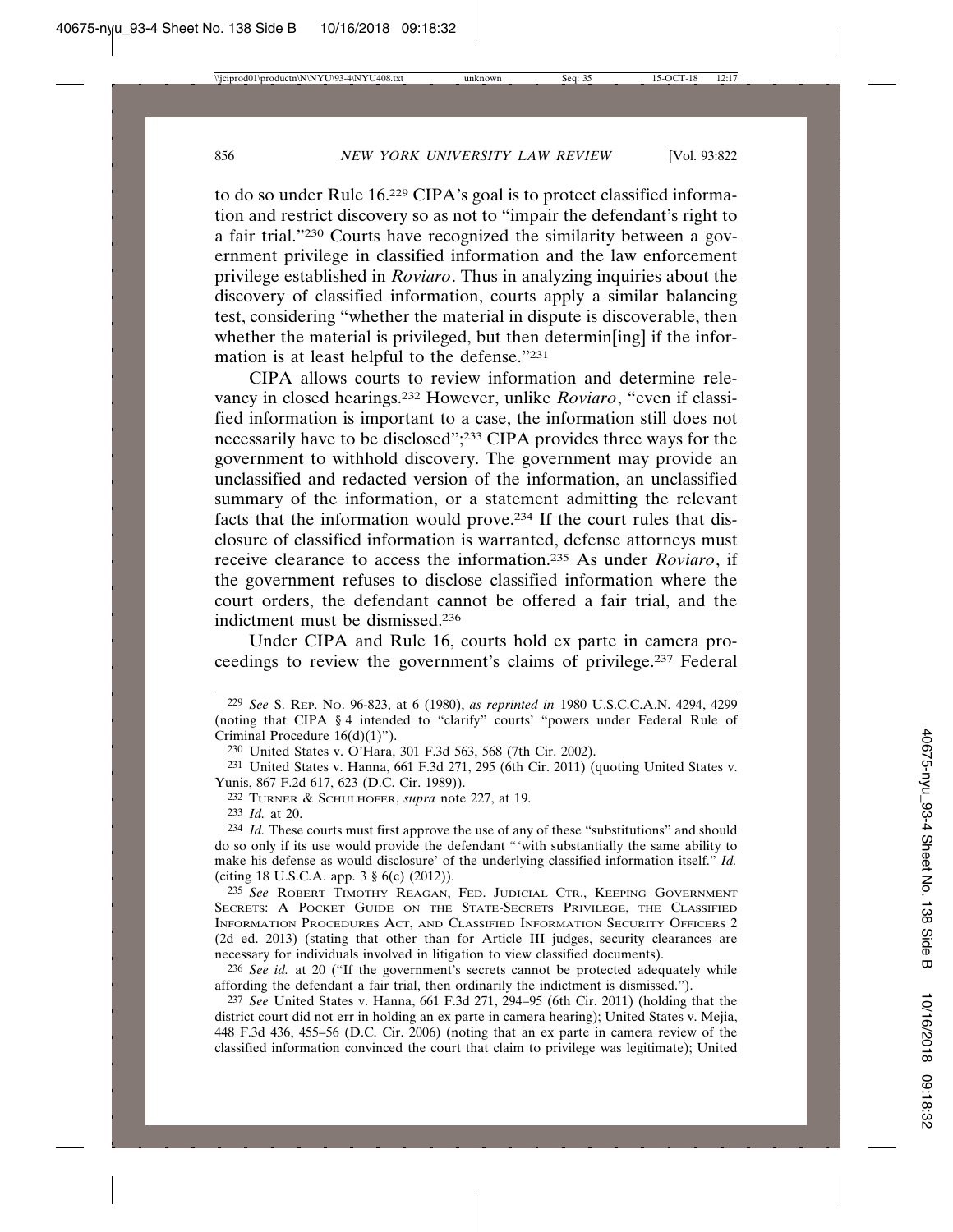Rule of Criminal Procedure 16(d) allows courts to deny, restrict, or defer discovery for "good cause," and permits parties to "show good cause by a written statement" which may be reviewed ex parte.238 CIPA also allows for ex parte and in camera hearings if the government requests<sup>239</sup> and certifies that one is necessary.<sup>240</sup> Courts generally have broad discretion in holding such proceedings,241 and among the considerations for doing so is "the protection of information vital to the national security."242 Ex parte in camera hearings are certainly not required; courts hold them as they see fit.

## *B. Implementing Procedures to Balance Better*

Courts should implement two procedural changes: (1) hold ex parte and in camera proceedings, and (2) employ court experts. Ex parte and in camera proceedings provide forums to ensure courts are apprised of all relevant information about the government's privilege claim and the risks of disclosing sensitive law enforcement information. Where the disclosure of full NIT code is at issue, this Note proposes that courts should always hold ex parte in camera hearings to review the government's position because it allows the government to share sensitive and classified information with courts, such as information pertaining to national security. Otherwise, courts are only informed by the limited information that the government can present in filings responding to the defense and through testimony at hearings with the defense.<sup>243</sup> Recall *Michaud*: The limited information was insufficient for the court to evaluate the government's privilege claim and the stakes of disclosing the full NIT code for the government.244

238 FED. R. CRIM. P. 16(d)(1).

239 *See* 18 U.S.C.A. app. 3 § 4 (stating that courts may allow the government to make requests to limit discovery of classified information "to be inspected by the court alone").

240 *See id.* § 6(a).

241 *See Hanna*, 661 F.3d at 294 ("[H]olding such proceedings is within the discretion of the court.").

242 FED. R. CRIM. P. 16 advisory committee's note to 1966 amendment.

244 *See supra* Section II.C.

States v. Van Horn, 789 F.2d 1492, 1508 (11th Cir. 1986) (noting that the district court held an in camera hearing to evaluate the government's privilege claim); United States v. Rigmaiden, 844 F. Supp. 2d 982, 991 (D. Ariz. 2012) ("This circuit and other courts have approved *ex parte* hearings for the purpose of considering *Roviaro*-type privilege claims."); United States v. Marzook, 435 F. Supp. 2d 708, 746 (N.D. Ill. 2006) (holding that the lower court's hearing of portions of the suppression hearing ex parte and in camera was consistent with CIPA analysis).

<sup>243</sup> *See, e.g.*, Michaud Gov't's Response to First Motion to Compel, *supra* note 138, at 15 (noting that disclosure of NIT code "would be harmful to the public interest . . . and possibly lead to other harmful consequences *not suitable for inclusion in this response*") (emphasis added).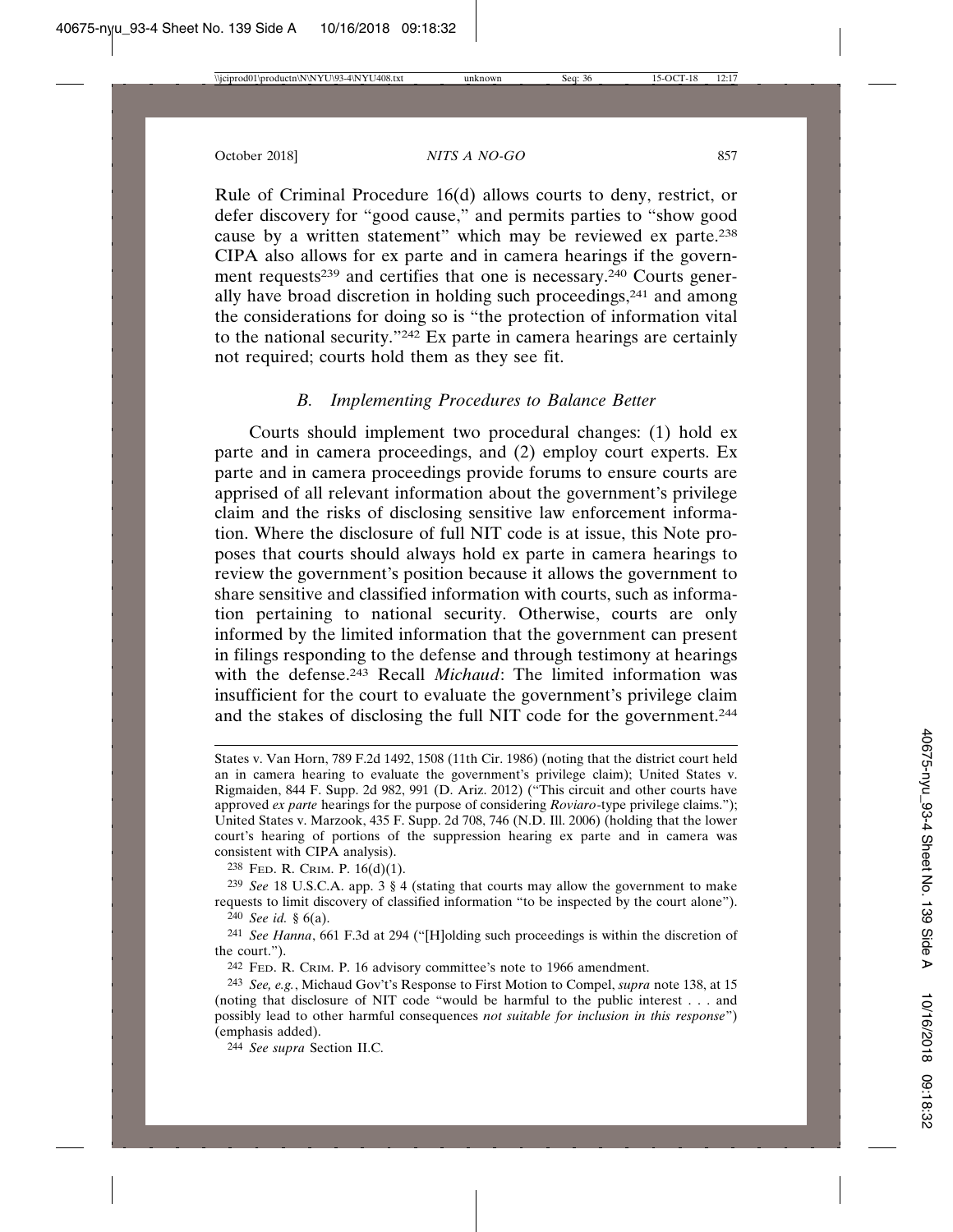Ex parte in camera proceedings are valuable to courts' understanding of the government's interest in protecting NIT code—especially the exploit code and vulnerability. They serve as a forum for the government to present sensitive information to the court and allow courts to thoroughly assess the government's interest in nondisclosure. At the same time, courts are able to confirm that the government is not making "frivolous claims of privilege"245 to unnecessarily withhold information from the defense. The hearings are also an opportunity for courts to determine whether the information requested is relevant to the defense and whether it could be provided by an alternative source. If courts do not hold ex parte in camera hearings, they risk either making decisions that harm the government's interest in protecting sensitive information, if they mistakenly rule disclosure is required, or depriving defendants of their rights, if they mistakenly rule disclosure is not required.

Critics may point out that ex parte proceedings are generally disfavored<sup>246</sup> because they "impair the integrity of the adversary process."247 The Supreme Court has even stated that a "one-sided determination of facts decisive of rights"248 can rarely be fair and that "[t]he determination of what may be useful to the defense can properly and effectively be made only by an advocate."249 However, courts are not limited to making decisions based on the information present at these closed hearings. In addition to an ex parte in camera proceeding to hear the government's claim, courts can also hold a public hearing regarding the defendant's motion to compel discovery.250 Ex parte in camera hearings are "appropriate if the court has questions about the confidential nature of the information or its relevancy."251 While such proceedings appear antithetical to an adversarial system, they allow courts to evaluate sensitive information while maintaining

<sup>245</sup> United States v. Yunis, 867 F.2d 617, 623 (D.C. Cir. 1989).

<sup>246</sup> FED. R. CRIM. P. 16 House Committee on the Judiciary's note to 1975 amendment (stating that "ex parte proceedings are disfavored and not to be encouraged"); United States v. Klimavicius-Viloria, 144 F.3d 1249, 1261 (9th Cir. 1998) ("Ex parte hearings are generally disfavored.").

<sup>247</sup> Consol. Response to Gov't's Motion for Reconsiderations; Response to Motions for Ex Parte and In Camera Proceedings; and Second Defense Motion to Dismiss Indictment at 15, United States v. Michaud, No. 3:15-cr-05351-RJB (W.D. Wash. Apr. 25, 2016).

<sup>248</sup> United States v. James Daniel Good Real Prop., 510 U.S. 43, 55 (1993) (quoting Joint Anti-Fascist Refugee Comm. v. McGrath, 341 U.S. 123, 170 (1951) (Frankfurter, J., concurring)).

<sup>249</sup> Dennis v. United States, 384 U.S. 855, 875 (1966).

<sup>250</sup> *See supra* notes 204–05 and accompanying text.

<sup>251</sup> *Klimavicius-Viloria*, 144 F.3d at 1261; *see also* FED. R. CRIM. P. 16 House Committee on the Judiciary's note to 1975 amendment ("An ex parte proceeding would seem to be appropriate if any adversary proceeding would defeat the purpose of the protective or modifying order.").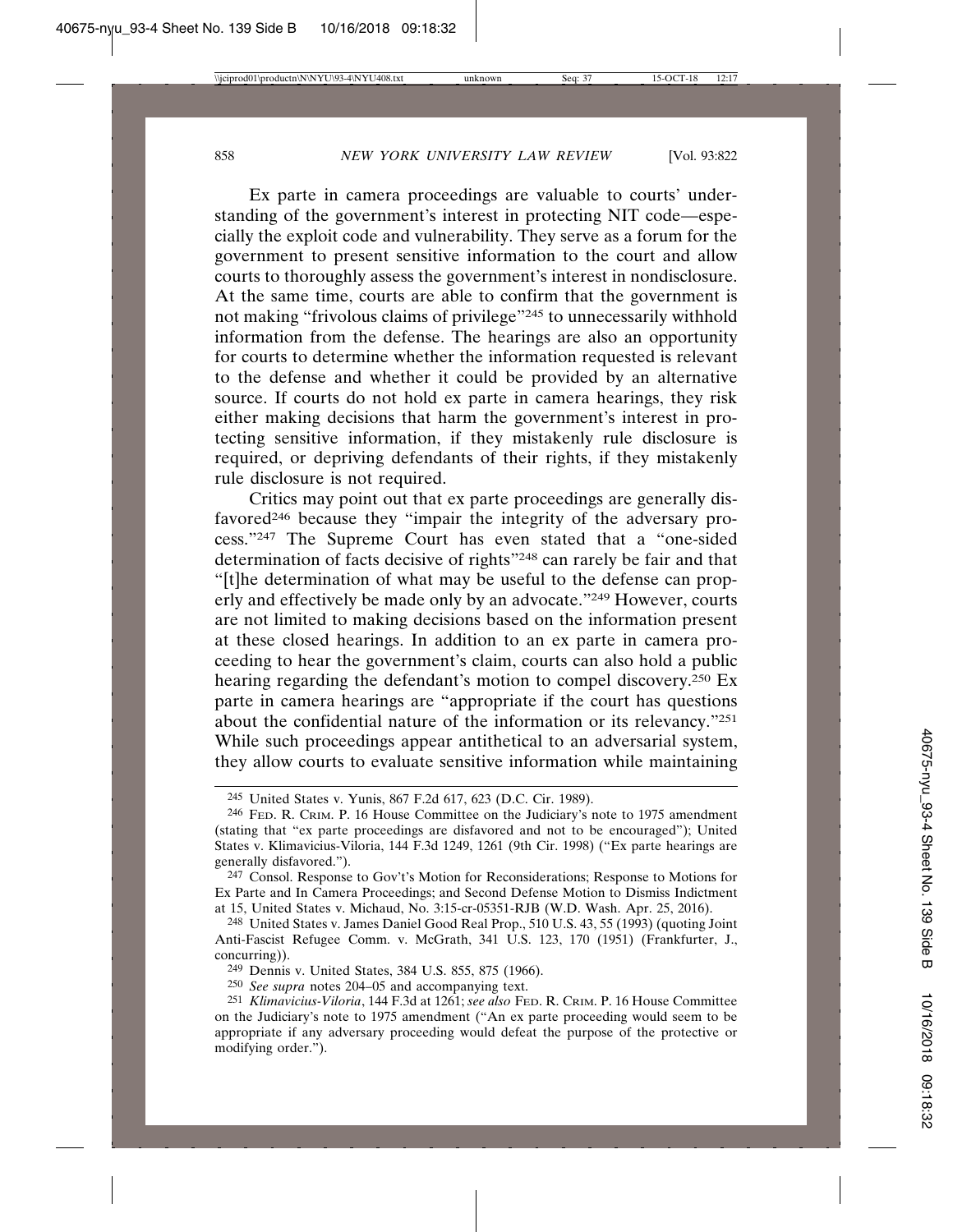confidentiality. Even when documents and information have been filed under seal and are unavailable to the public, leaks occur,252 and that is not a risk worth taking with NIT code.

In a similar vein, disclosing NIT code under a protective order also carries risks that the government does not want to take.253 Given the costs of developing NITs, and the speed at which vulnerabilities can be patched once they are disclosed, any leaks of NIT code disclosed pursuant to a protective order may be devastating for government intelligence operations and ongoing criminal investigations in a matter of hours.254 Furthermore, it is possible that an individual who acquires access to the code pursuant to a protective order misappropriates it for personal gains by engaging in criminal hacking or selling the code to criminal actors or foreign governments. In these cases, the U.S. government may not know that an individual violated the protective order until the code is used to victimize others or is used against the U.S. Thus, ensuring compliance with a protective order may be difficult,255 even if it contains robust enforcement provisions. For instance, a protective order that limits review of NIT code to within the confines of a government facility such as an FBI office may not prevent the code from being misappropriated because an expert may memorize parts of the code. As a result, protective orders may not adequately protect public and broader government interests.

Ex parte in camera hearings can shed light on facts that can allow courts to better weigh the government's interests against the defendant's need for information. If the court in *Michaud* had held an ex parte in camera proceeding to allow the government to present information about its concerns regarding disclosure prior to holding the hearing on the defendant's motion to compel discovery, the court may not have reached contradictory conclusions.256 Furthermore, although these hearings are one-sided and not public, they protect defendants'

<sup>252</sup> *See, e.g.*, *In re* City of New York, 607 F.3d 923, 937–38 (2d Cir. 2010) (summarizing numerous instances where sensitive information filed under seal was made public).

<sup>253</sup> *See, e.g.*, Michaud Gov't's Response to First Motion to Compel, *supra* note 138, at 17 ("Because of the sensitivity of the technique and for other reasons the United States can present at an *ex parte in camera* hearing, disclosing the programming code pursuant to a protective order is inadequate.").

<sup>254</sup> *See supra* notes 56–63 and accompanying text.

<sup>255</sup> Protective orders typically contain the following provision to address violations of protective orders: "Any violation of any term or condition of this Order by the Defendant [or] any member of the defense team . . . may be held in contempt of court, and/or may be subject to monetary or other sanctions as deemed appropriate by this Court." Discovery Protective Order at 3, *United States v. Michaud*, No. 3:15-cr-05351-RJB (W.D. Wash. Jan. 5, 2016), ECF No. 102; Discovery Protective Order at 2, *United States v. Darby*, No. 2:16 cr-00036-RGD-DEM (E.D. Va. July 6, 2016), ECF No. 44.

<sup>256</sup> *See supra* Section II.B.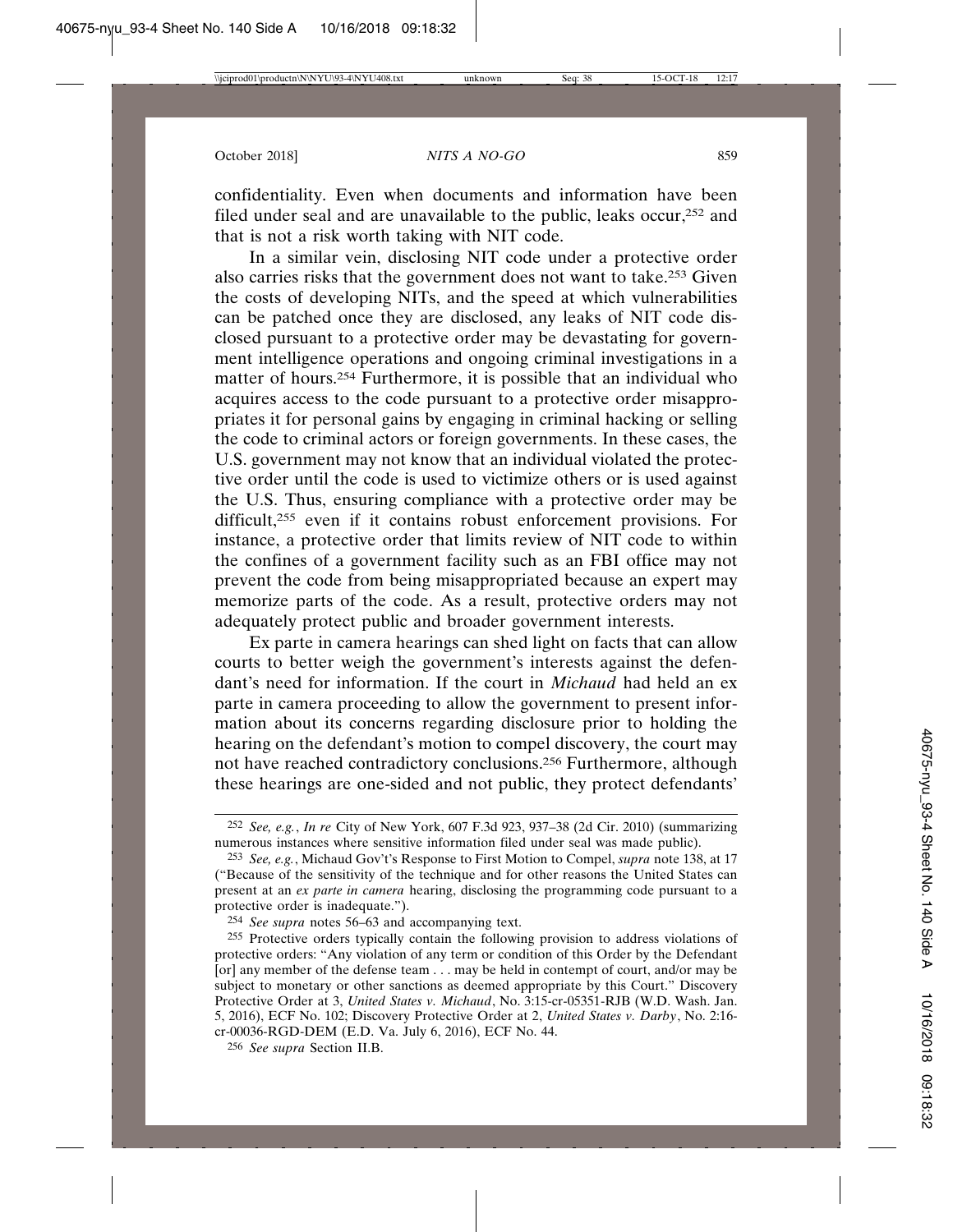rights by allowing courts to ensure that the government has a legitimate claim and by preventing unquestioning trust in the government. Consider *United States v. Matish*, where the court declined to hold an ex parte in camera hearing and "place[d] its reliance on the declaration and testimony of [FBI agent] Alfin."257 While I believe the court reached the right outcome, the court should have held an ex parte in camera hearing. Judges should hold the government accountable and conduct a serious review because the stakes are high for both parties.

In addition to holding ex parte and in camera proceedings, courts should increasingly appoint experts to augment their objective understanding of technical issues in criminal cases where those issues weigh on the merits of parties' claims. This Note proposes a modification in federal courts' use of experts whether they are employed full-time or part-time.258 Defense and government experts' evaluations inevitably bear biases and frame facts in ways that best serve their party's interests.259 While this is natural in adversarial proceedings, it can be difficult for courts to separate technical facts from interpretations of those facts. Both parties present information with an angle. Courtappointed experts would serve judges by bolstering their knowledge of important technical information with a more neutral perspective. Where questions about the full NIT code arise, experts would help judges parse out the components of a NIT and understand the technical implications of revealing the exploit code in particular. This knowledge will serve courts well as they try to figure out whether the government is unnecessarily withholding discovery or whether defendants' claims about the potential evidentiary value of the full NIT code are more than "speculative hypotheses."260

A structural framework already exists for court-appointed experts and should facilitate courts' wider use of experts. Federal Rule of Evidence 706 states that a "court may appoint any expert that the

<sup>257</sup> 193 F. Supp. 3d 585, 599–600 (E.D. Va. 2016).

<sup>258</sup> The costs of courts' increased employment of expert witnesses in criminal cases, separate and apart from experts employed by litigants, are beyond the scope of this Note. However, this would require Congress to appropriate greater funds to the judiciary to finance its use of experts.

<sup>259</sup> *Compare* Declaration of Vlad Tsyrklevich, *supra* note 148, at 2–3 (explaining that NITs have four primary components and that the components that the FBI has not produced are necessary for a "complete and accurate analysis"), *with* Declaration of FBI Special Agent Daniel Alfin in Support of Gov't's Motion for Reconsideration at 2, United States v. Michaud, No. 3:15-cr-05351-RJB (W.D. Wash. Mar. 28, 2016), ECF No. 166-2 ("The NIT, however, consists of a single component—that is, the computer instructions delivered to the defendant's computer after he logged into Playpen that sent specific information obtained from his computer back to the FBI.").

<sup>260</sup> *Matish*, 193 F. Supp. 3d at 600.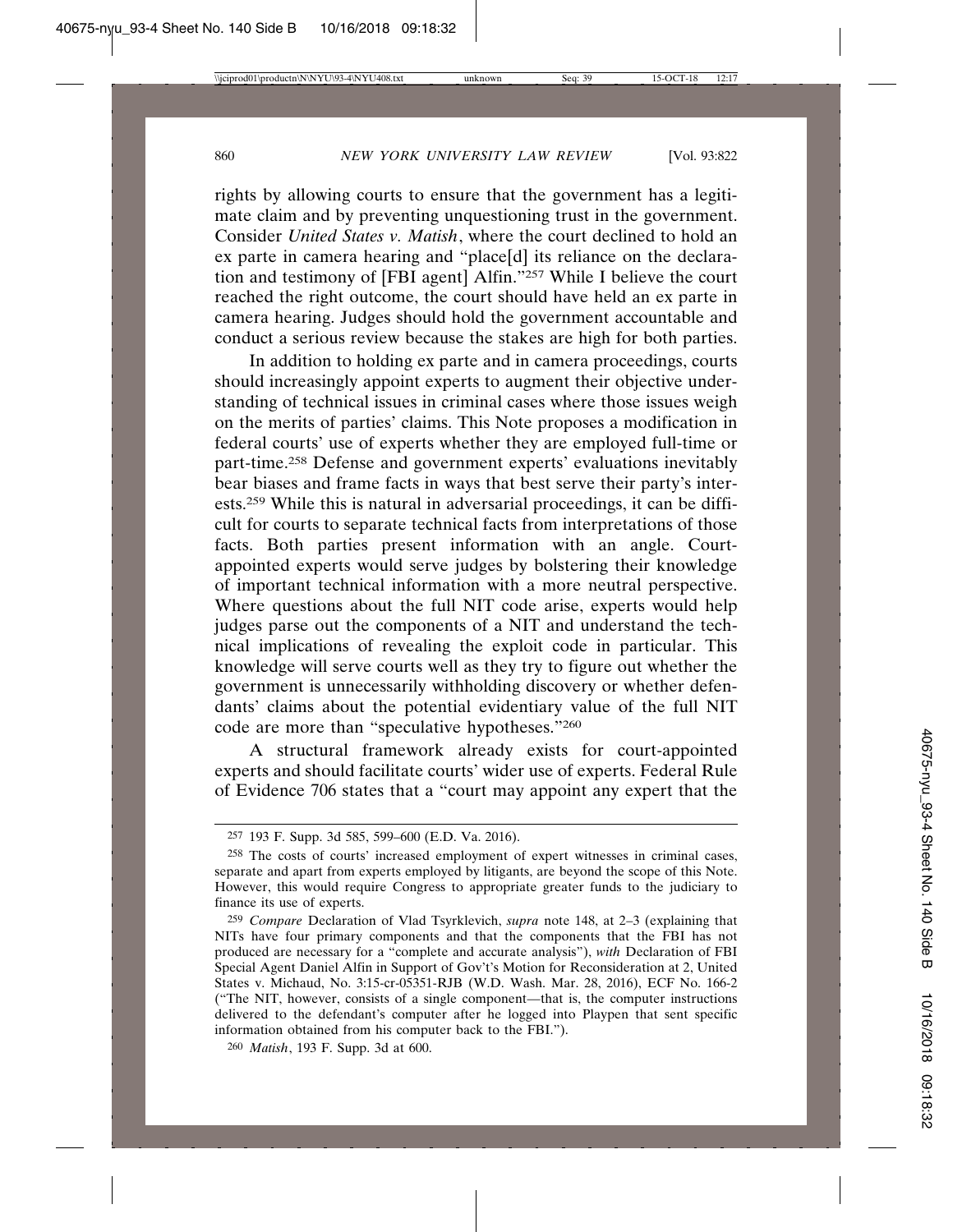parties agree on and any of its own choosing."261 The Advisory Committee initially noted that "actual appointment is a relatively infrequent occurrence," but acknowledged that "[t]he inherent power of a trial judge to appoint an expert of his own choosing is virtually unquestioned."262 Court-appointed experts were also contemplated in Federal Rule of Criminal Procedure 28, but the provision was amended because Rule 706 addressed the matter.<sup>263</sup> Courts should appoint experts they have vetted and with whom they feel comfortable working, since they have the discretion to do so.

To prevent judges who are inclined to favor one party over the other from hiring experts who present a one-sided perspective, court systems can develop lists of vetted experts for judges to choose from. In practice, this may resemble the Foreign Intelligence Surveillance Court's (FISC) recent use of amicus curiae.264 Even though the scope of the FISC, which considers applications from the government for electronic surveillance on an ex parte basis,265 is narrower than the federal courts, the court's use of amicus curiae can offer insight on the benefits of court-appointed experts.

The FISC is statutorily required to appoint at least five amicus curiae, which may include individuals "to provide technical expertise, in any instance as [the] court deems appropriate,"266 and FISC judges may "consider individuals recommended by any source, including members of the Privacy and Civil Liberties Oversight Board."267 Federal courts may similarly choose to consult Federal Defenders' offices and the Department of Justice. Furthermore, those who serve must have specialized expertise,<sup>268</sup> and be eligible for a security clearance.269 Such qualifications should also apply to court-appointed experts advising courts on NIT code so they could present at ex parte and in camera hearings to discuss the government's privilege claims.

<sup>261</sup> FED. R. EVID. 706(a).

<sup>262</sup> FED. R. EVID. 706 advisory committee's note to proposed rules.

<sup>263</sup> *Id.* ("Subdivision (a) is based on Rule 28 of the Federal Rules of Criminal Procedure, with a few changes, mainly in the interest of clarity."); *see also* FED. R. CRIM. P. 28 advisory committee's note to 1972 amendment (noting that subdivision (a) was "stricken, since the subject of court-appointed expert witnesses is covered in Evidence Rule 706 in detail").

<sup>264</sup> *See* USA FREEDOM Act of 2015, Pub. L. No. 114-23, tit. IV, sec. 401, § 103, 129 Stat. 268, 279–80 (to be codified at 50 U.S.C. § 1803(i)) (explaining the procedure for the appointment of amicus curiae in FISC cases).

<sup>265</sup> *See* 50 U.S.C. § 1804(a) (2012).

<sup>266</sup> USA FREEDOM Act tit. IV, sec. 401, § 103(i)(2)(b).

<sup>267</sup> *Id.* § 103(i)(1).

<sup>268</sup> *See id.* § 103(i)(3)(a) (requiring individuals to "possess expertise in privacy and civil liberties, intelligence collection, communications technology, or any other area that may lend legal or technical expertise").

<sup>269</sup> *Id.* § 103(i)(3)(b).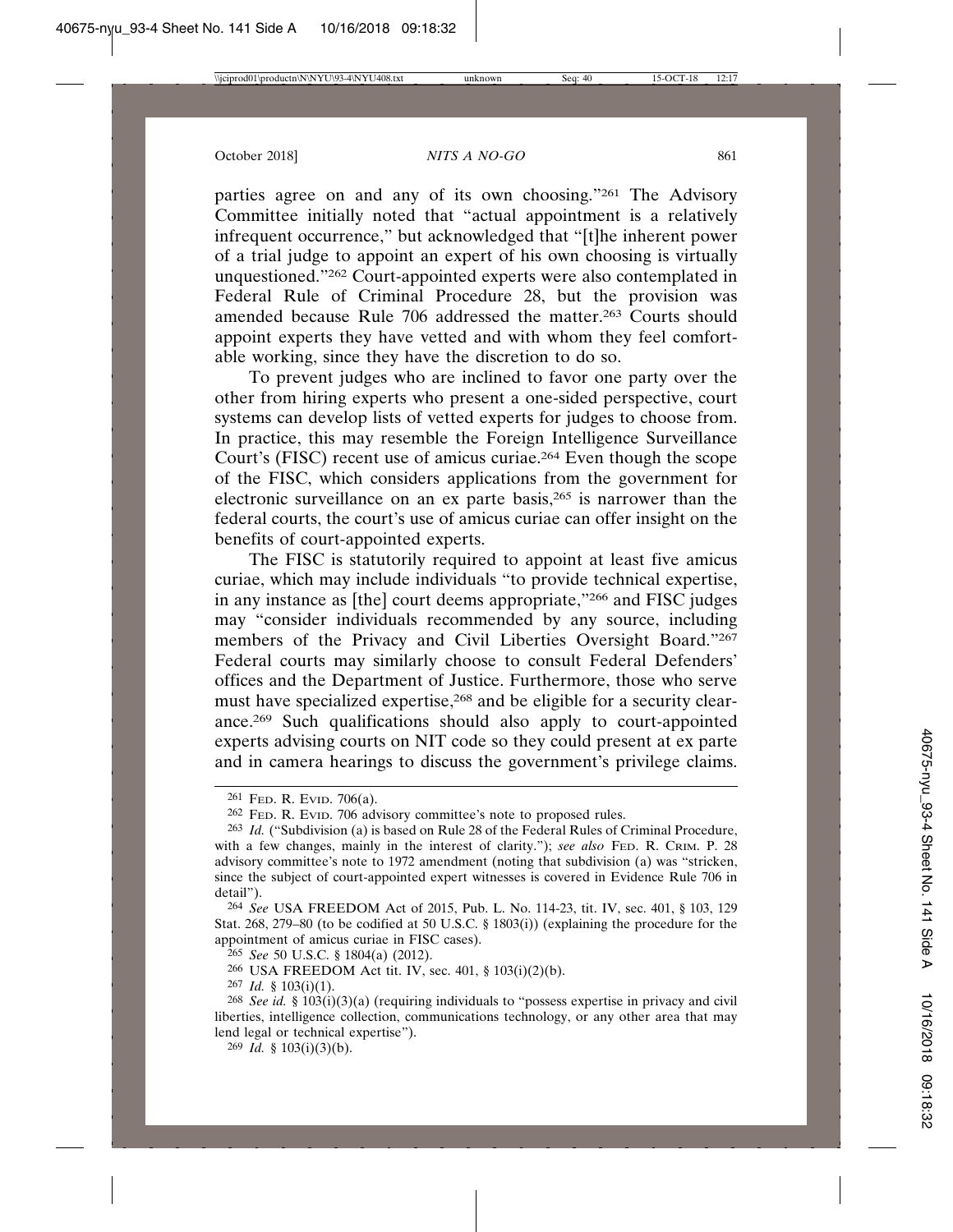As law enforcement technology becomes more computer based and technological issues become more prevalent in litigation, court systems should consider hiring full-time experts who may rotate among judges based on need.

By holding ex parte in camera proceedings and working closely with experts, courts will be well equipped to make decisions that hinge on the technical complexities of the technology at issue. With experts, courts will be particularly well poised to consider whether full NIT code or specific lines of code are material to a defendant's case and whether the government should disclose any of it. To be clear, these procedures do not guarantee that courts will reach a certain outcome on the materiality or disclosure of NIT code. I do not suggest that complete NIT code or components of NIT code should never be disclosed. Review should occur on a case–by–case basis, and the government must be as forthcoming as possible without jeopardizing legitimate interests.

Individual review is important for a few reasons. First, it serves to protect the rights of individual defendants. While the FBI was careful in deploying the NIT in the Playpen investigation,<sup>270</sup> and there has been no evidence of impropriety on the Bureau's part, it is not hard to imagine that government operations could go wrong or an agent could try to take advantage of their position.271 Furthermore, not all NITs are the same. The code of a specific NIT will not need protection forever. Over time, vulnerabilities will be exposed, and some NITs will become obsolete. The government will find ways to exploit different vulnerabilities and continually develop new NITs. Government practices have indicated that the government does not intend to hoard secrets unnecessarily.<sup>272</sup> NIT code has been disclosed in criminal cases,273 and the decision comes down to whether the NIT remains operative and may be useful in future investigations.

Technological innovations will continue to transform the ways in which law enforcement conduct criminal investigations. More and more law enforcement tools and techniques will rely on sensitive or proprietary code, and leaving courts to make disclosure decisions on case–by–case bases likely will not be efficient or feasible in the long-

<sup>270</sup> *See supra* note 124.

<sup>271</sup> *See, e.g.*, Farivar & Mullin, *supra* note 155 (explaining how a DEA agent and a Secret Service agent investigating the Silk Road case were involved in digital currency theft).

<sup>272</sup> The Vulnerabilities Equities Process is intended to ensure that decisions about the disclosure of vulnerabilities are reasoned. *See* FINKLEA, *supra* note 53, at 6-7. And in fact, the government discloses most. Ledgett, *supra* note 132.

<sup>273</sup> *See supra* note 102.